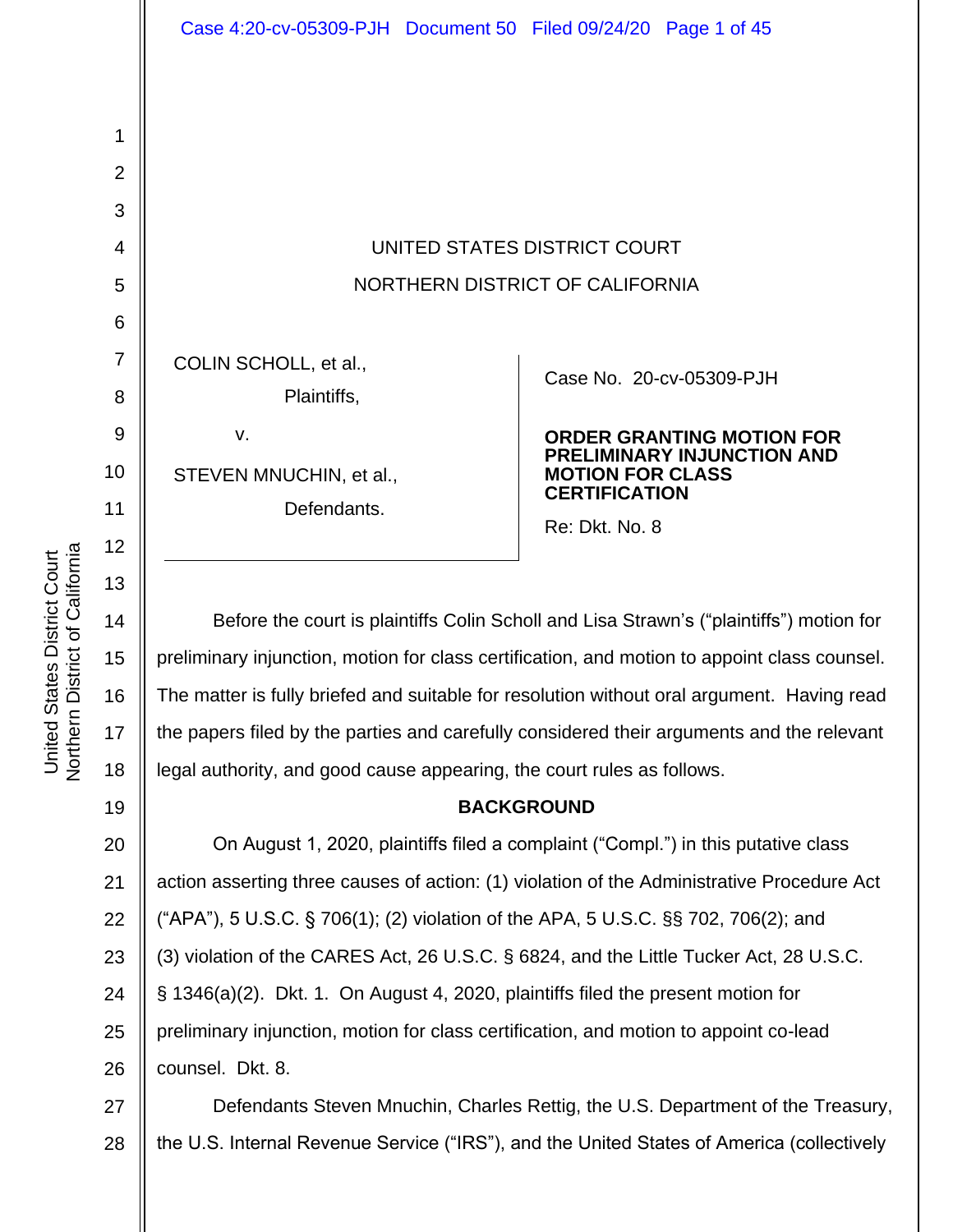6

7

8

1

"defendants") are generally responsible for administering economic impact payments ("EIP") to eligible individuals pursuant to the Coronavirus Aid, Relief, and Economic Security Act (the "CARES Act" or the "Act"), Pub. L. No. 116-136, 134 Stat. 281 (2020), which was signed into law on March 27, 2020. Compl. **[1]** 1, 6–11. Plaintiffs are incarcerated and formerly incarcerated persons who did not receive payments (id. ¶¶ 4– 5) and seek to certify a nationwide class of all similarly situated persons who are or were incarcerated, otherwise met the criteria to receive an EIP under the CARES Act, but did not receive an EIP, (id. ¶ 33).

9 10 11 12 13 14 15 16 18 19 In the spring of 2020, the COVID-19 pandemic swept across the United States and the globe causing significant disruptions to the living and working arrangements of virtually everyone. As part of the response to the pandemic, many institutions and businesses closed their doors in an effort to slow or stop the spread of the disease. The secondary and tertiary effects of this response was both widespread and largely unknown at the time. One fairly obvious impact of the pandemic was the loss of employment for millions of Americans; in April 2020 alone more than 20 million Americans lost their jobs. Amador v. Mnuchin, — F. Supp. 3d —, 2020 WL 4547950, at \*2 (D. Md. Aug. 5, 2020). In response, Congress passed the CARES Act that included many provisions totaling \$2.2 trillion in relief. See id. As part of that relief package, Congress provided for a mechanism to distribute stimulus payments, the EIP, directly to Americans.

20 21 22 23 24 25 The CARES Act, codified in part at section 6428 of the Internal Revenue Code, 26 U.S.C.  $\S$  6428, establishes the following mechanism for the IRS<sup>1</sup> to issue EIP to eligible individuals. First, subsection (a) establishes a tax credit for eligible individuals in the amount of \$1,200 (\$2,400 if filing a joint return), plus \$500 multiplied by the number of qualifying children. 26 U.S.C. § 6428(a). This amount is credited against an eligible individual's federal income tax for the year 2020. Id. The amount of the credit is reduced

26

17

<sup>27</sup> 28 The CARES Act directs the Secretary of the Treasury to issue the advance payments described in section 6428, but the IRS is the agency tasked with determining who should receive the payments.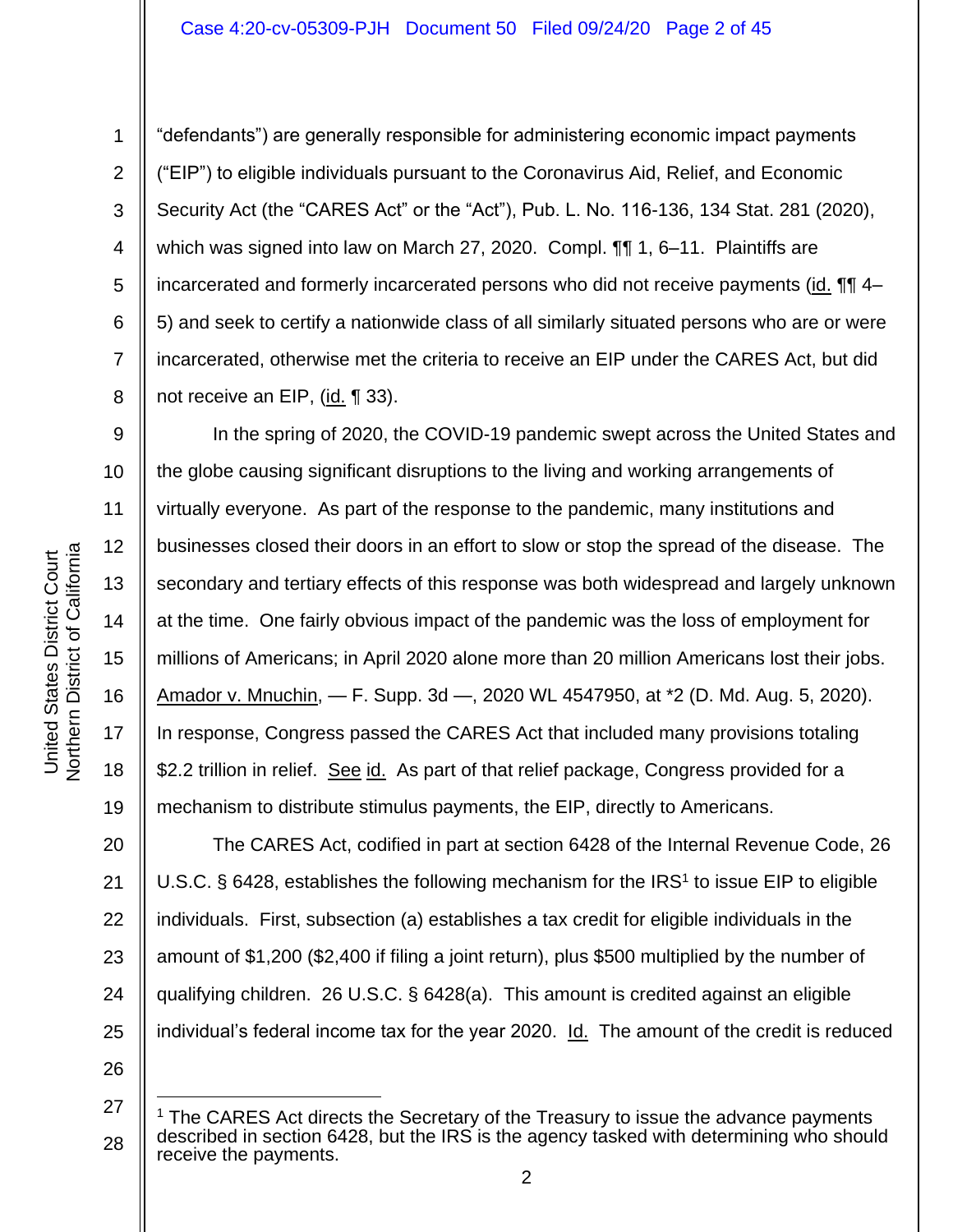2

3

4

5

6

7

8

9

10

11

12

13

14

15

16

17

18

19

"by 5 percent of so much of the taxpayer's adjusted gross income" that exceeds \$150,000 for joint filers, \$112,500 for a head of household, and \$75,000 in all other cases.<sup>2</sup> § 6428(c). For purposes of the CARES Act, an eligible individual is defined as "any individual" other than (1) any nonresident alien individual, (2) any individual who is allowed as a dependent deduction on another taxpayer's return, and (3) an estate or trust. § 6428(d).

The EIP is an advance refund of the subsection (a) tax credit and subsection (f) describes the mechanism for implementing the advance refund. Paragraph (1) of subsection (f) provides that "each individual who was an eligible individual for such individual's first taxable year beginning in 2019 shall be treated as having made a payment against the tax imposed by chapter 1 for such taxable year in an amount equal to the advance refund amount for such taxable year." § 6428(f)(1). Paragraph (5) of subsection (f) permits the IRS to substitute taxable year 2018 for taxable year 2019 in paragraph (f)(1) and further allows the IRS to use information for calendar year 2019 provided in Form SSA-1099 or Form RRB-1099 (relating to Social Security benefit statements) if an individual has not filed a tax return for either 2018 or 2019. § 6428(f)(5). Thus, if an eligible individual filed a tax return in 2018 or 2019 or filed one of the enumerated Social Security forms, then the Act directs the IRS to treat those taxpayers as eligible for an advance refund of the tax credit.

20 21 22 23 24 25 Paragraph (3) of subsection (f) requires the IRS to "refund or credit any overpayment attributable to this section as rapidly as possible." § 6428(f)(3). Additionally, Congress provided that "[n]o refund or credit shall be made or allowed under this subsection after December 31, 2020." Id. The CARES Act also has a reconciliation provision between the advance refund and the tax credit such that if a taxpayer receives an advance refund of the tax credit then the amount of the credit is reduced by the

26

<sup>27</sup> 28 <sup>2</sup> In other words, the amount of income in excess of the statutory adjusted gross income is multiplied by 5 percent and that number is deducted (but not below zero) from the amount of the tax credit that would otherwise be paid to the taxpayer.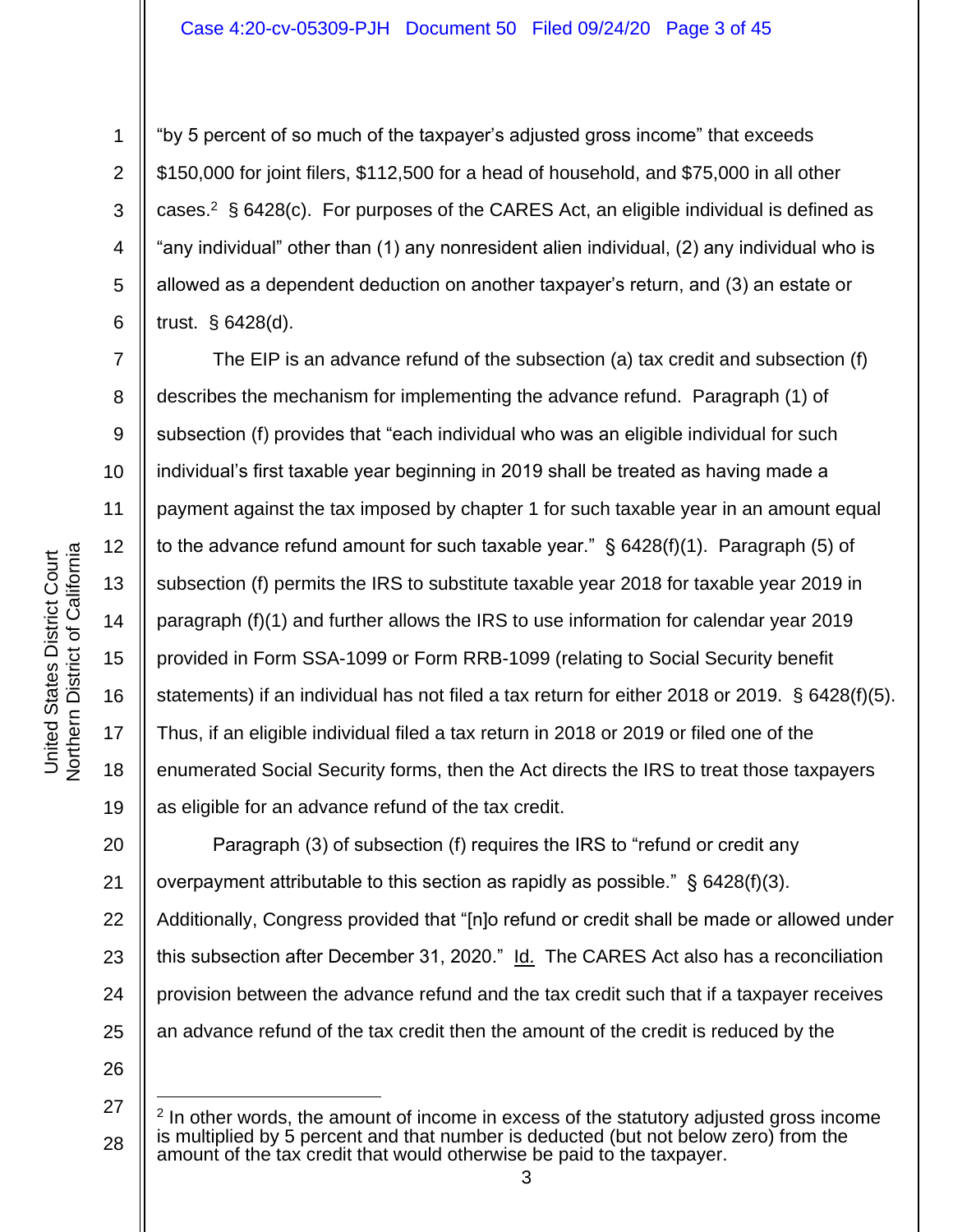aggregate amount of the refund. § 6428(e). Finally, the CARES Act delegates to the Secretary of the Treasury the authority to "prescribe such regulations or other guidance as may be necessary to carry out the purposes of this section, including any such measures as are deemed appropriate to avoid allowing multiple credits or rebates to a taxpayer." § 6428(h).

7 8 9 10 11 12 13 14 Three days after the President signed the CARES Act, the IRS issued a news release explaining that the agency would calculate and automatically issue an EIP to eligible individuals. Mtn. at 2; Declaration of Yaman Salahi ("Salahi Decl."), Dkt. 11, Ex. 1 at 1.<sup>3</sup> The IRS also established an online portal for individuals who are not typically required to file federal income tax returns (e.g., an individual's income is less than \$12,200), which allows those non-filers to enter their information to see if they qualify for an EIP. Mtn. at 3; Salahi Decl., Ex. 2. Individuals who use the non-filer online portal have until October 15, 2020 to register in order to receive the EIP by the December 31,

2020 deadline imposed by the CARES Act. Mtn. at 3; Salahi Decl., Ex. 3.

On May 6, 2020, the IRS published responses to "Frequently Asked Questions"

("FAQ") on the IRS.gov website. Mtn. at 3; Salahi Decl., Ex. 4. Question  $15<sup>4</sup>$  asked

15

16

17

<sup>18</sup> 19 20 21 22 23 24 25 26 27 28 <sup>3</sup> Plaintiffs separately filed a request for judicial notice, seeking notice of exhibits 1 through 6, 16, and 39 through 43 of the Salahi Declaration. Dkt. 12. Defendants do not object to the request. The court finds that exhibits 1 through 6, 16, 43, and 44 are judicially noticeable as they are publicly available government publications or news releases and GRANTS the request as to those exhibits. See Daniels-Hall v. Nat'l Educ. Ass'n, 629 F.3d 992, 999 (9th Cir. 2010) (taking judicial notice of information made publicly available by government entities). Exhibits 39 through 42 are statements by members of Congress contained in the Congressional Record and related to passage of the CARES Act. Federal Rule of Evidence 201 permits judicial notice of an "adjudicative fact only, not a legislative fact." As the Advisory Committee Notes stated, "[a]djudicative facts are simply the facts of the particular case. Legislative facts, on the other hand, are those which have relevance to legal reasoning and the lawmaking process, whether in the formulation of a legal principle or ruling by a judge or court or in the enactment of a legislative body." "[J]udicial notice is generally not the appropriate means to establish the legal principles governing the case." Von Saher v. Norton Simon Museum of Art at Pasadena, 592 F.3d 954, 960 (9th Cir. 2010) (alteration in original) (quoting Toth v. Grand Trunk R.R., 306 F.3d 335, 349 (6th Cir. 2002)). Because exhibits 39 through 42 relate to statements made during the lawmaking process, they are legislative facts. The court is free to consult them, but as a technical matter, DENIES the request for judicial notice as to those exhibits. <sup>4</sup> The numbers of the FAQs have changed several times since they were first published. Defendants state that the FAQ at issue was originally FAQ number 12 and they now refer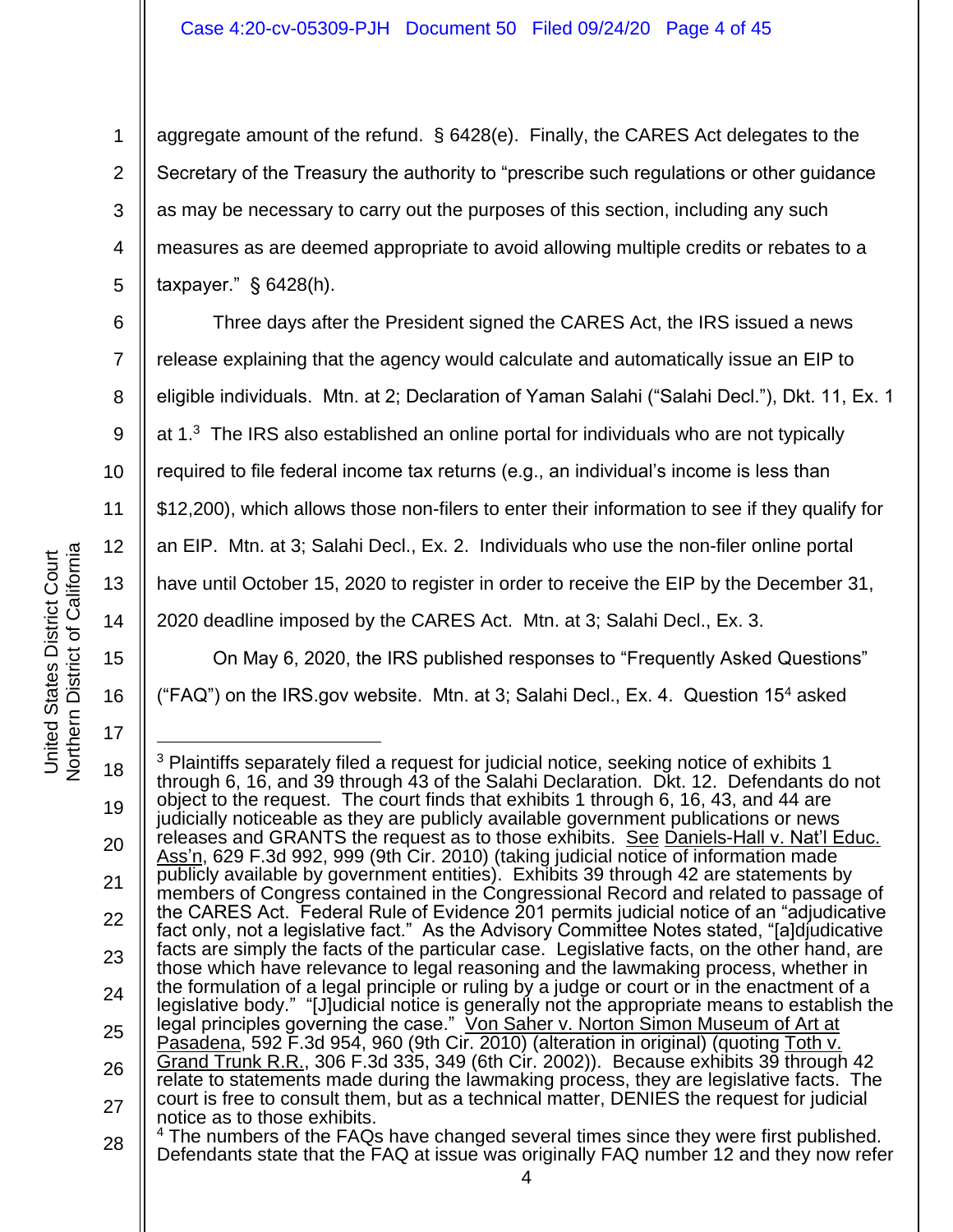|                | Case 4:20-cv-05309-PJH Document 50 Filed 09/24/20 Page 5 of 45                                                                       |  |  |
|----------------|--------------------------------------------------------------------------------------------------------------------------------------|--|--|
|                |                                                                                                                                      |  |  |
| 1              | "Does someone who is incarcerated qualify for the Payment [i.e., an EIP]?" The IRS                                                   |  |  |
| $\overline{2}$ | responded:                                                                                                                           |  |  |
| 3              | A15. No. A Payment made to someone who is incarcerated                                                                               |  |  |
| 4              | should be returned to the IRS by following the instructions<br>about repayments. A person is incarcerated if he or she is            |  |  |
| 5              | described in one or more of clauses (i) through (v) of Section<br>$202(x)(1)(A)$ of the Social Security Act $(42 \tcup S.C. \S 402$  |  |  |
| 6              | $(x)(1)(A)(i)$ through $(v)$ ). For a Payment made with respect to a<br>joint return where only one spouse is incarcerated, you only |  |  |
| 7              | need to return the portion of the Payment made on account of<br>the incarcerated spouse. This amount will be \$1,200 unless          |  |  |
| 8              | adjusted gross income exceeded \$150,000.                                                                                            |  |  |
| $9\,$          | Salahi Decl., Ex. 4. On June 18, 2020, the IRS updated its internal procedures manual to                                             |  |  |
| 10             | reflect the policy stated in response to the FAQ. Id., Ex. 5.                                                                        |  |  |
| 11             | On June 30, 2020, the Treasury Inspector General for Tax Administration                                                              |  |  |
| 12             | ("TIGTA") issued a report on the interim results of the 2020 filing season, including results                                        |  |  |
| 13             | of an audit on the IRS's issuance of the EIPs. Id., Ex. 6. The TIGTA noted that on April                                             |  |  |
| 14             | 10, 2020 the IRS issued 81.4 million payments pursuant to the CARES Act and some of                                                  |  |  |
| 15             | those payments were sent to incarcerated persons and deceased individuals. Id. at 4.5                                                |  |  |
| 16             | At the time, the TIGTA notified IRS management of its concern regarding the issuance of                                              |  |  |
| 17             | such payments to incarcerated persons. The report then stated "IRS management noted                                                  |  |  |
| 18             | that payments to these populations of individuals were allowed because the CARES Act                                                 |  |  |
| 19             | does not prohibit them from receiving a payment. However, the IRS subsequently                                                       |  |  |
| 20             | changed its position, noting that individuals who are prisoners or deceased are not                                                  |  |  |
| 21             | entitled to an EIP." Id. at 5. The IRS provided taxpayer identification numbers of                                                   |  |  |
| 22             | incarcerated persons to the Bureau of Fiscal Service <sup>6</sup> ("BFS") and requested that BFS                                     |  |  |
| 23             | remove those individuals from subsequent payments issued on May 1, 2020 and May 8,                                                   |  |  |

Northern District of California Northern District of California United States District Court United States District Court

24

<sup>25</sup> 26 to the question as FAQ number 14. Opp. at 6 n.7. Because plaintiffs submit evidence that the FAQ was number 15, the court uses FAQ 15 to refer to the question at issue. While the numbers have changed, the court understands the substance of the FAQ to remain unchanged.

<sup>27</sup> <sup>5</sup> Pin citations to the TIGTA's report refer to the report's original page numbers and not the electronically stamped ECF number on the exhibit.

<sup>28</sup> <sup>6</sup> The BFS is an agency of the Department of the Treasury that issues payments, including the EIPs, on behalf of the IRS. Salahi Decl., Ex. 6 at 3 n.5.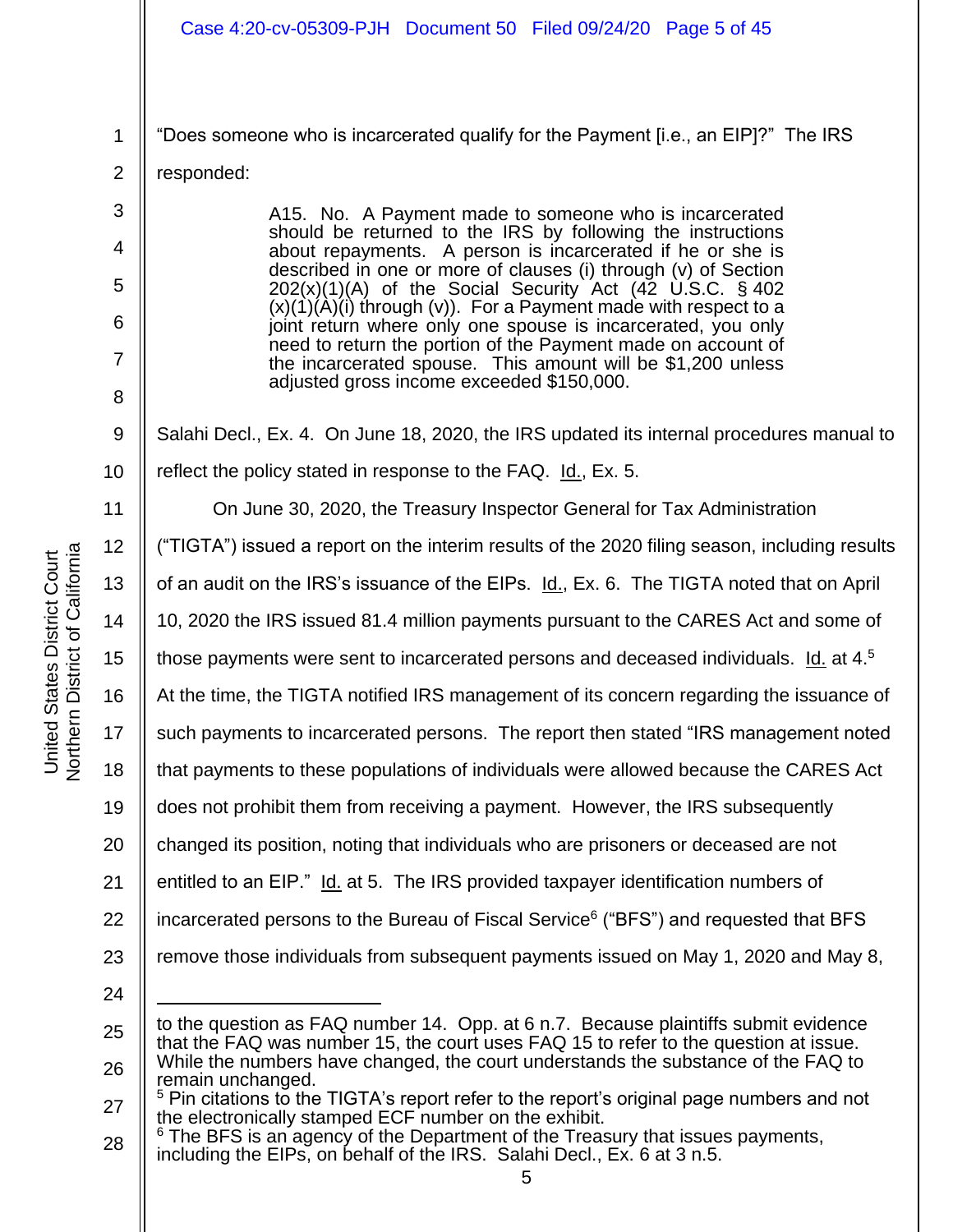2020. Id. There were no payments to incarcerated persons in these later tranches.

TIGTA calculated that the April 10th disbursement sent 84,861 payments totaling approximately \$100 million to incarcerated persons. Id. at 6, fig. 3. In response to these already issued payments, the IRS issued guidance, as reflected in the FAQ, that individuals who received a direct deposit payment in error should repay the advance refund by submitting a personal check or money order to the IRS. Id. at 6. Individuals who received a paper EIP check were instructed to return the voided check to the IRS. Id. Further, plaintiffs cite news stories reporting that the IRS took proactive steps to intercept and retrieve the April 10th payments such as directing state corrections departments to intercept payments made to incarcerated persons and return them to the IRS. Mtn. at 5; Salahi Decl., Ex. 7.

Plaintiffs seek to certify a class of all individuals who were incarcerated across the United States since March 27, 2020 and meet the eligibility requirements described in the CARES Act. They also seek a preliminary injunction to enjoin defendants from enforcing their policy of excluding both plaintiffs and proposed class members from receiving EIPs based on their incarcerated status alone. Finally, plaintiffs also move the court to appoint them as class representatives and appointing their counsel as class counsel.

## **DISCUSSION**

**A. Legal Standard**

## 20

1

2

3

4

5

6

7

8

9

10

11

12

13

14

15

16

17

18

19

## **1. Preliminary Injunction**

21 22 23 24 25 Federal Rule of Civil Procedure 65 provides federal courts with the framework to issue preliminary injunctions. Fed. R. Civ. P. 65(a). Generally, the purpose of a preliminary injunction is to preserve the status quo and the rights of the parties until a final judgment on the merits can be rendered. See U.S. Philips Corp. v. KBC Bank N.V., 590 F.3d 1091, 1094 (9th Cir. 2010) (collecting cases).

26 27 28 An injunction is a matter of equitable discretion and is "an extraordinary remedy that may only be awarded upon a clear showing that the plaintiff is entitled to such relief." Winter v. Nat. Res. Def. Council, Inc., 555 U.S. 7, 22 (2008); see also Munaf v. Geren,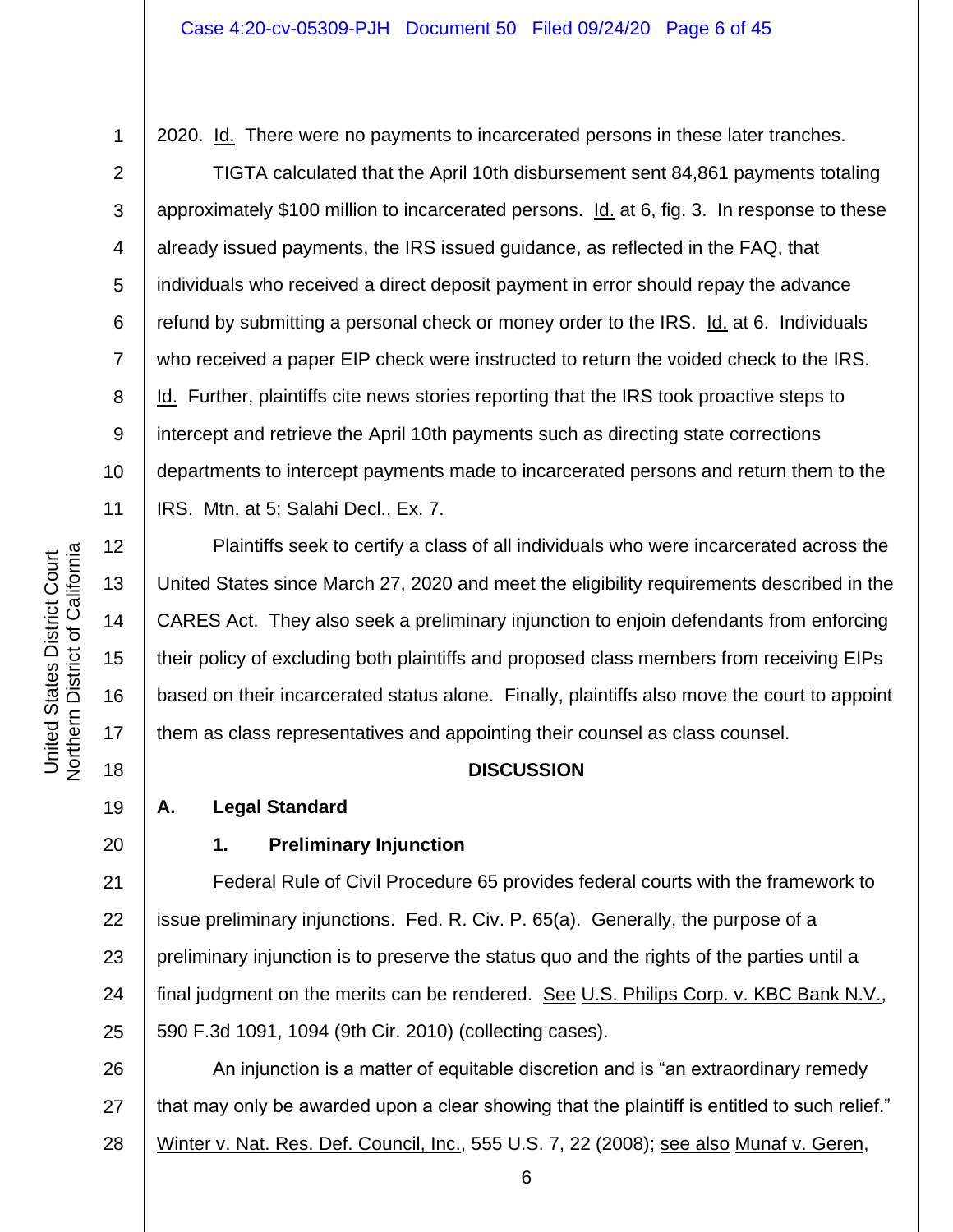553 U.S. 674, 689–90 (2008). A preliminary injunction "should not be granted unless the movant, by a clear showing, carries the burden of persuasion." Mazurek v. Armstrong, 520 U.S. 968, 972 (1997) (per curiam). "A plaintiff seeking a preliminary injunction must establish that [1] he is likely to succeed on the merits, that [2] he is likely to suffer irreparable harm in the absence of preliminary relief, that [3] the balance of equities tips in his favor, and that [4] an injunction is in the public interest." Winter, 555 U.S. at 20.

Alternatively, the Ninth Circuit employs a "sliding scale" approach whereby "'serious questions going to the merits' and a hardship balance that tips sharply toward the plaintiff can support issuance of an injunction, assuming the other two elements of the Winter test are also met." All. for the Wild Rockies v. Cottrell, 632 F.3d 1127, 1132 (9th Cir. 2011). "That is, 'serious questions going to the merits' and a balance of hardships that tips sharply towards the plaintiff can support issuance of a preliminary injunction, so long as the plaintiff also shows that there is a likelihood of irreparable injury and that the injunction is in the public interest." Id. at 1135; see also Ramos v. Wolf, — F.3d —, 2020 WL 5509753, at \*10 (9th Cir. Sept. 14, 2020) (describing sliding scale alternative approach).

If a plaintiff satisfies its burden to demonstrate that a preliminary injunction should issue, "injunctive relief should be no more burdensome to the defendant than necessary to provide complete relief to the plaintiffs." Califano v. Yamasaki, 442 U.S. 682, 702 (1979).

21

1

2

3

4

5

6

7

8

9

10

11

12

13

14

15

16

17

18

19

20

## **2. Class Certification**

22 23 24 25 26 27 28 To maintain a class action, a proposed class must satisfy Rule 23(a)'s numerosity, commonality, typicality, and adequacy of representation requirements. Fed. R. Civ. P. 23(a). If all four prerequisites of Rule 23(a) are satisfied, the court then determines whether to certify the class under one of the three subsections of Rule 23(b), which requires plaintiffs to show either: (1) a risk of substantial prejudice from separate actions, (2) that declaratory or injunctive relief benefitting the class as a whole would be appropriate, or (3) that common questions of law or fact common to the class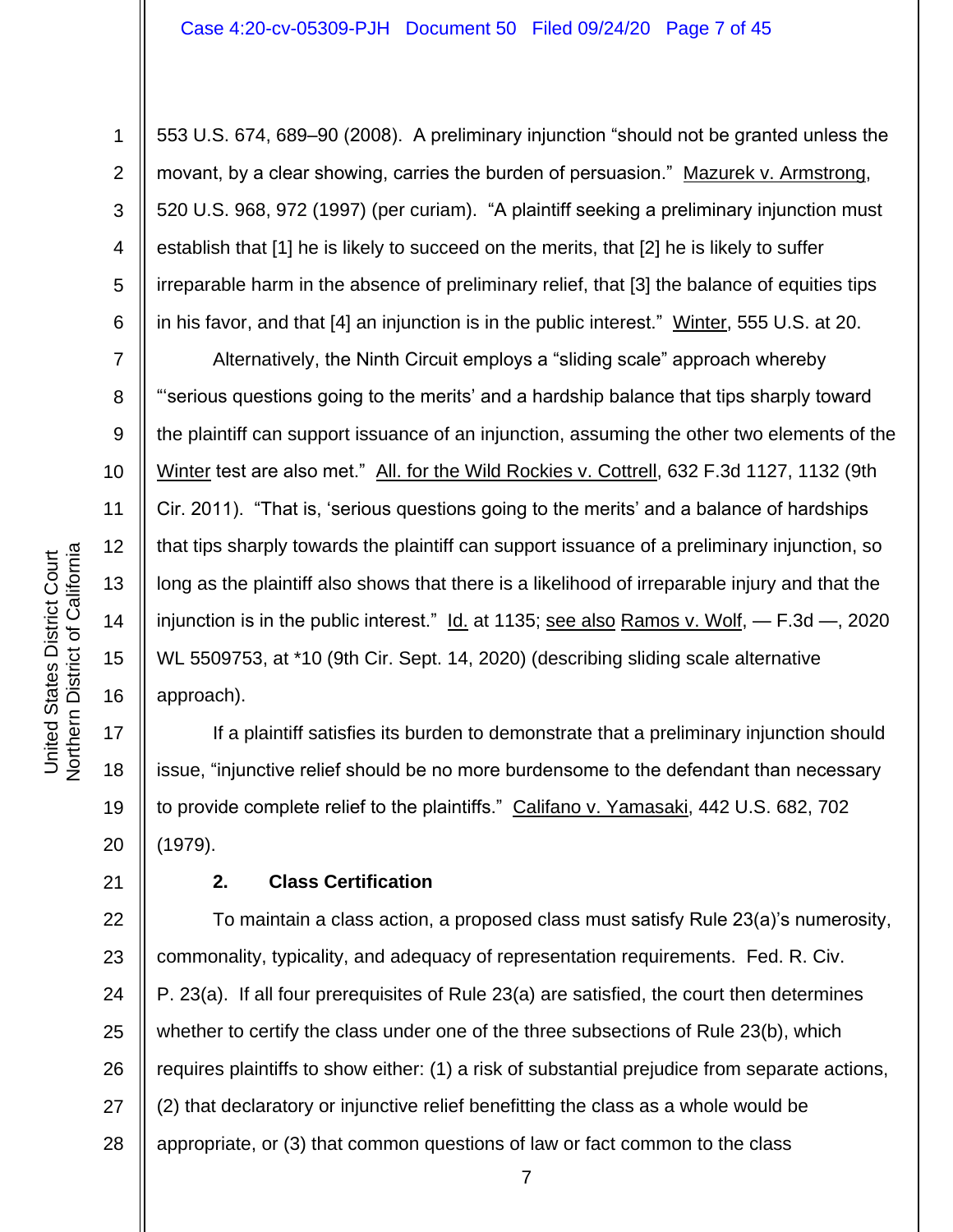predominate and that a class action is superior to other methods available for adjudicating the controversy at issue. Fed. R. Civ. P. 23(b)(1)–(3).

The party seeking class certification bears the burden of proof in demonstrating that it has satisfied all four Rule 23(a) requirements and that their action falls within one of the three types of actions permitted under Rule 23(b). Zinser v. Accufix Research Inst., Inc., 253 F.3d 1180, 1186 (9th Cir. 2001). "Before certifying a class, the trial court must conduct a rigorous analysis to determine whether the party seeking certification has met the prerequisites of Rule 23." Mazza v. Am. Honda Motor Co. Inc., 666 F.3d 581, 588 (9th Cir. 2012). To the extent there are "any factual disputes necessary to determine" a Rule 23 criterion, a district court is required to resolve them. Ellis v. Costco Wholesale, 657 F.3d 970, 983 (9th Cir. 2011) ("[T]he district court was required to resolve any factual disputes necessary to determine whether there was a common pattern and practice that could affect the class as a whole. If there is no evidence that the entire class was subject to the same allegedly discriminatory practice, there is no question common to the class.").

# **B. Motion for Preliminary Injunction**

# **1. Subject Matter Jurisdiction**

18 19 20 21 22 Defendants argue that plaintiffs are not likely to succeed on the merits based on a trio of issues that implicates the court's subject matter jurisdiction: standing, ripeness, and sovereign immunity. Because these issues directly implicate the court's subject matter jurisdiction to hear the case, the court addresses these threshold questions at the outset.

## **a. Standing**

24 25 26 27 28 Federal courts may adjudicate only actual "Cases" and "Controversies," U.S. Const. art. III, § 2, and may not render advisory opinions as to what the law ought to be or affecting a dispute that has not yet arisen. Aetna Life Ins. Co. of Hartford, Conn. v. Haworth, 300 U.S. 227, 240 (1937). Article III's "standing" requirements limit the court's subject matter jurisdiction. See Cetacean Cmty. v. Bush, 386 F.3d 1169, 1174 (9th Cir.

1

2

3

4

5

6

7

8

9

10

11

12

13

14

15

16

17

23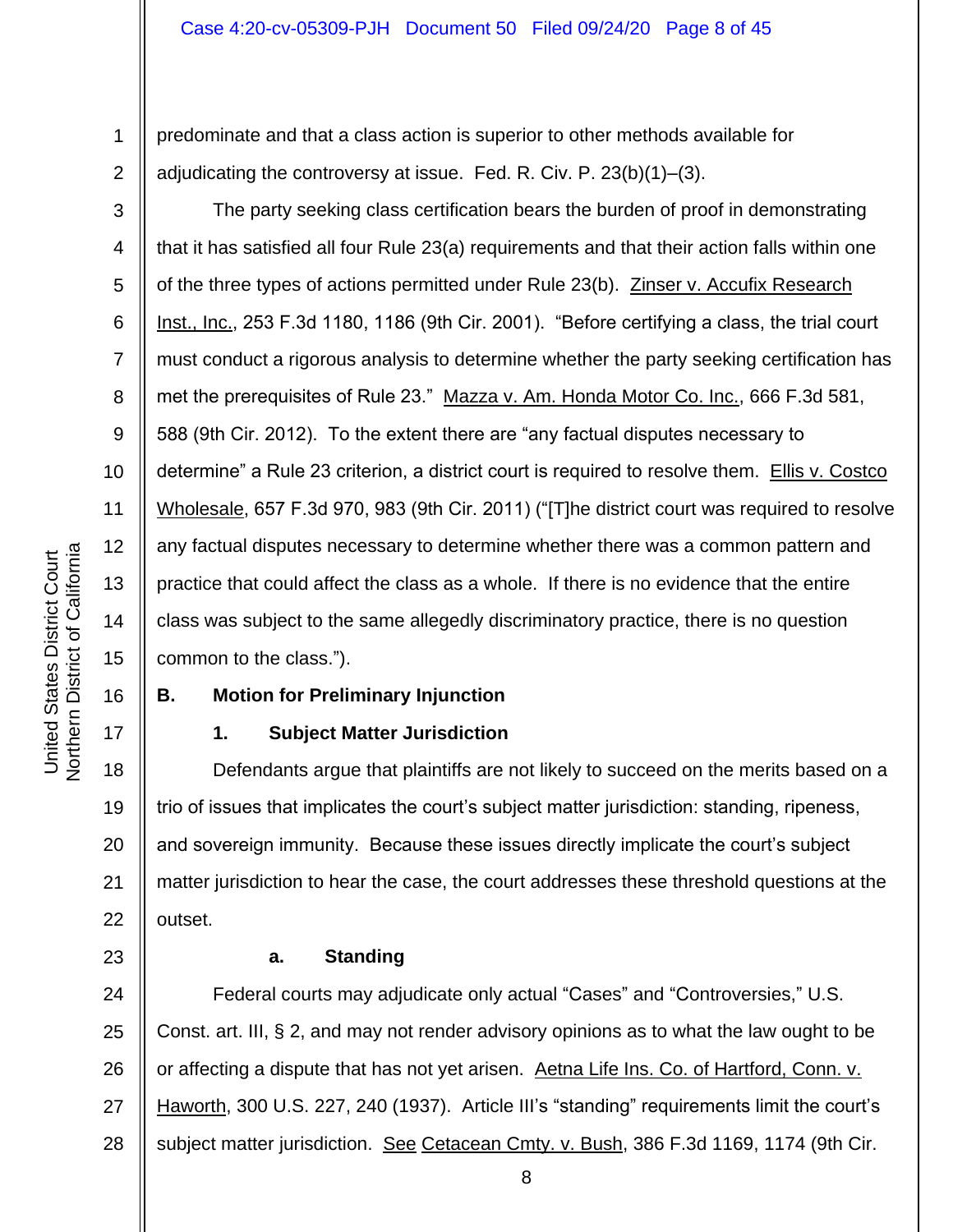2004). The burden of establishing standing rests on the party asserting the claim. Renne v. Geary, 501 U.S. 312, 316 (1991). "At this very preliminary stage," plaintiffs "may rely on the allegations in their Complaint and whatever other evidence they submitted in support of their [preliminary injunction] motion to meet their burden." Washington v. Trump, 847 F.3d 1151, 1159 (9th Cir. 2017) (per curiam) (citing Lujan v. Defs. of Wildlife, 504 U.S. 555, 560–61 (1992)).

The "irreducible constitutional minimum of standing contains three elements." Lujan, 504 U.S. at 560. "In order to establish Article III standing, a plaintiff must have (1) suffered an injury in fact, (2) that is fairly traceable to the challenged conduct of the defendant, and (3) that is likely to be redressed by a favorable judicial decision." California v. Trump, 963 F.3d 926, 935 (9th Cir. 2020) (citing Lujan, 504 U.S. at 560–61). "To establish injury in fact, a plaintiff must show that he or she suffered 'an invasion of a legally protected interest' that is 'concrete and particularized' and 'actual or imminent, not conjectural or hypothetical.'" Spokeo Inc. v. Robins, 136 S. Ct. 1540, 1548 (2016) (quoting Lujan, 504 U.S. at 560).

Defendants argue that the CARES Act does not give plaintiffs a legally protected interest in an advance refund. Opp. at 12. Rather, the CARES Act created a refundable credit against an eligible individuals' 2020 tax return. Id. According to defendants, a taxpayer could only sustain an injury when he or she attempts to claim the CARES Act tax credit on his or her 2020 tax returns and then only if the IRS denies the claim to the tax credit. Id. In response, plaintiffs assert that the failure to pay the advance refund for which they are eligible is a concrete financial injury that has already occurred. Reply at 8.

23 24 25 26 27 28 As an initial observation, the deprivation of a monetary benefit is precisely the sort of economic injury that normally satisfies the injury in fact requirement. Sierra Club v. Morton, 405 U.S. 727, 733 (1972) ("[P]alpable economic injuries have long been recognized as sufficient to lay the basis for standing . . . ."). Plaintiffs cite Van v. LLR, Inc., for the proposition that "[t]he inability to have and use money to which a party is entitled is a concrete injury." 962 F.3d 1160, 1161 (9th Cir. 2020) (per curiam) (quoting

1

2

3

4

5

6

7

8

9

10

11

12

13

14

15

16

17

18

19

20

21

22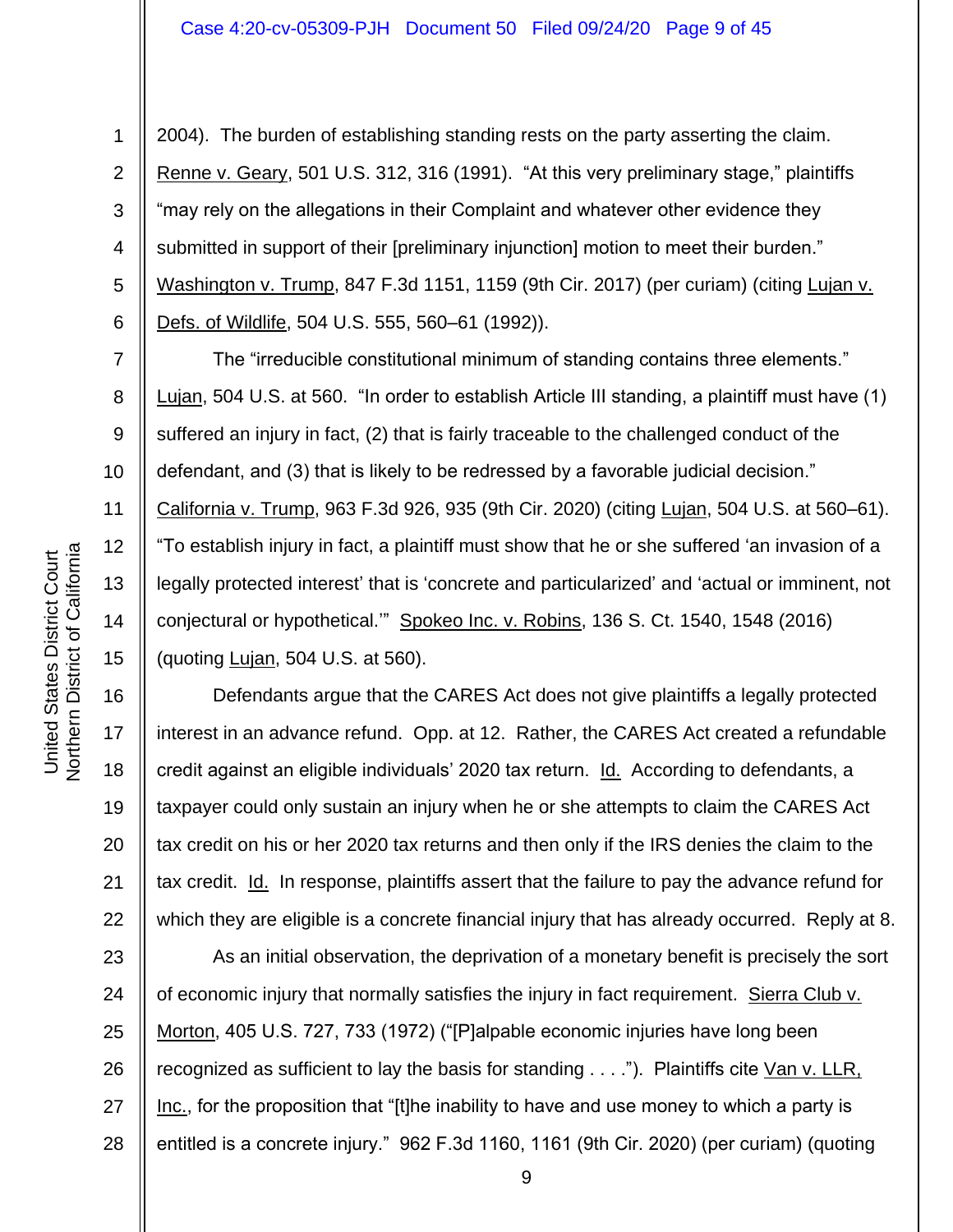MSPA Claims 1, LLC v. Tenet Fla., Inc., 918 F.3d 1312, 1318 (11th Cir. 2019)). This case is persuasive and illustrates how wrongfully withheld money constitutes an injury in fact for standing purposes. The rationale behind  $Van's$  holding is applicable here: "[e]very day that a sum of money is wrongfully withheld, its rightful owner loses the time value of the money." Id. (quoting Habitat Educ. Ctr. v. U.S. Forest Serv., 607 F.3d 453, 457 (7th Cir. 2010)). Thus, plaintiffs have established a concrete injury.

Defendants' argument does not contest the concreteness or particularization of the injury, but rather challenges its imminence, i.e., whether the injury is too speculative or conjectural because plaintiffs would not be harmed until the IRS denies their request for a CARES Act tax credit in the future. They cite Coon v. Wood, 160 F. Supp. 3d 246, 251 (D.D.C. 2016), for the proposition that the mere possibility of future tax liability is insufficient to establish standing to sue in federal court. There, the plaintiff alleged that defendants negligently misrepresented the potential tax consequences on a sale of real property but the IRS had not imposed any tax liability and available evidence showed that the plaintiff was unlikely to incur any future tax liability. Id. The court found injury in fact lacking because the mere possibility of future tax liability was insufficient to confer standing. Id.

20 22 23 This case is distinguishable from Coon for the simple fact that plaintiffs allege that the IRS has already decided to deny EIPs to incarcerated persons. Moreover, the IRS readily acknowledges that it has done so. See Declaration of Michael Desmond ("Desmond Decl."), Dkt. 44-1, ¶ 7. Plaintiffs' injury is actual and imminent in the sense that defendants already denied payments to them and the injury is not merely a speculative fear about future harm that may or may not happen. Lujan, 504 U.S. at 560.

24 25 26 27 28 Defendants' argument that plaintiffs do not have a legally protected interest and cannot sustain a cognizable injury until the IRS denies the tax credit is predicated on the assumption that their interpretation of the CARES Act is, in fact, correct. In other words, defendants' argument goes to the merits of plaintiffs' claims. If plaintiffs were to prevail on their claims, then the CARES Act's advance refund would presumably be owed to

1

2

3

4

5

6

7

8

9

10

11

12

13

14

15

16

17

18

19

21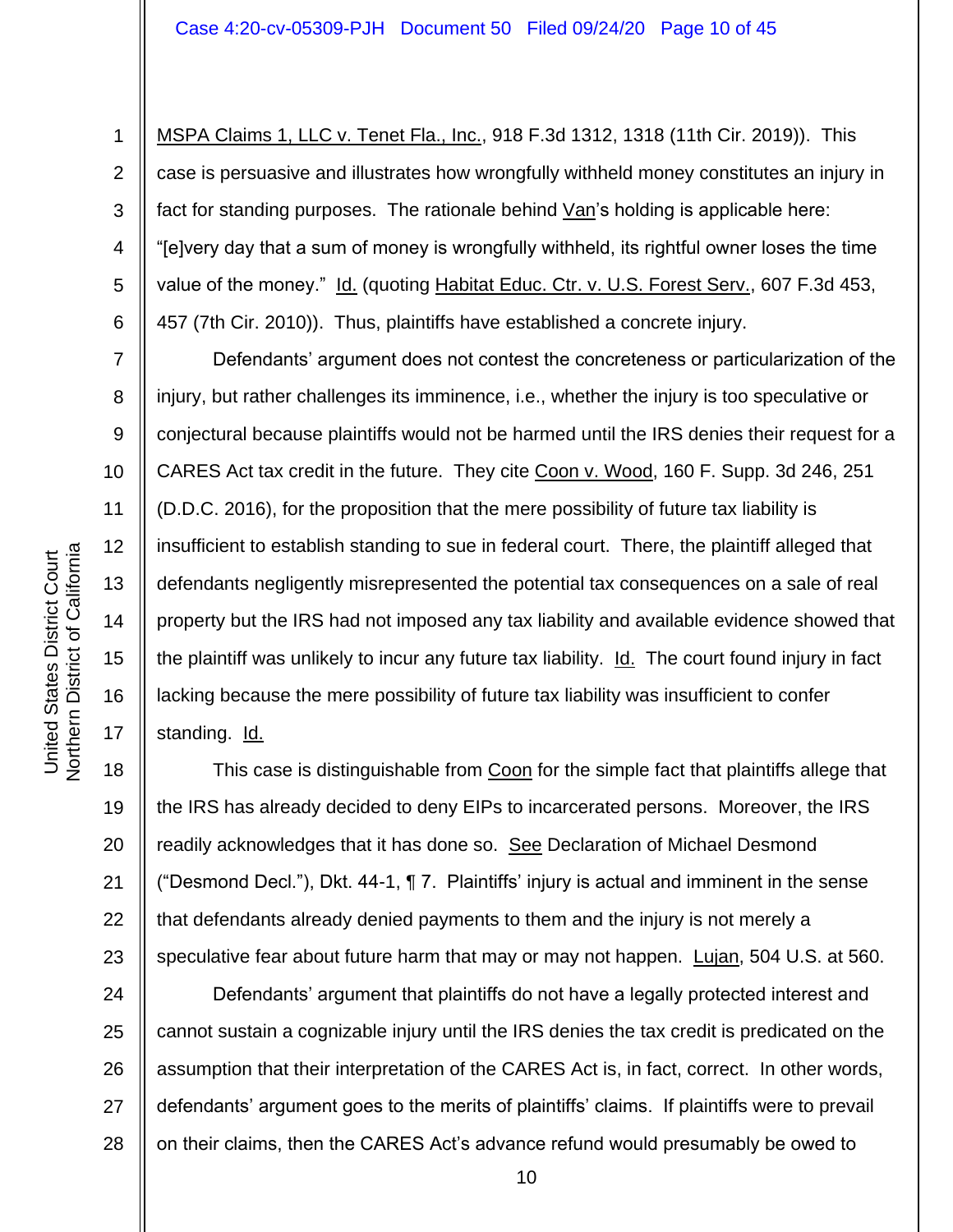them now, not in 2021 when they file their 2020 tax returns. For that reason, plaintiffs easily satisfy the imminence aspect of the injury in fact requirement.

The court also notes that other district courts that have considered similar arguments by the federal government have determined that both standing and ripeness were met by plaintiffs challenging the Act. While those cases involve constitutional challenges to the CARES Act, the federal government argued that the plaintiffs did not have standing and their claims were not ripe because the plaintiffs were first required to file a refund claim with the IRS after first being denied a tax credit on their 2020 tax returns. See Doe v. Trump, 2020 WL 5076999, at \*3 (C.D. Cal. July 8, 2020) ("Accepting for this analysis the substantive merits of Plaintiff's constitutional claims, she has suffered a 'concrete and particularized' injury because she has been treated differently from other citizens similarly situated and has been denied a government benefit (in the form of an immediate advance payment) that she would otherwise be eligible for."); see also Amador, 2020 WL 4547950, at \*11 (finding standing where plaintiffs claimed that "they have not received the impact payment to which they and their children are otherwise entitled").

The remaining elements of Article III standing, which defendants do not contest, are easily met. The failure to disburse the EIPs to incarcerated persons is directly traceable to a decision made by the IRS and an order for injunctive relief would directly remedy plaintiffs' injury. In sum, the court finds that plaintiffs meet the Article III standing requirement.

## **b. Ripeness**

23 24 25 26 27 "Ripeness is an Article III doctrine designed to ensure that courts adjudicate live cases or controversies and do not 'issue advisory opinions [or] declare rights in hypothetical cases.' A proper ripeness inquiry contains a constitutional and a prudential component." Bishop Paiute Tribe v. Inyo Cty., 863 F.3d 1144, 1153 (9th Cir. 2017) (citations omitted).

28

United States District Court<br>Northern District of California Northern District of California United States District Court

1

2

3

4

5

6

7

8

9

10

11

12

13

14

15

16

17

18

19

20

21

22

11

"For a case to be ripe, it must present issues that are definite and concrete, not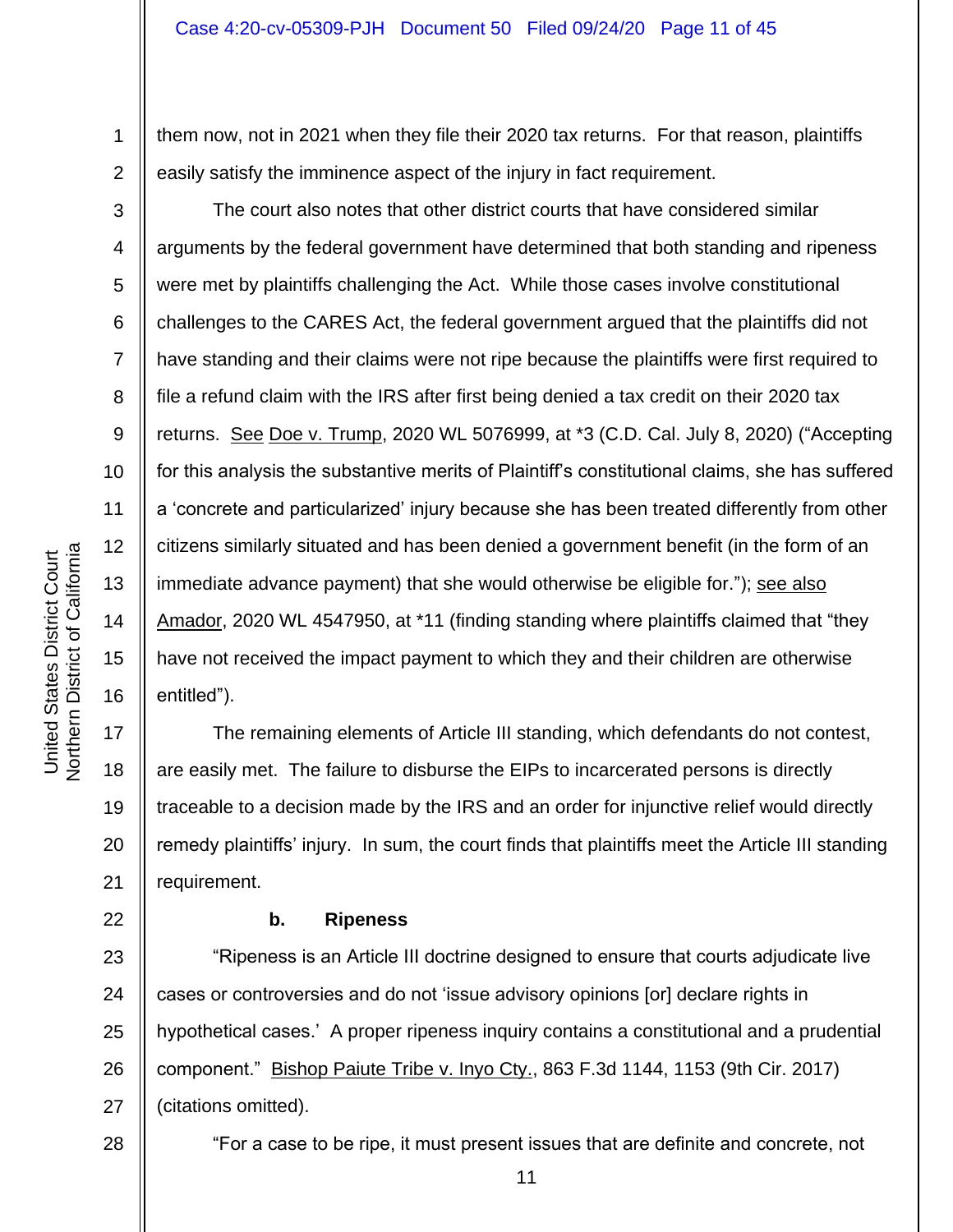2 3 4 5 6 7 8 9 10 11 12 13 14 15 16 17 hypothetical or abstract. Constitutional ripeness is often treated under the rubric of standing because ripeness coincides squarely with standing's injury in fact prong." Id. (internal quotation marks and citations omitted); Thomas v. Anchorage Equal Rights Comm'n, 220 F.3d 1134, 1138–39 (9th Cir. 2000) (en banc) ("Sorting out where standing ends and ripeness begins is not an easy task. . . . [I]n 'measuring whether the litigant has asserted an injury that is real and concrete rather than speculative and hypothetical, the ripeness inquiry merges almost completely with standing.'"). Allegations that a "threat" to a "concrete interest is actual and imminent" are sufficient to allege "an injury in fact that meets the requirements of constitutional ripeness." Bishop Paiute Tribe, 863 F.3d at 1154. Therefore, if plaintiffs satisfy the Article III standing requirements under Lujan v. Defenders of Wildlife, addressed above, the action here is ripe. In this case, the analysis for both requirements is the same. See, e.g., Thomas, 220 F.3d at 1139 ("Whether the question is viewed as one of standing or ripeness, the Constitution mandates that prior to our exercise of jurisdiction there exist a constitutional 'case or controversy,' that the issues presented are 'definite and concrete, not hypothetical or abstract.' . . . We need not delve into the nuances of the distinction between the injury in fact prong of standing and the constitutional component of ripeness: in this case, the analysis is the same.").

18 19 20 21 22 23 24 25 "In evaluating the prudential aspects of ripeness, our analysis is guided by two overarching considerations: 'the fitness of the issues for judicial decision and the hardship to the parties of withholding court consideration." Thomas, 220 F.3d at 1141. When the question presented "is 'a purely legal one'" that "constitutes 'final agency action' within the meaning of § 10 of the APA," that suggests the issue is fit for judicial decision. Nat'l Park Hosp. Ass'n v. Dep't of Interior, 538 U.S. 803, 812 (2003). However, an issue may not be ripe for review if "further factual development would 'significantly advance our ability to deal with the legal issues presented." Id.

26 27 28 Defendants argue that plaintiffs' claims are not ripe because the CARES Act creates a tax credit for taxable year 2020 and, although many tax credits have been sent out as advance refund payments, the ultimate amount of the tax credit will not be

1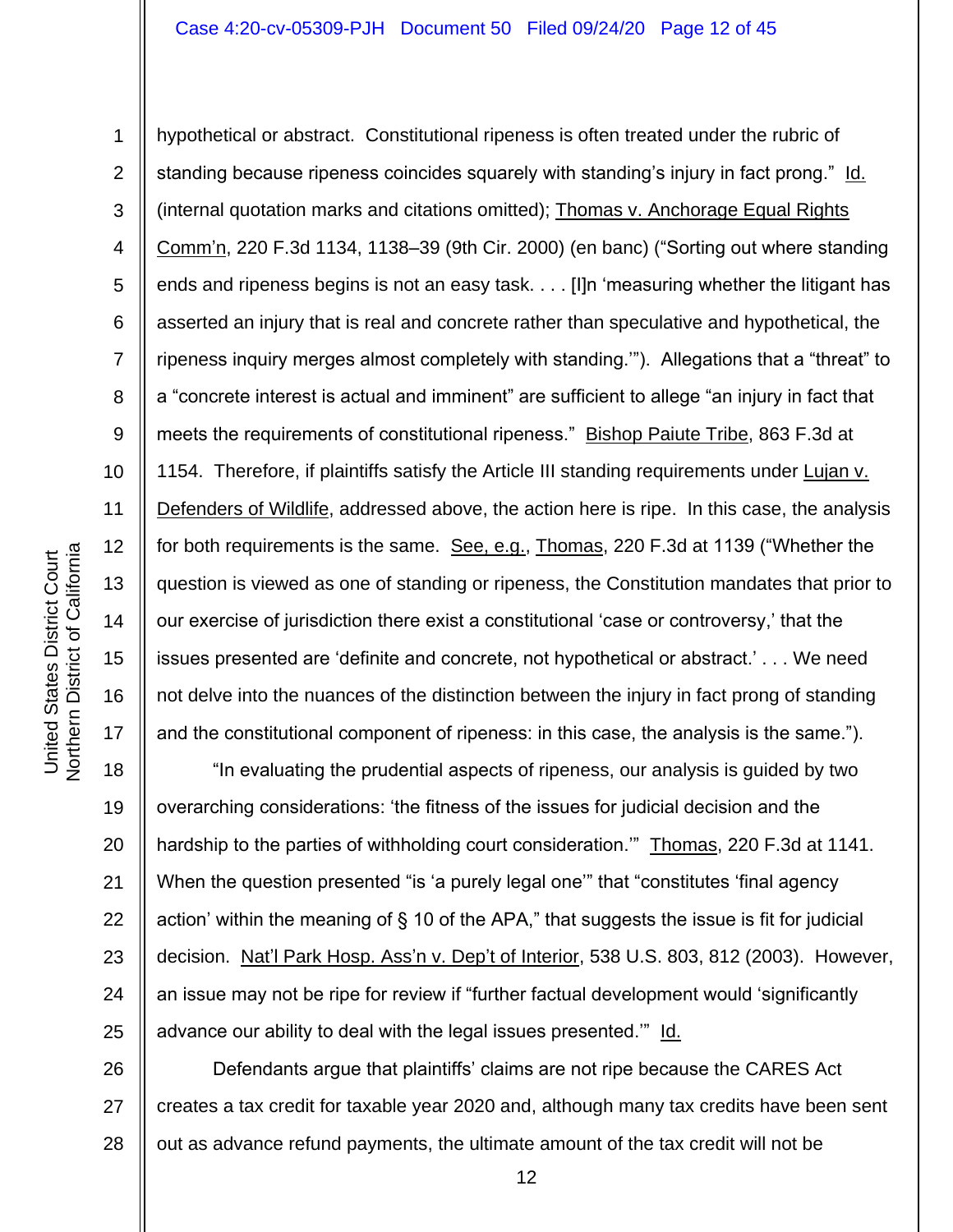determined until plaintiffs file their 2020 tax returns. Opp. at 10. According to defendants, Congress contemplated that the ultimate amount or even eligibility for the tax credit would not be determined until these tax returns are filed. Id. Next, defendants argue that because Congress permits EIPs to be issued as late as December 31, 2020, it is premature to find the advance payments are wrongfully withheld until that dates passes. Id. Finally, they contend that the FAQ addressing incarcerated persons is not a formal administrative decision, it has not undergone formal or informal rulemaking, and does not address many aspects of plaintiffs' claims. Id. at 11.

With respect to constitutional ripeness, plaintiffs advance the same argument as standing, that they are currently being denied payment of the advance refund. Reply at 8. With regard to prudential ripeness, plaintiffs state they are not challenging the FAQ; rather they are challenging the IRS's policy of withholding EIP benefits from incarcerated persons. Id. at 9.

Because the court has determined that plaintiffs have standing, their claims are constitutionally ripe for adjudication. See Thomas, 220 F.3d at 1139; Doe, 2020 WL 5076999, at \*4 ("The statute is in effect, and Plaintiff has been denied a benefit based on a statutory classification that she alleges to be unconstitutional. The Government's ripeness argument is essentially no different from its standing argument and does not bar Plaintiff's lawsuit."). The remaining ripeness issue is whether plaintiffs' APA claims are prudentially ripe for review.

#### **i. Fitness of Issues for Judicial Decision**

22 23 24 25 26 27 28 When considering whether issues are fit for review, the question should be a "purely legal one" and the agency action in question should constitute a "'final agency action' within the meaning of § 10 of the APA." Nat'l Park Hosp. Ass'n, 538 U.S. at 812 (quoting 5 U.S.C. § 704; and Abbott Labs. v. Gardner, 387 U.S. 136, 149 (1967), abrogated on other grounds as recognized in Califano, 430 U.S. at 105). In some cases, even when the question is purely legal and concerning a final agency action, further factual development might be warranted to "significantly advance [the court's] ability to

1

2

3

4

5

6

7

8

9

10

11

12

13

14

15

16

17

18

19

20

21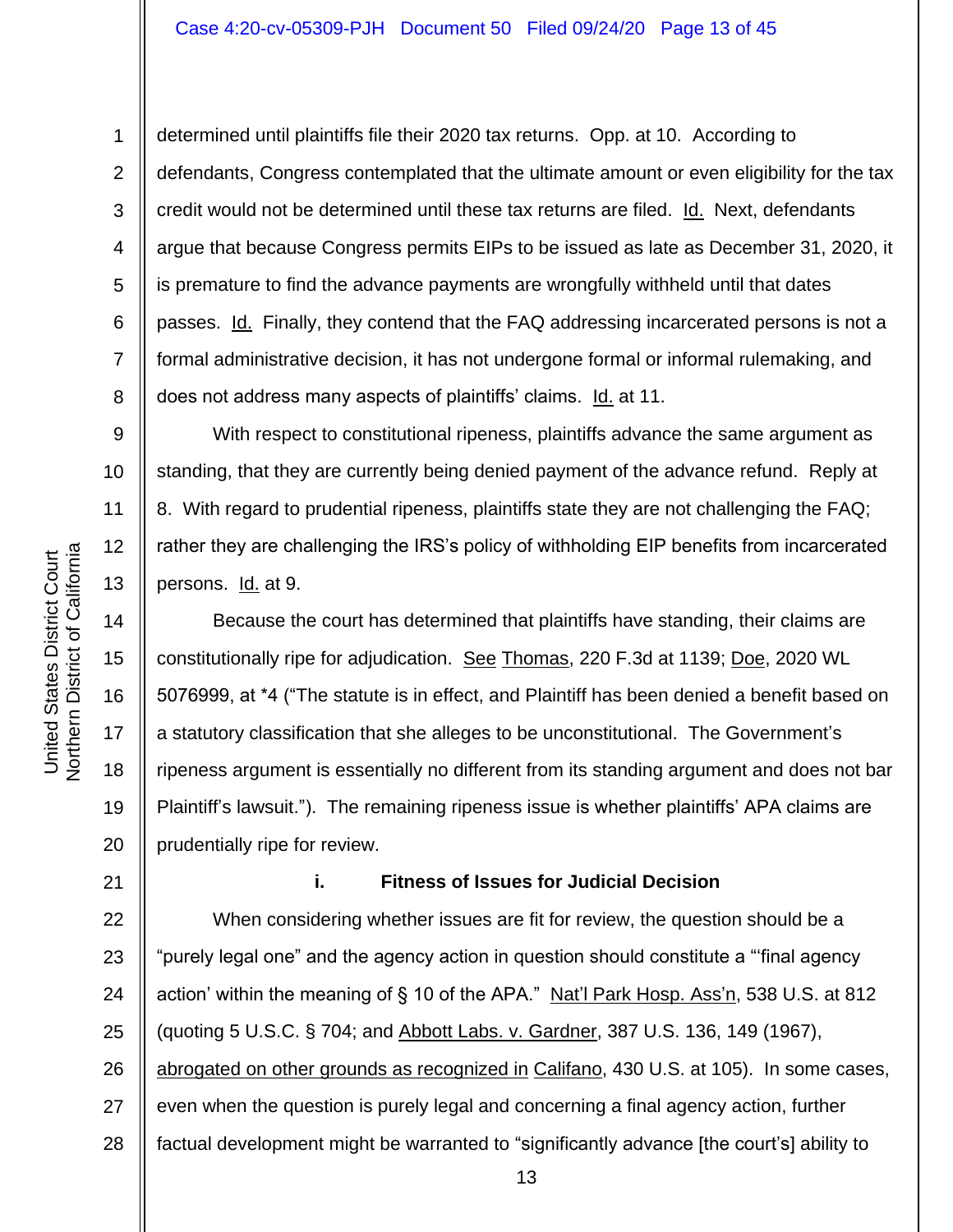deal with the legal issues presented." Id. (quoting Duke Power Co. v. Carolina Env't Study Grp., Inc., 438 U.S. 59, 82 (1978)).

Here, plaintiffs' challenge is a purely legal one. Their APA claims depend on whether the Treasury Secretary and the IRS are properly interpreting and implementing the CARES Act. See Abbott Labs., 387 U.S. at 149 (noting that "whether the statute was properly construed by the Commissioner" to be a purely legal challenge).

Next, section 10 of the APA, 5 U.S.C. § 704, provides for judicial review for a "final agency action for which there is no other adequate remedy in a court." The definition of "agency action," by cross reference of section 701 of the APA, is located at title 5 U.S.C. § 551, which defines "agency action" as "the whole or a part of an agency rule, order, license, sanction, relief, or the equivalent or denial thereof, or failure to act." 5 U.S.C. § 551(13). In turn, relief is defined in part as "the whole or part of an agency grant of money, assistance, license, authority, exemption, exception, privilege, or remedy . . . ." 5 U.S.C. § 551(11)(A). Plaintiffs here are not challenging a rule or regulation promulgated by the IRS but rather the agency's decision to exclude incarcerated persons from those eligible individuals receiving an advance refund pursuant to the CARES Act. Since the advance refund is a grant of money, the denial of the advance refund is an agency action.

19 20 21 22 23 24 25 26 27 28 The remaining issue is whether the IRS's action is final such that it is reviewable or whether it is "preliminary, procedural, or intermediate" and not directly reviewable. 5 U.S.C. § 704. There are two conditions for an agency action to be final under the APA: "First, the action must mark the consummation of the agency's decision-making process—it must not be of a merely tentative or interlocutory nature. And second, the action must be one by which rights or obligations have been determined, or from which legal consequences will flow." U.S. Army Corps of Eng'rs v. Hawkes Co., 136 S. Ct. 1807, 1813 (2016) (quoting Bennett v. Spear, 520 U.S. 154, 177–78 (1997)); Or. Nat. Desert Ass'n v. U.S. Forest Serv., 465 F.3d 977, 982 (9th Cir. 2006) ("[T]he core question is whether the agency has completed its decisionmaking process, and whether the result

1

2

3

4

5

6

7

8

9

10

11

12

13

14

15

16

17

18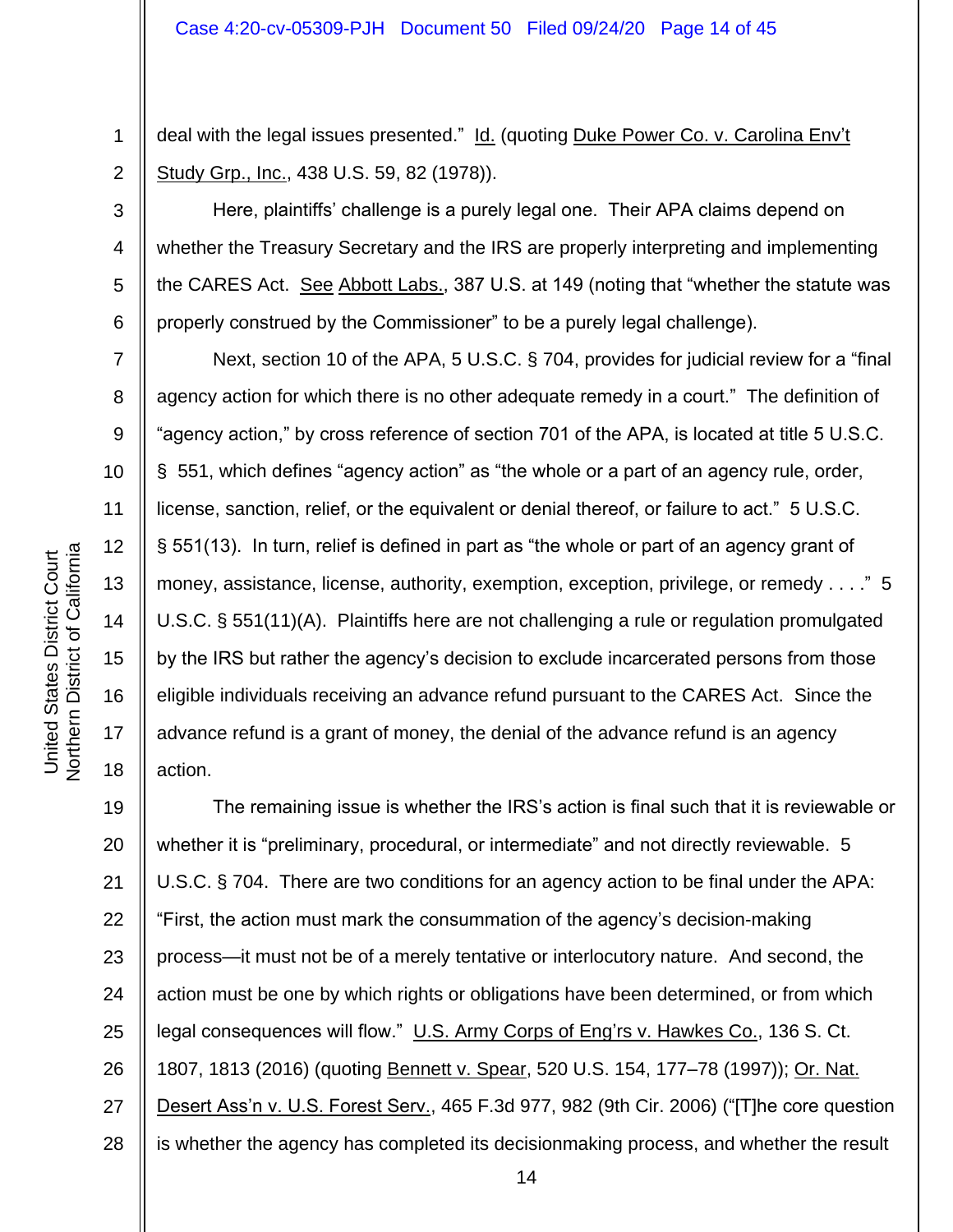1 2 of that process is one that will directly affect the parties." (alteration in original) (citation omitted)).

Here, several facts indicate that the IRS's decision to withhold or deny EIPs to incarcerated persons is final. After initially disbursing EIPs to incarcerated persons, the IRS reversed its decision and, as described in its FAQs, unequivocally took the position that someone who is incarcerated does not qualify for the EIP and should return any prior payments. Salahi Decl., Ex. 4. Significantly, defendants submitted a declaration stating that the FAQ addressed the question of whether incarcerated persons may receive an advance payment under the CARES Act. Desmond Decl. ¶ 8. Further, the declaration confirms that the IRS decided that individuals deemed to be incarcerated as of April 30, 2020 would not receive advance refund payments. Id. 17. This statement indicates that the IRS's decision regarding the advance refund is final.

Next, plaintiffs submit evidence that the IRS changed its internal manual to define eligible individuals as any individual other than incarcerated individuals, deceased individuals, a filer of Form 1040-NR, 1040-PR, or 1040SS and the three categories outlined in subsection (d) of section 6428. Salahi Decl., Ex. 5 at 2. This further supports the conclusion that the IRS considers the issue of advance refund payments to incarcerated persons to be settled.

19 20 21 22 23 24 Buttressing this conclusion is the timing of the CARES Act. The IRS has established a deadline of October 15, 2020 for non-filers to use the non-filer tool to create a 2019 tax return in order to be eligible for an EIP by the end of the year. Salahi Decl., Ex. 3 at 1. Congress requires the IRS to disburse all advance refunds by December 31, 2020. § 6428(f)(3)(A). These impending deadlines indicate that no further change to IRS's decision is forthcoming and the decisionmaking process is complete.

25 26 27 28 With regard to whether the agency action is one by which rights or obligations have been determined, the IRS's decision has clearly determined a right. In this case, the IRS has determined that incarcerated persons are not eligible to receive an advance refund. Plaintiffs, as incarcerated or formerly incarcerated persons, were demonstrably

3

4

5

6

7

8

9

10

11

12

13

14

15

16

17

18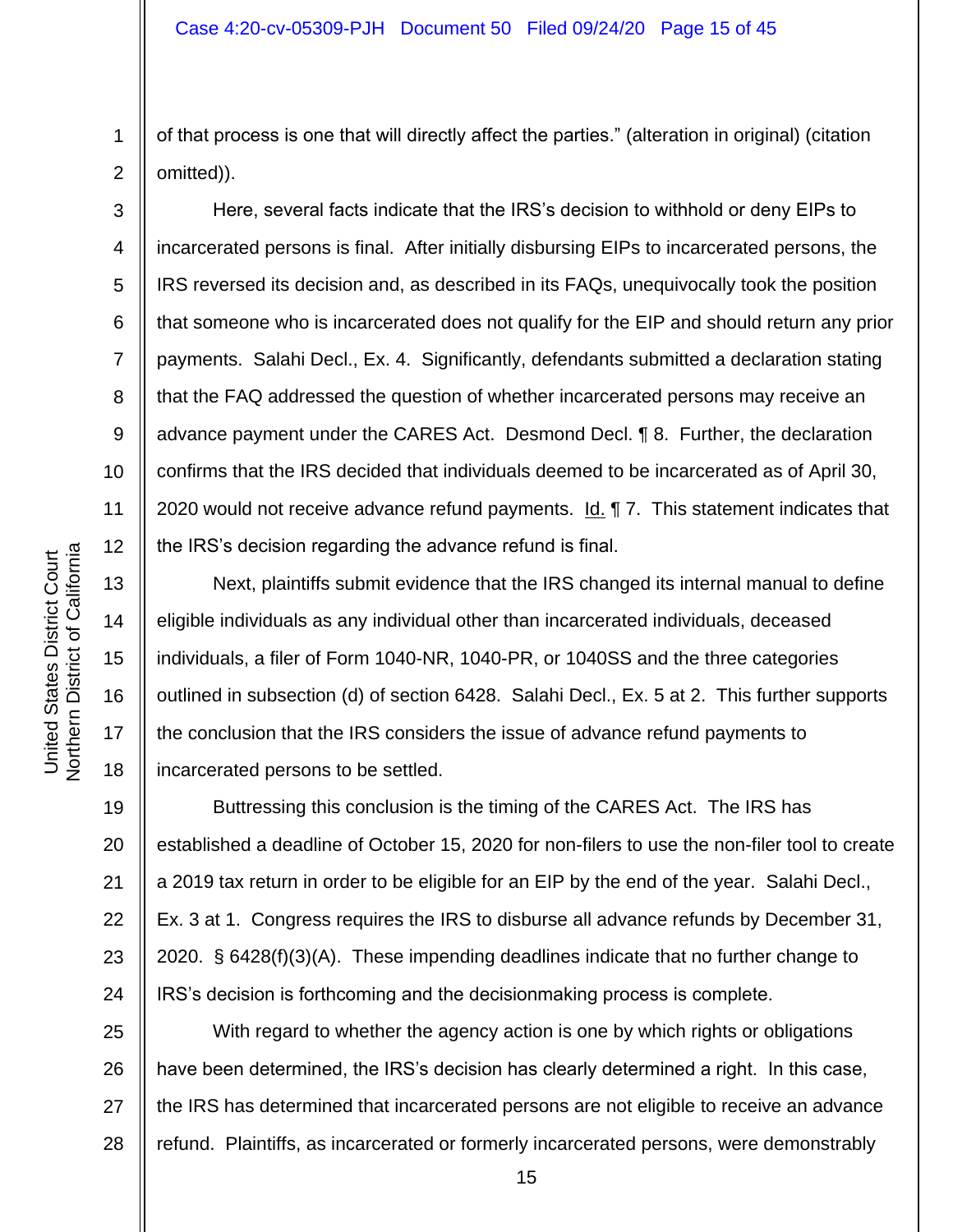2 3 4 affected by this decision, alleging they are otherwise eligible to receive the EIP but did not receive the payment. More broadly, the impact of the IRS's decision is evidenced by the fact that the IRS initially issued EIPs to incarcerated persons and then, because of its decision, intercepted payments or ordered recipients to return payments. Compl. ¶¶ 16– 17; Salahi Decl., Ex. 6 at 5.

For the foregoing reasons, the court finds that the IRS's decision to withhold advance refunds to incarcerated persons is a final agency action, that no further factual development is needed, and, therefore, the issue is fit for judicial review.

1

5

6

7

8

9

10

11

12

13

14

15

16

17

18

#### **ii. Hardship to the Parties**

The second factor examines "the hardship to the parties of withholding court consideration." Nat'l Park Hosp. Ass'n, 538 U.S. at 808. Generally, a showing of hardship requires demonstrating that the regulation in question creates "adverse effects of a strictly legal kind." Id. at 809 (quoting Ohio Forestry Ass'n, Inc. v. Sierra Club, 523 U.S. 726, 733 (1998)). Such adverse effects do not arise if the regulation in question "do[es] not command anyone to do anything or to refrain from doing anything; [it] do[es] not grant, withhold, or modify any formal legal license, power, or authority; [it] do[es] not subject anyone to any civil or criminal liability; [and it] create[s] no legal rights or obligations." Id. (alterations in original) (quoting Ohio Forestry Ass'n, 523 U.S. at 733).

19 20 21 22 23 24 25 26 Similar to the inquiry whether legal rights or obligations have been determined by the IRS, the agency's decision imposes potential adverse effects of a strictly legal kind. As discussed, the IRS's decision withholds payment of the advance refund to all incarcerated persons. Plaintiffs contend that they have a legal interest in the advance refund and defendants dispute that point. Whether the CARES Act creates a legal interest in the advance refund goes to the merits of plaintiffs' claim, but if plaintiffs are likely to succeed on their claims, then they would have established a legal interest in the advance refund.

27 28 Finally, defendants suggest that because the CARES Act sunsets payment of the advance refunds for December 31, 2020, plaintiffs' claims are not ripe until that date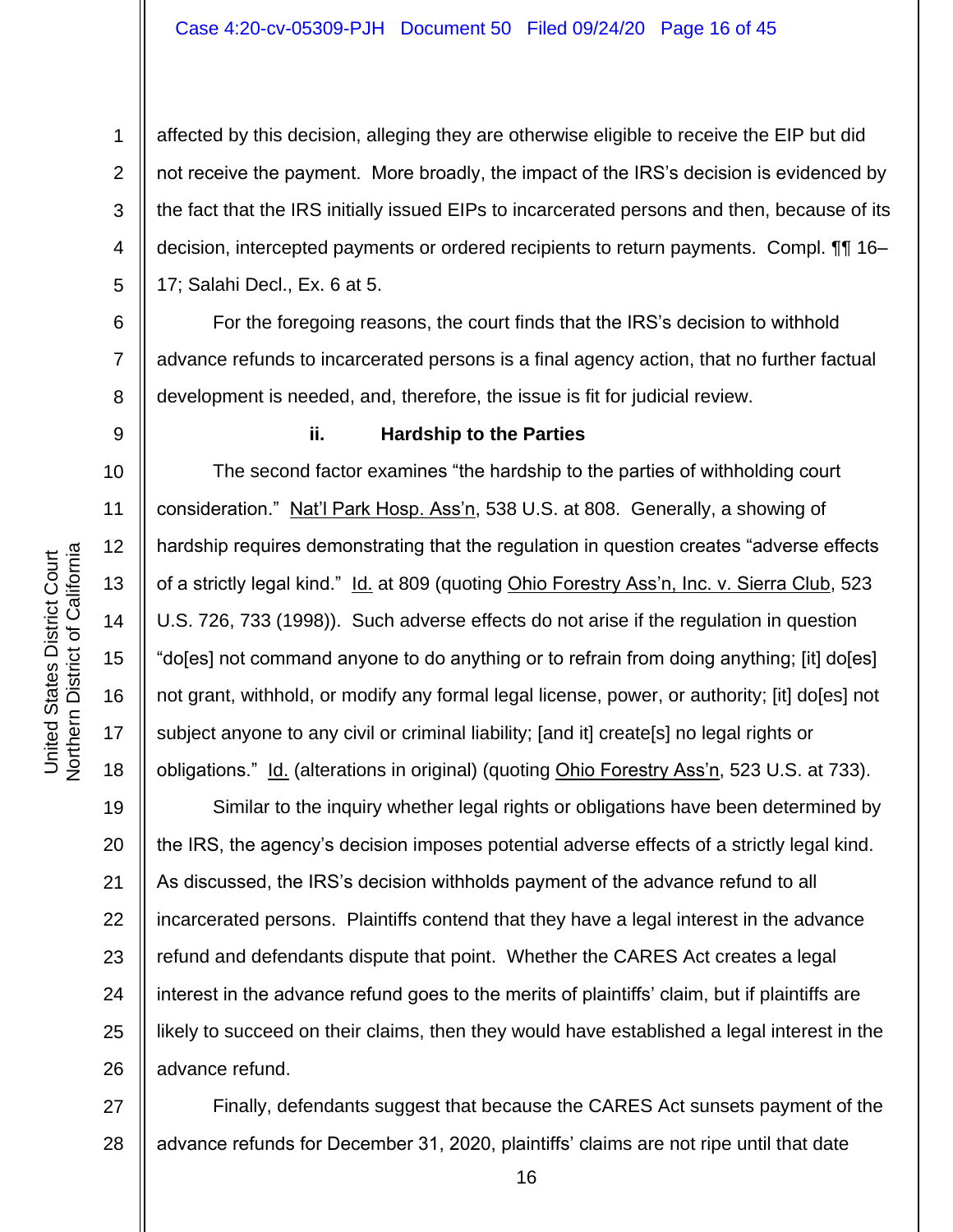1 2 3 4 5 6 7 8 9 10 11 passes. Opp. at 10. As discussed, the decision to deny the EIP has already occurred and Van, 962 F.3d at 1161, holds that delayed payment is a concrete injury. Moreover, crediting defendants' argument would put plaintiffs in an untenable position. If they wait until after December 31, 2020 to challenge the IRS's withholding of the advanced refund, then the advance refunds will not be available to them and it is not clear that the court could order any relief under the APA when Congress unambiguously mandated an end date to the advance refunds. Under defendants' ripeness theory, plaintiffs would have to either pursue a claim pursuant to the Little Tucker Act or claim the tax credit on their 2020 tax returns—either option entails months or years of legal and practical barriers—and defeats the entire theory of plaintiffs' case, that they are presently being harmed by the decision not to issue advance refunds to them.

In light of the foregoing, the court finds the hardship of withholding judicial review prong met and, therefore, plaintiffs have established that their APA claims are prudentially ripe for review.

## **c. Sovereign Immunity**

16 20 22 "Absent a waiver, sovereign immunity shields the Federal Government and its agencies from suit." FDIC v. Meyer, 510 U.S. 471, 475 (1994). This immunity also extends to federal officers sued in their official capacity. See Dugan v. Rank, 372 U.S. 609, 620 (1963); Aminoil U.S.A., Inc. v. Cal. State Water Res. Control Bd., 674 F.2d 1227, 1233 (9th Cir.1982). A "waiver of sovereign immunity must be unequivocally expressed in statutory text," and be "clearly evident from the language of the statute." FAA v. Cooper, 566 U.S. 284, 290 (2012) (internal quotation marks omitted).

23 24 25 26 27 28 "[T]he Administrative Procedure Act provides a broad waiver of sovereign immunity so long as certain conditions are met." S. Delta Water Agency v. United States, 767 F.2d 531, 535 (9th Cir. 1985). Section 702 of the APA waives sovereign immunity; however, the Ninth Circuit has held that claims brought pursuant to the APA must also satisfy § 704's provisions. Navajo Nation v. Dep't of the Interior, 876 F.3d 1144, 1170 (9th Cir. 2017). Because plaintiffs in this case bring two claims under the APA, and move

12

13

14

15

17

18

19

21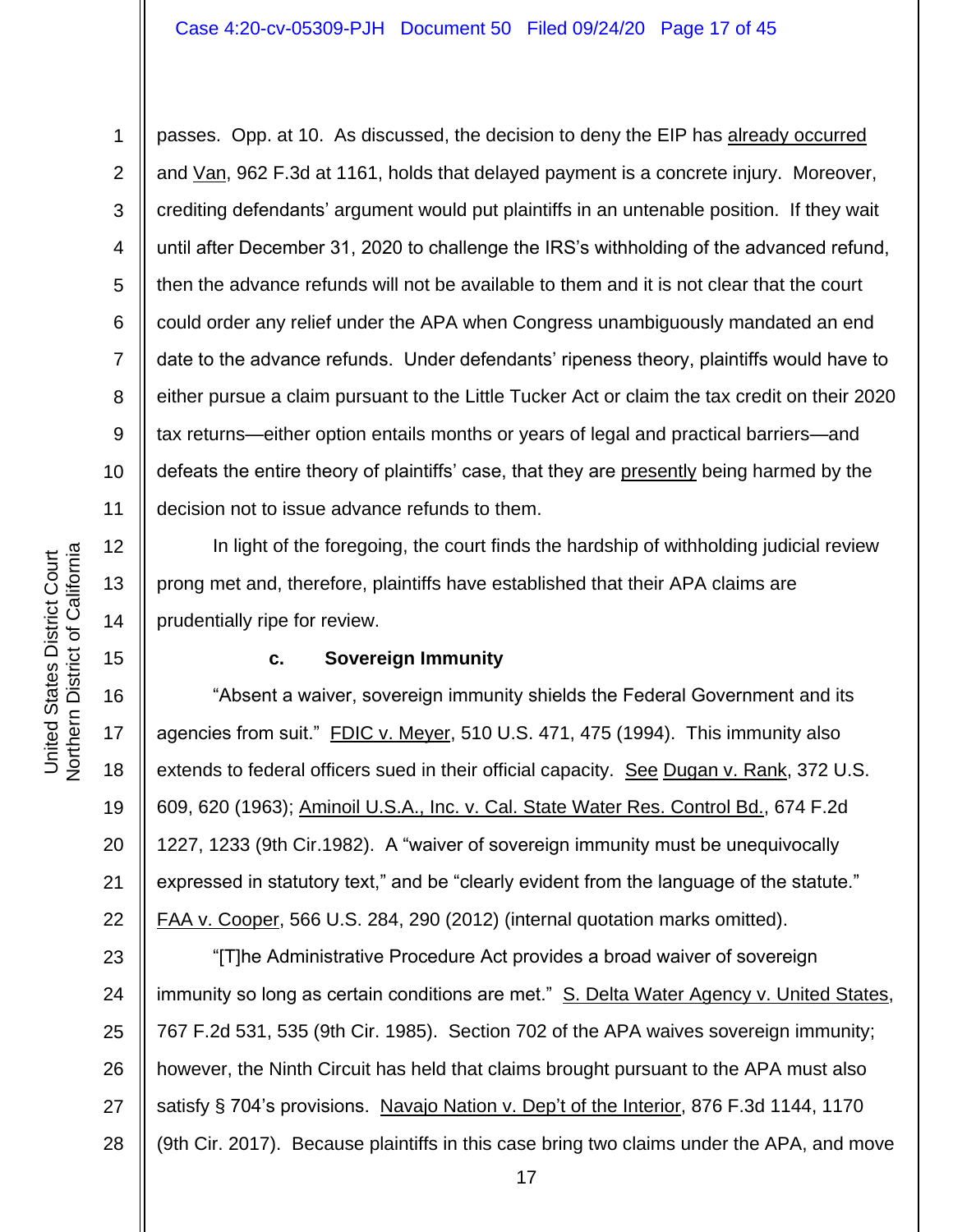for a preliminary injunction based only on those APA claims, they must meet the requirements of § 704 in order for the court to determine that Congress waived sovereign immunity.

Defendants broadly argue that the IRS's answer to the FAQ is not a final agency action for which there is no adequate alternative. Opp. at 14. As discussed with regard to prudential ripeness, the court finds that the IRS's decision not to disburse EIPs to incarcerated persons constitutes a final agency action. Thus, the only remaining inquiry is whether there are any adequate alternatives to APA review in court. See Hawkes, 136 S. Ct. at 1815 ("Even if final, an agency action is reviewable under the APA only if there are no adequate alternatives to APA review in court.").

11 12 13 14 15 16 17 18 19 Defendants contend that plaintiffs have such an adequate alternative, which is to bring a refund claim pursuant to 26 U.S.C. § 7422. Opp. at 15 (citing United States v. Clintwood Elkhorn Mining Co., 553 U.S. 1, 4–5 (2008)). Plaintiffs assert that section 7422 is not an adequate alternative because they are not seeking to recover tax imposed or collected by the IRS. Reply at 10. They further contend that section 7422 does not permit prospective injunctive and declaratory relief, which they seek in this case. Id. at 11. Finally, plaintiffs argue that even if section 7422 applies, then it is not an adequate alternative because it would entail years of delay to file a tax return, file administrative claims, exhaust those claims, and then file in court. Id.

Title 26 U.S.C.  $\S$  7422(a) states that:

[n]o suit . . . shall be maintained in any court for the recovery of any internal revenue tax alleged to have been erroneously or illegally assessed or collected, or of any penalty claimed to have been collected without authority, or of any sum alleged to have been excessive or in any manner wrongfully collected, until a claim for refund . . . has been duly filed with [the IRS].

25 26 27 28 Beginning with the text of the statute, plaintiffs' APA claims do not clearly fall within the ambit of § 7422(a). Plaintiffs are not alleging that a tax was erroneously or illegally assessed or collected, a penalty was collected without authority, or any sum is alleged to be excessive. Instead, they contend that Congress requires the IRS to disburse the Act's

1

2

3

4

5

6

7

8

9

10

20

21

22

23

24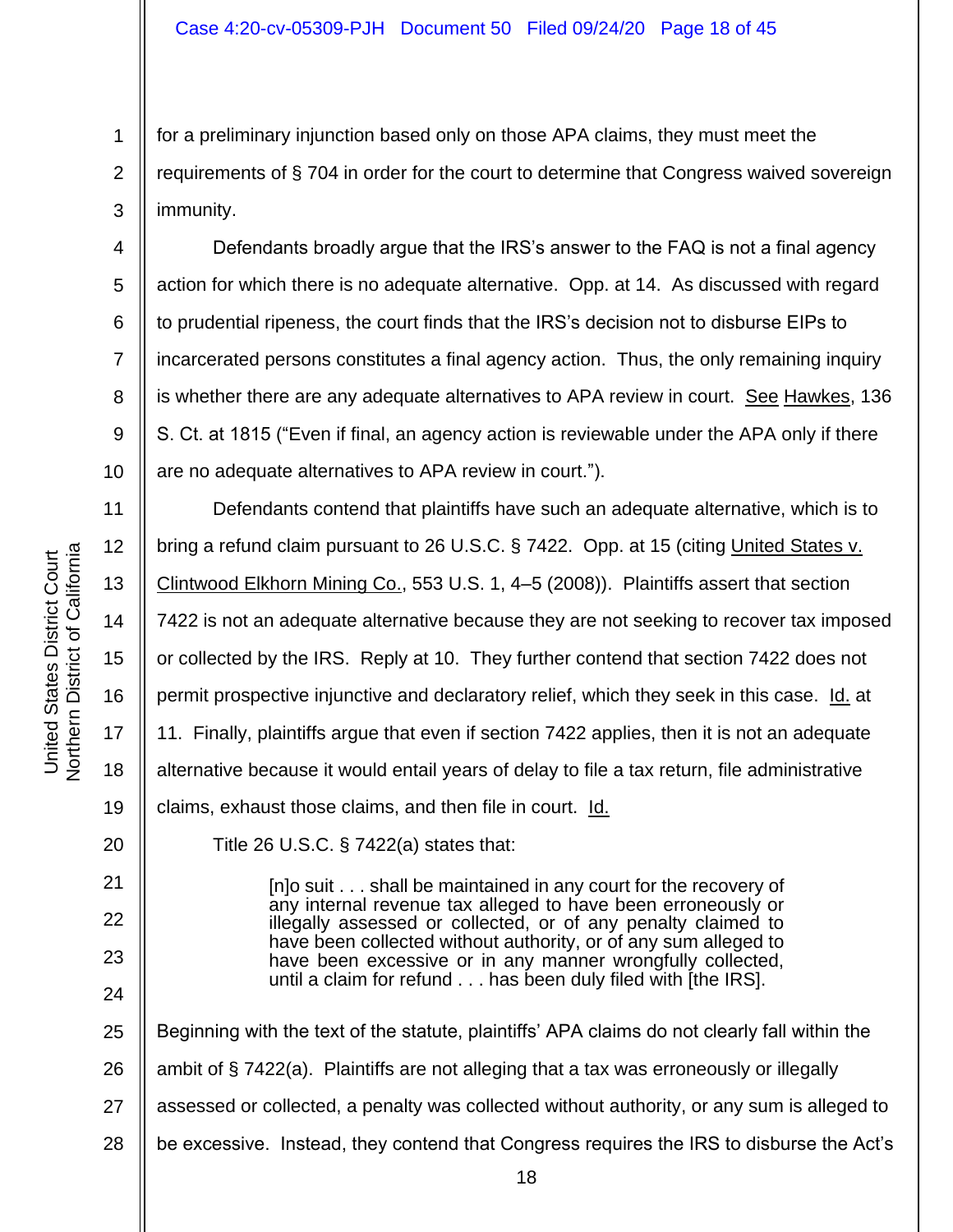advance refund without excluding incarcerated persons and the IRS is not faithfully adhering to the statutory command. E.g., Compl. ¶¶ 18, 20.

Next, the nature of plaintiffs' relief falls outside the relief permitted by § 7422. They seek a preliminary injunction requiring defendants to enjoin the decision to exclude incarcerated persons from those eligible to receive an EIP, amongst other injunctive and declaratory relief. Mtn. at viii; Compl. ¶¶ 43, 48–49. Both the Fourth and D.C. Circuits have concluded that because § 7422(a) references "recovery of any internal revenue tax", the statute does not explicitly allow for the type of prospective equitable relief requested by plaintiffs. King v. Burwell, 759 F.3d 358, 366 (4th Cir. 2014), aff'd, 576 U.S. 473 (2015); Cohen v. United States, 650 F.3d 717, 732 (D.C. Cir. 2011) (en banc) ("§ 7422(a) would not provide Appellants the equitable relief they seek. Section 7422(a) provides "for the recovery of any internal revenue tax." It does not, at least explicitly, allow for prospective relief." (citation omitted)).

14 15 16 20 22 Defendants cite no case in which a court has determined sovereign immunity not to be waived on the grounds that the parties were first required to pursue a tax refund action under 26 U.S.C. § 7422(a). See King, 759 F.3d at 366 (noting defendants "fail[ed] to point to a single case in which a court has refused to entertain a similar suit on the grounds that the parties were required to first pursue a tax-refund action under 26 U.S.C. § 7422(a) or 28 U.S.C. § 1346"). The court also finds persuasive the district court's opinion in Amador v. Mnuchin, 2020 WL 4547950, at \*6–10, which exhaustively describes the same sovereign immunity analysis and concludes that § 7422(a) is not an adequate alternative to the APA.

23 24 25 26 27 28 Finally, there is a disconnect between the motivating purpose of the CARES Act on the one hand and the adequate alternative proposed by defendants on the other. The CARES Act instructs the Treasury Secretary to distribute economic stimulus to eligible individuals "as rapidly as possible." 26 U.S.C. § 6428(f)(3)(A). While the IRS has indicated that it will permit eligible individuals who were incarcerated for a portion of 2020 to eventually receive the CARES Act tax credit, (Desmond Decl. ¶ 8), they make no such

1

2

3

4

5

6

7

8

9

10

11

12

13

17

18

19

21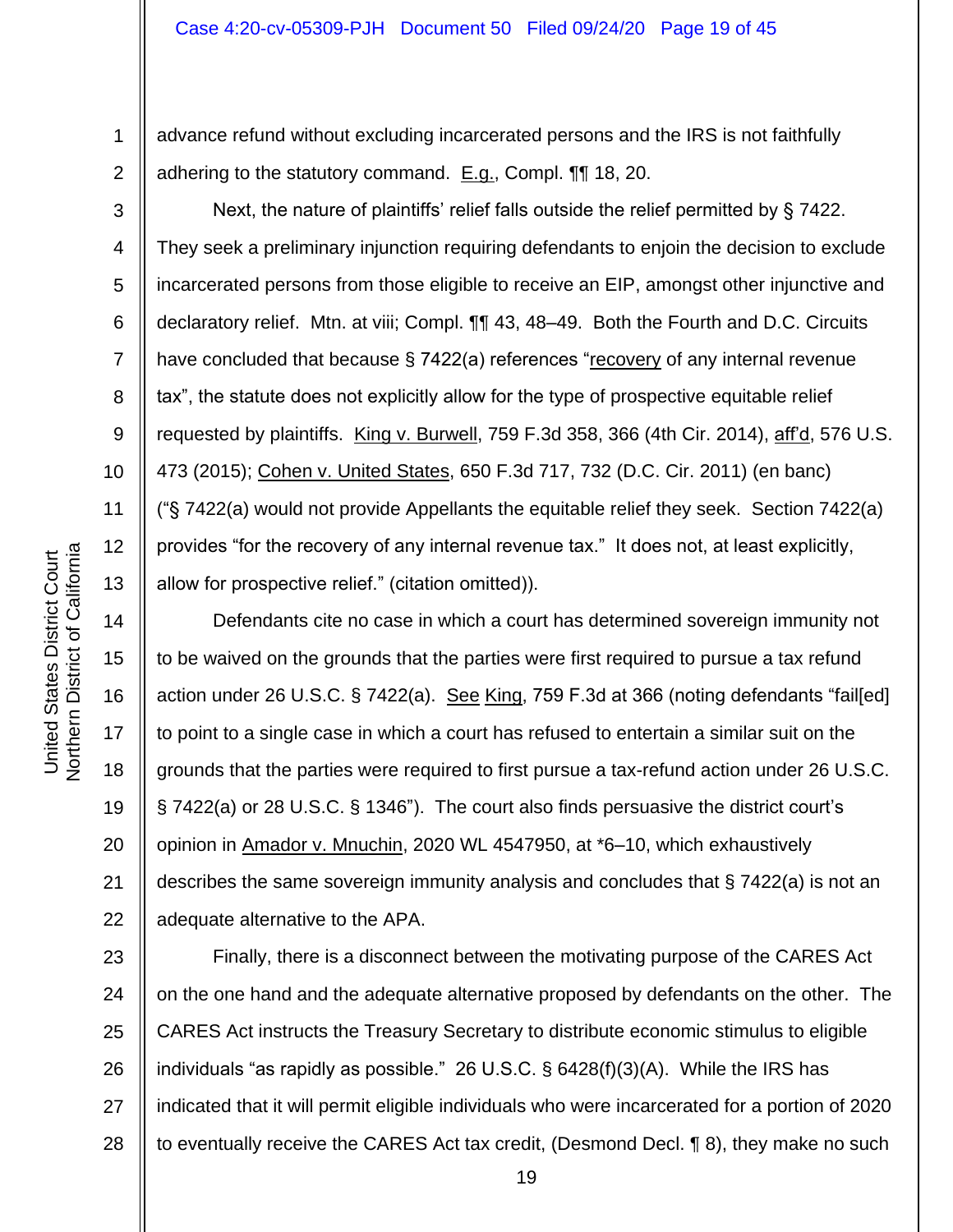declaration with regard to individuals incarcerated for the entirety of 2020. This means that such an incarcerated person would have to wait until he or she files a 2020 tax return, then wait for the IRS to deny their claim, then exhaust all administrative claim requirements before the claimant can file a suit in federal court pursuant to  $\S 7422$ . See 26 U.S.C. § 6531(a)(1). As summarized by the Amador court, "[f]orcing plaintiffs to exhaust their administrative remedies would be an "arduous, expensive, and long" process . . . ." 2020 WL 4547950, at \*9 (quoting Hawkes, 136 S. Ct. at 1815–16).

In sum, the alternative form of relief suggested by defendants is not an adequate alternative for APA review. Plaintiffs do not have an adequate alternative relief and they meet the requirements of sections 702 and 704 of the APA such that Congress has waived sovereign immunity in this case*.* The court need not reach defendants' argument concerning the Little Tucker Act, (Opp. at 12–14), because plaintiffs do no not rely on that act as waiving sovereign immunity for their motion for preliminary injunction.

## **2. Likelihood of Success on the Merits**

## **a. Section 706(2)—Contrary to Law**

As an initial matter, it is necessary to determine what deference, if any, is owed to the IRS's interpretation of the CARES Act. Defendants advance no argument regarding deference and, in their reply brief, plaintiffs contend that defendants' interpretation is nothing more than a "litigation position" to which the court owes no deference. Reply at 5.

21 22 23 24 25 26 27 28 Whether an agency's interpretation of a statute is owed any deference varies with the circumstances surrounding the agency's interpretation. "[C]ourts have looked to the degree of the agency's care, its consistency, formality, and relative expertness, and to the persuasiveness of the agency's position." United States v. Mead Corp., 533 U.S. 218, 228 (2001) (footnotes omitted) (citing Skidmore v. Swift & Co., 323 U.S. 134, 139– 40 (1944)). The CARES Act contains an express authorization to engage in the rulemaking process; section 6428(h) permits the Treasury Secretary to prescribe such regulations or other guidance necessary to carry out the purpose of the CARES Act. The

20

1

2

3

4

5

6

7

8

9

10

11

12

13

14

15

16

17

18

19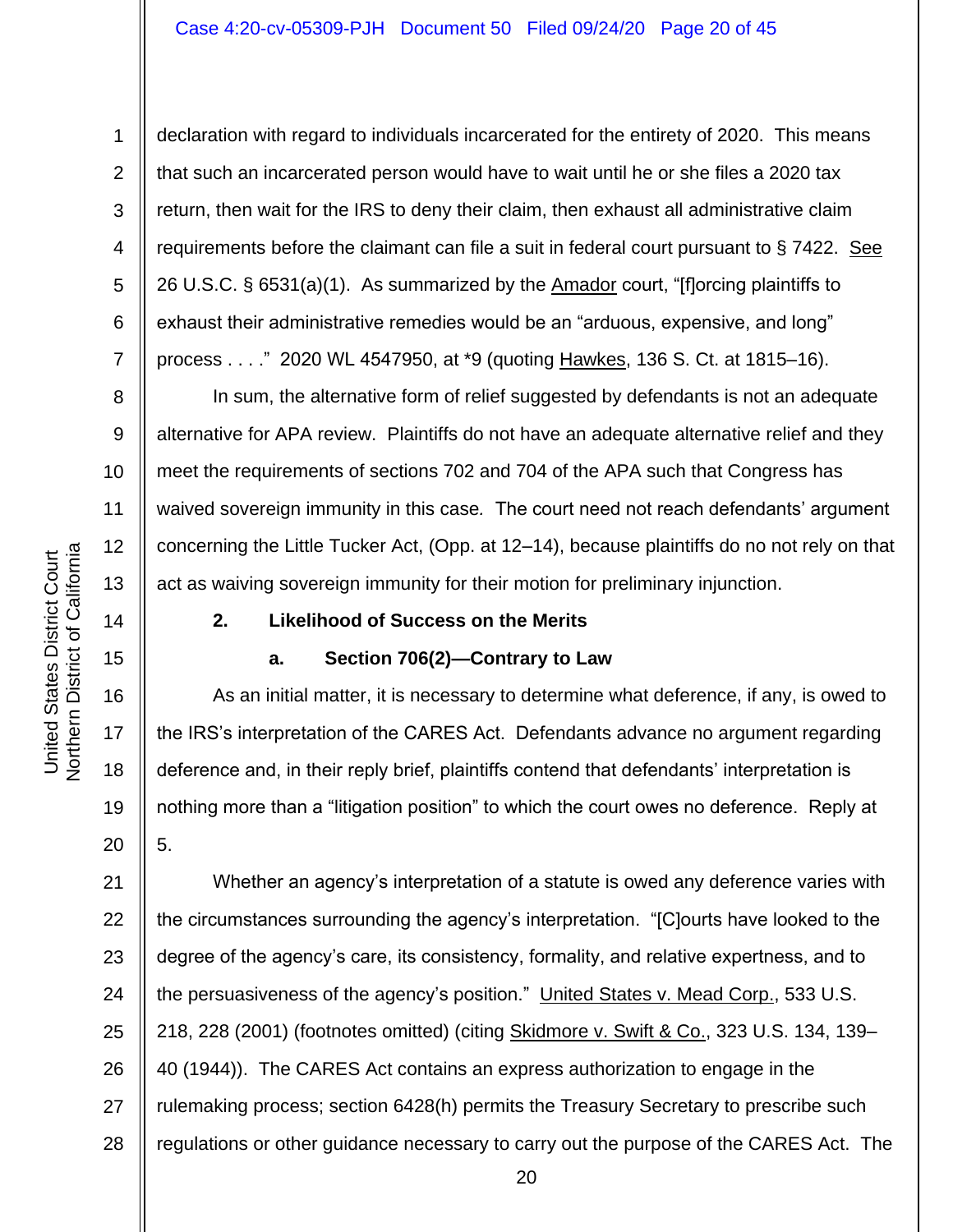1 2 3 4 5 6 rulemaking authorization indicates that deference might be required by Chevron, U.S.A. v. Natural Resources Defense Council, Inc., 467 U.S. 837 (1984). See Encino Motorcars, LLC v. Navarro, 136 S. Ct. 2117, 2125 (2016) ("A premise of Chevron is that when Congress grants an agency the authority to administer a statute by issuing regulations with the force of law, it presumes the agency will use that authority to resolve ambiguities in the statutory scheme." (citations omitted)).

Despite this authorization, defendants readily admit that the IRS has not issued a regulation and did not follow any notice-and-comment procedure in issuing its guidance (i.e., the FAQ response on incarcerated persons) concerning the CARES Act. Opp. at 11. The lack of notice-and-comment rulemaking indicates that Chevron deference is not appropriate here. As Mead teaches, "[a]n agency's interpretation of 'a particular statutory provision' thus qualifies for Chevron deference only 'when it appears that Congress delegated authority to the agency generally to make rules carrying the force of law, and that the agency interpretation claiming deference was promulgated in the exercise of that authority.'" City of Arlington, Tex. v. F.C.C., 569 U.S. 290, 320 (2013) (Roberts, C.J., dissenting) (emphasis added) (quoting Mead, 533 U.S. at 226–27); see also United States v. Trident Seafoods Corp., 60 F.3d 556, 559 (9th Cir.1995) ("No deference is owed when an agency has not formulated an official interpretation of its regulation, but is merely advancing a litigation position.").

20 21 22 23 24 The court thus approaches two interpretive questions without any deference to the IRS's position. First, whether the CARES Act mandates the IRS to issue advance refunds or whether it has discretion to withhold the advance refund and force otherwise eligible individuals to file for the CARES Act payment as a tax credit. Second, whether incarcerated persons are eligible individuals for purposes of the CARES Act.

25 26 27 28 Starting with the plain language of the statute, subsection (f)(1), which governs the advance refunds, states "each individual who was an eligible individual for such individual's first taxable year beginning in 2019 shall be treated as having made a payment against the tax imposed by chapter 1 for such taxable year in an amount equal

7

8

9

10

11

12

13

14

15

16

17

18

19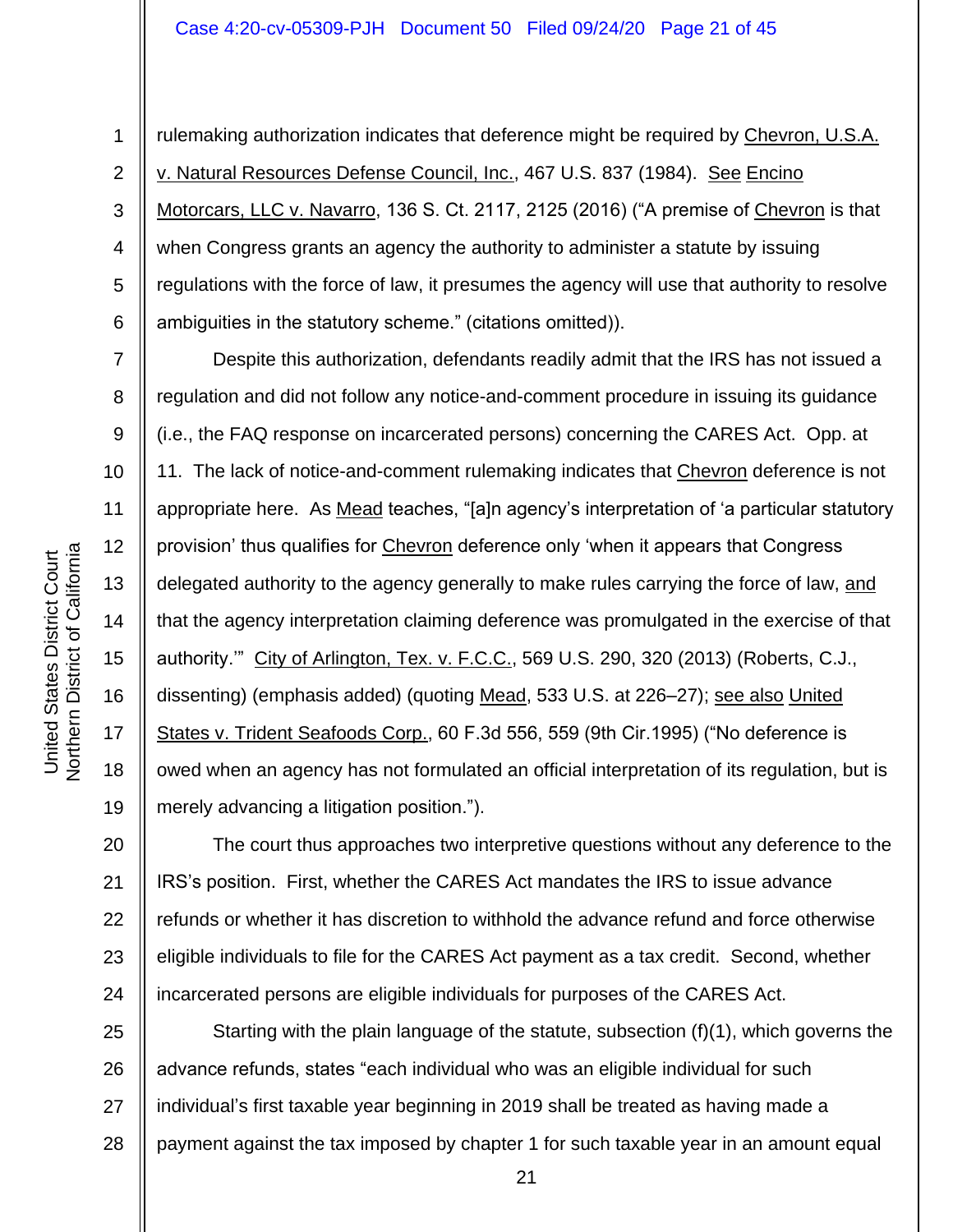1 2 3 4 5 6 7 8 9 to the advance refund amount for such taxable year." § 6428(f)(1). As explained by a recent opinion, subparagraph (f)(1) "creat[es] a legal fiction that qualified individuals 'overpaid' on previously filed taxes."  $R.V. v. Mnuchin$ , 2020 WL 3402300, at  $*7$  (D. Md. June 19, 2020). The Second Circuit arrived at the same conclusion with respect to an earlier version of § 6428 that disbursed advance refunds in response to the 2008 financial crisis.<sup>7</sup> See Sarmiento v. United States, 678 F.3d 147, 156 (2d Cir. 2012). The court explained that the term "shall be treated" was "best interpreted as establishing the legal fiction that eligible taxpayers overpaid their 2007 taxes in an amount equal to the 'advance refund' of their [Economic Stimulus Act] stimulus credit, and not merely as a 'mechanism for making an advance payment or refund and credit for the 2008 tax year.'" Id. (citation omitted).

Subsection (f)(2) then defines the amount of the advance refund as "the amount that would have been allowed as a credit under this section for such taxable year if this section (other than subsection (e) and this subsection) had applied to such taxable year." § 6428(f)(2). The phrase "the amount that would have been allowed as a credit under this section" references the credit defined in subsection (a), i.e., \$1,200 per taxpayer (\$2,400 if filing jointly) and \$500 per dependent child. § 6428(a).

18 19 20 21 22 23 Subsection (f)(3) describes payment of the advance refund: "The Secretary shall, subject to the provisions of this title, refund or credit any overpayment attributable to this section as rapidly as possible." § 6428(f)(3) (emphasis added). The use of the word "shall" indicates a mandatory command from Congress to the Treasury Department and the IRS to issue the advance refund and to do so rapidly. See Serv. Emps. Int'l Union v. United States, 598 F.3d 1110, 1113 (9th Cir. 2010) ("The word 'shall' is ordinarily [t]he

24

25 26 27 28  $7$  Congress has implemented two previous stimulus payments using similar language as the CARES Act. First, Congress enacted the Economic Growth and Tax Relief Reconciliation Act of 2001, Pub. L. No. 107–16, 115 Stat. 42, which "provided eligible taxpayers a tax credit 'for 2001,' the year the statute was enacted, by means of an "advance refund" of constructively overpaid taxes." Sarmiento, 678 F.3d at 156. Second, Congress enacted the Economic Stimulus Act of 2008, Pub. L No. 110-185, 122 Stat. 613, in response to the 2008 financial crisis.

14

15

16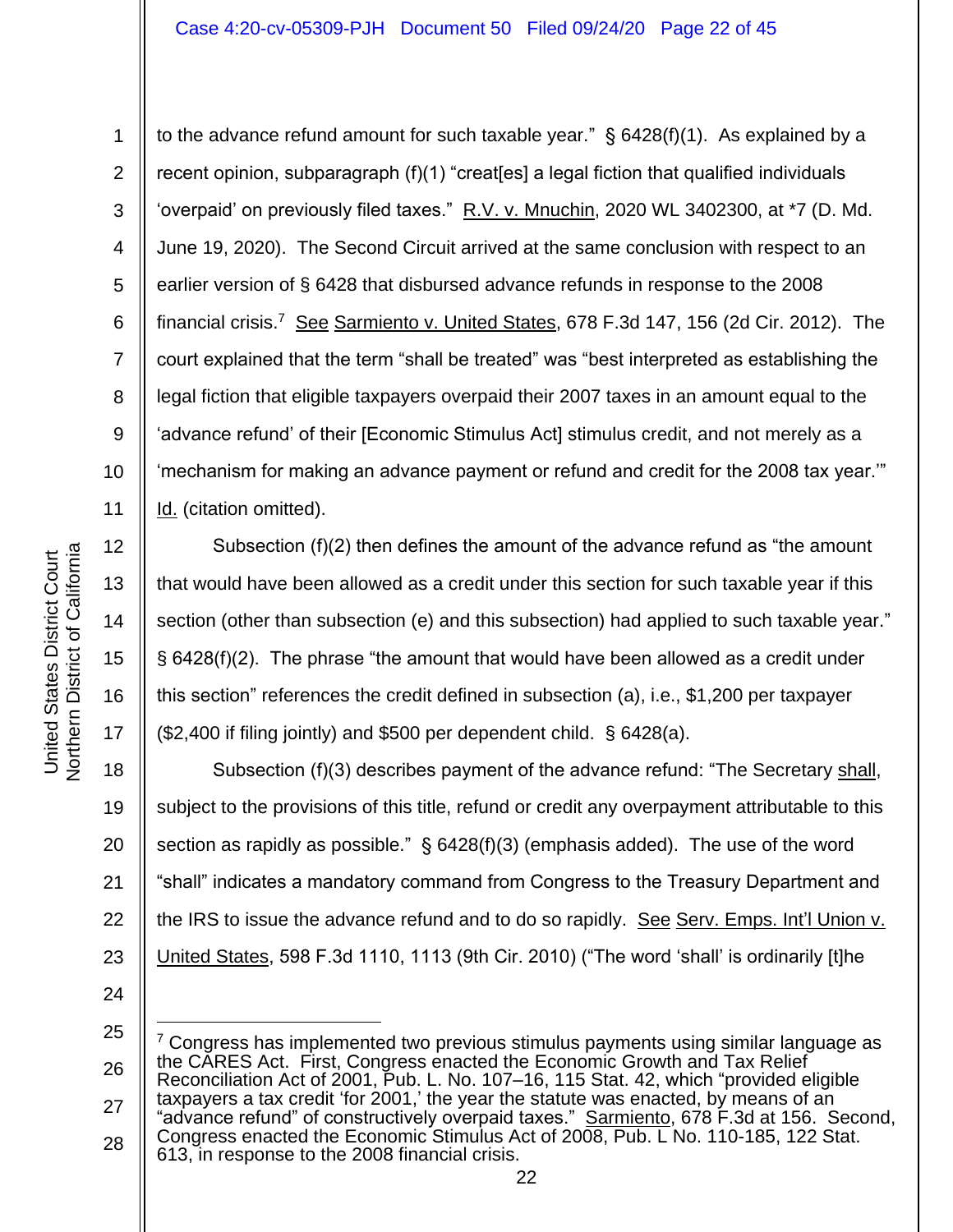language of command." (internal quotation marks and citations omitted)); see also R.V., 2020 WL 3402300, at \*7 ("The Act therefore requires the government to pay the fictional overpayment, and be quick about it."). The language does not confer discretion on the Secretary to decline to issue advance refunds.<sup>8</sup>

5 6 7 8 9 10 11 12 13 14 15 20 The statutory structure confirms that Congress intended the IRS to issue payments as quickly as possible. As is self-evident from the language, the advance refund provision contained in subsection (f) was intended to be issued "as rapidly as possible."  $\S$  6428(f)(3)(A). The tax credit described in subsection (a) is simply a "legal fiction," Sarmiento, 678 F.3d at 156, used to issue the advance refund as soon as possible. See also Doe v. Trump, 2020 WL 5492994, at \*4 (C.D. Cal. Sept. 2, 2020) ("Congress did not want the IRS to wait until individuals submitted their 2020 tax returns to determine if those individuals were eligible for the Advance Credit. Rather, Congress authorized the IRS to immediately determine eligibility based on prior tax returns."). Additionally, as plaintiffs point out, subsection (e)(1) provides that the amount of the tax credit will be reduced by the amount of any advance refund, but not below zero. Thus, if a taxpayer's status changes between the time of the advance refund and the tax credit, the taxpayer will not be penalized. Thus, the advance refund is meant to come first, to be reconciled later on a taxpayer's 2020 returns. Thus, the structure indicates that Congress intended for the advance refund to be paid first and then reconciled later on a taxpayer's 2020 returns.

1

2

3

4

21 22

23

25 26 27 28 Even if the court were to read subsection (h), which permits the Secretary to establish regulations or other guidance, as permitting discretion in carrying out the advance refunds, the statutory text is clear. Where a statute grants an agency discretion, "that discretion may only be exercised within the bounds of the statutory definition itself." Safer Chemicals, Healthy Families v. U.S. Envtl. Prot. Agency, 943 F.3d 397, 425 (9th Cir. 2019) (citing Massachusetts v. EPA, 549 U.S. 497, 533 (2007)). "Where Congress has explicitly provided a definition for a term, and that definition is clear, an agency must follow it." Id. Moreover, as noted, defendants have not advanced any argument concerning discretion.

an advance refund of a CARES Act credit. Opp. at 12. They cite no authority for this

Defendants contend that the CARES Act does not mandate that plaintiffs receive

<sup>24</sup>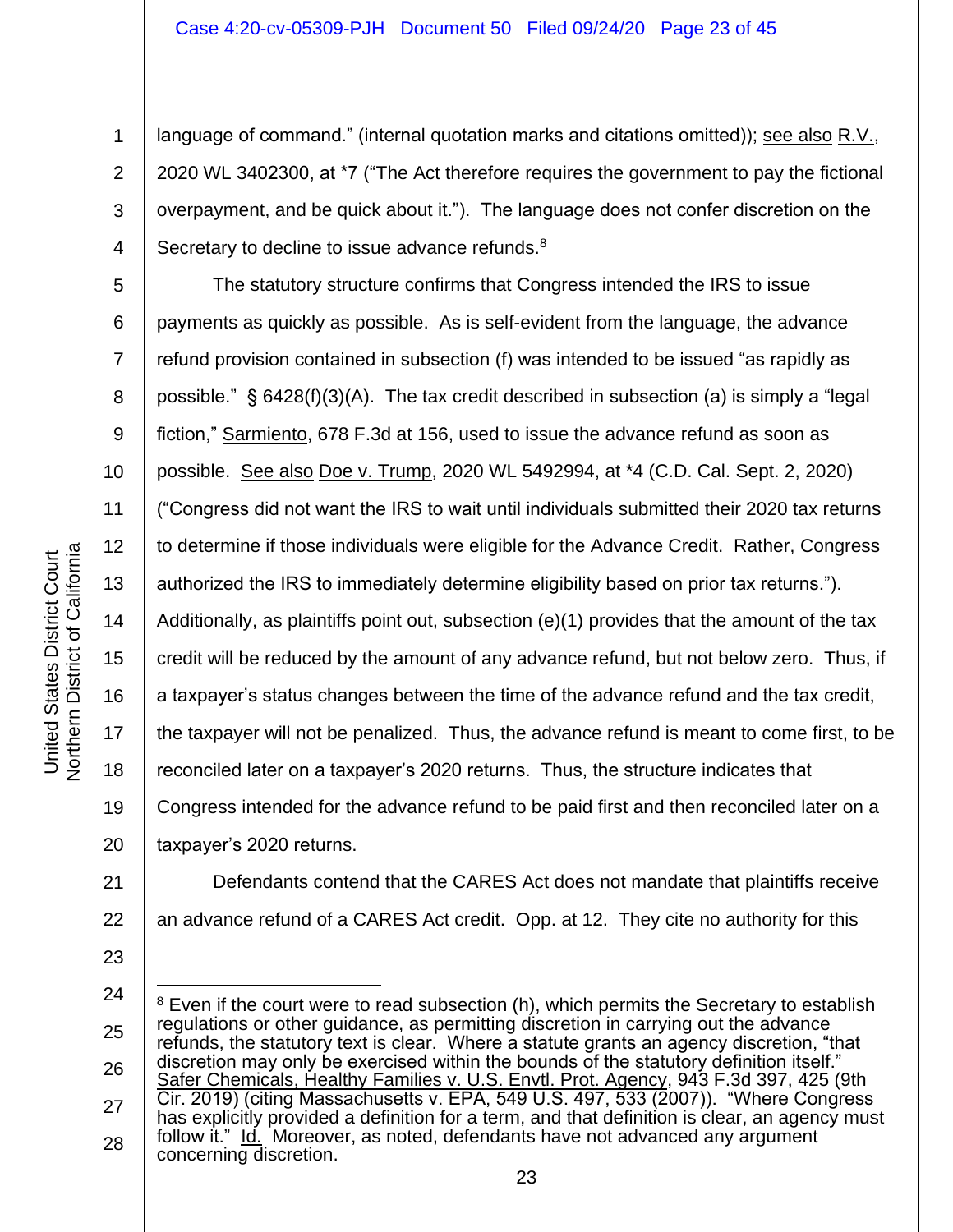1 2 3 4 5 6 7 8 proposition and do not attempt to explain how the Secretary can ignore the requirement to distribute the refund as rapidly as possible. See Util. Air Regulatory Grp. v. E.P.A., 573 U.S. 302, 327 (2014) ("The power of executing the laws necessarily includes both authority and responsibility to resolve some questions left open by Congress that arise during the law's administration. But it does not include a power to revise clear statutory terms that turn out not to work in practice."). In sum, the language of the statute unambiguously mandates disbursement of the advance refund and requires the Secretary to do so expeditiously.

9 10 The second inquiry is whether incarcerated persons are eligible individuals. On this question, the statute is brief and to the point. Section 6428(d) states:

> For purposes of this section, the term "eligible individual" means any individual other than (1) any nonresident alien individual, (2) any individual with respect to whom a deduction under section 151 is allowable to another taxpayer for a taxable year beginning in the calendar year in which the individual's taxable year begins, and (3) an estate or trust.

§ 6428(d). There is no indication that Congress left the definition of "eligible individual" open-ended or otherwise up to the Secretary's discretion to change. See Jimenez v. Quarterman, 555 U.S. 113, 118 (2009) ("It is well established that, when the statutory language is plain, we must enforce it according to its terms.").

19 20 21 22 23 24 25 26 27 28 There is also no indication that Congress intended to exclude incarcerated persons in the same way that the definition of "eligible individual" excludes certain categories of persons or entities. As both parties acknowledge, (Mtn. at 11; Opp. at 18 n.13), in 2008 Congress passed a stimulus bill that was also codified at title 26 U.S.C. § 6428 in response to the 2008 financial crisis. See Pub. L. No. 110-185, 122 Stat. 613 (2008). That version of the statute also defined "eligible individual" by excluding the exact same three categories of individuals. § 6428(e)(3) (2012). Unlike the current version of the statute, the 2008 stimulus required a recipient of the payment have a minimum qualifying income of \$3,000 or a net tax liability greater than zero. § 6428(b)(2). In turn, qualifying income was defined in reference to the term "earned income" which

11

12

13

14

15

16

17

18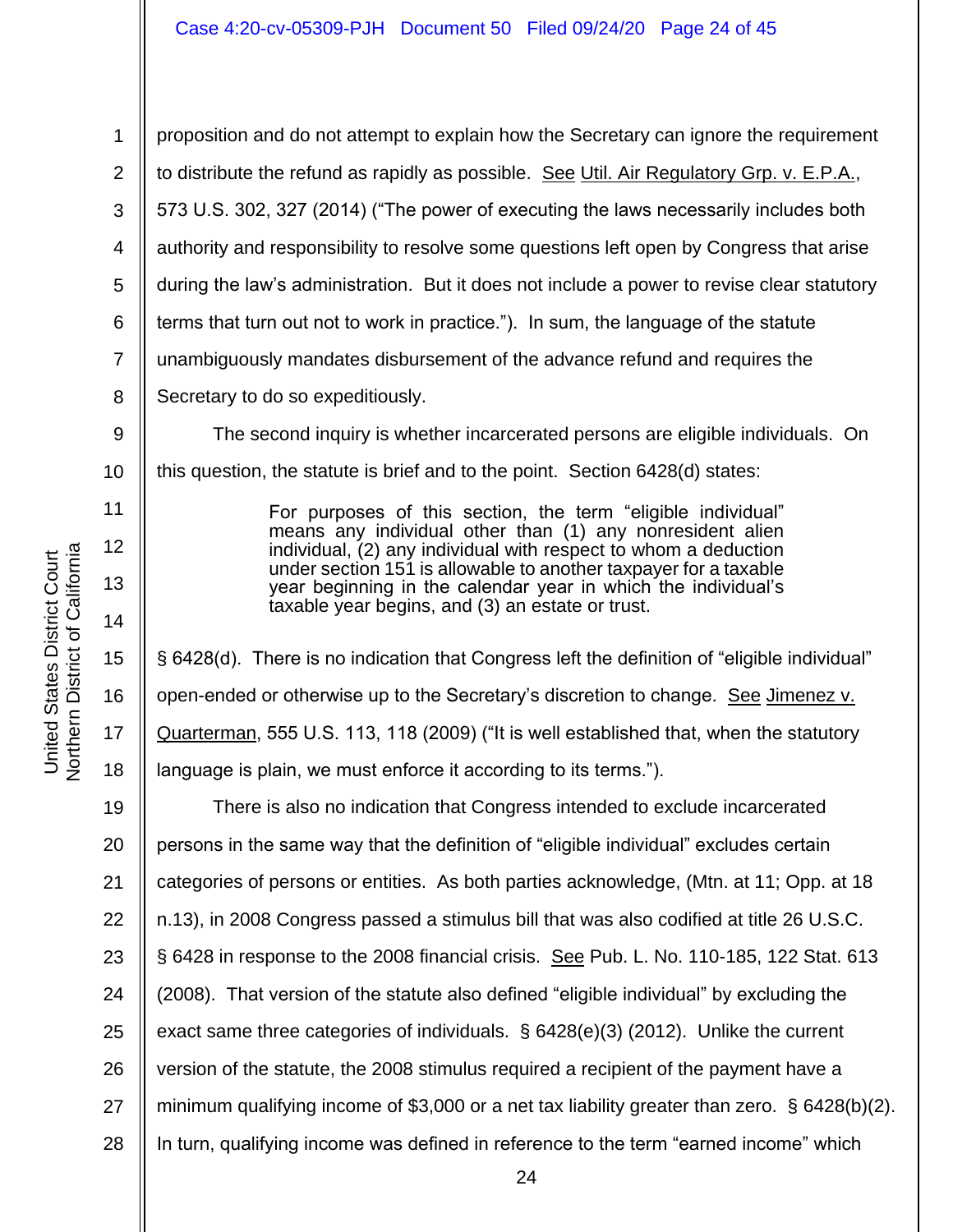was then defined in reference to 26 U.S.C. § 32(c)(2). § 6428(e)(4). At the end of all those cross-references, the definition of "earned income" provided that "no amount received for services provided by an individual while the individual is an inmate at a penal institution shall be taken into account.  $\S 32(c)(2)(B)(iv)$ . The fact that Congress previously devised a method to indirectly exclude incarcerated persons from the 2008 stimulus but included no such provision here indicates that Congress did not intend to exclude incarcerated persons from the definition of "eligible individual."

The court also finds persuasive the fact that the IRS has asserted three different interpretations of the term "eligible individual" since the enactment of the Act, barely six months ago. Initially, the IRS disbursed nearly 85,000 EIPs to incarcerated persons and, when the TIGTA questioned IRS management about this decision, the IRS "noted that payments to these populations were allowed because the CARES Act does not prohibit them from receiving a payment." Salahi Decl., Ex. 6 at 5. Then, as reflected in the FAQ,  $(i_d, Ex. 4$  at 2–3), the IRS's internal procedure manual,  $(i_d, Ex. 5$  at 2), and the TIGTA report, (id., Ex. 6 at 5), the IRS decided that incarcerated individuals are not eligible. Now, the IRS takes the position in this litigation that, subject to generally applicable administrative and judicial rules, the IRS plans to allow otherwise eligible individuals who were only incarcerated for a portion of tax year 2020 to claim a CARES Act tax credit. Desmond Decl. ¶ 8. The shifting interpretation demonstrates that the IRS "went well beyond the 'bounds of its statutory authority."" Utility Air Reg. Grp., 573 U.S. at 326 (quoting Arlington, 569 U.S. at 297).

In sum, the court finds that plaintiffs are likely to succeed on the merits of their APA contrary to law claim. The statute mandates distribution of the advance refund to eligible individuals. Incarcerated persons who otherwise qualify for an advance refund are not excluded as an "eligible individual." The IRS's decision to exclude incarcerated persons from advance refund payments is likely contrary to law.

27

28

#### **b. Section 706(2)—Arbitrary & Capricious**

"'[A]rbitrary and capricious' review under the APA focuses on the reasonableness

1

2

3

4

5

6

7

8

9

10

11

12

13

14

15

16

17

18

19

20

21

22

23

24

25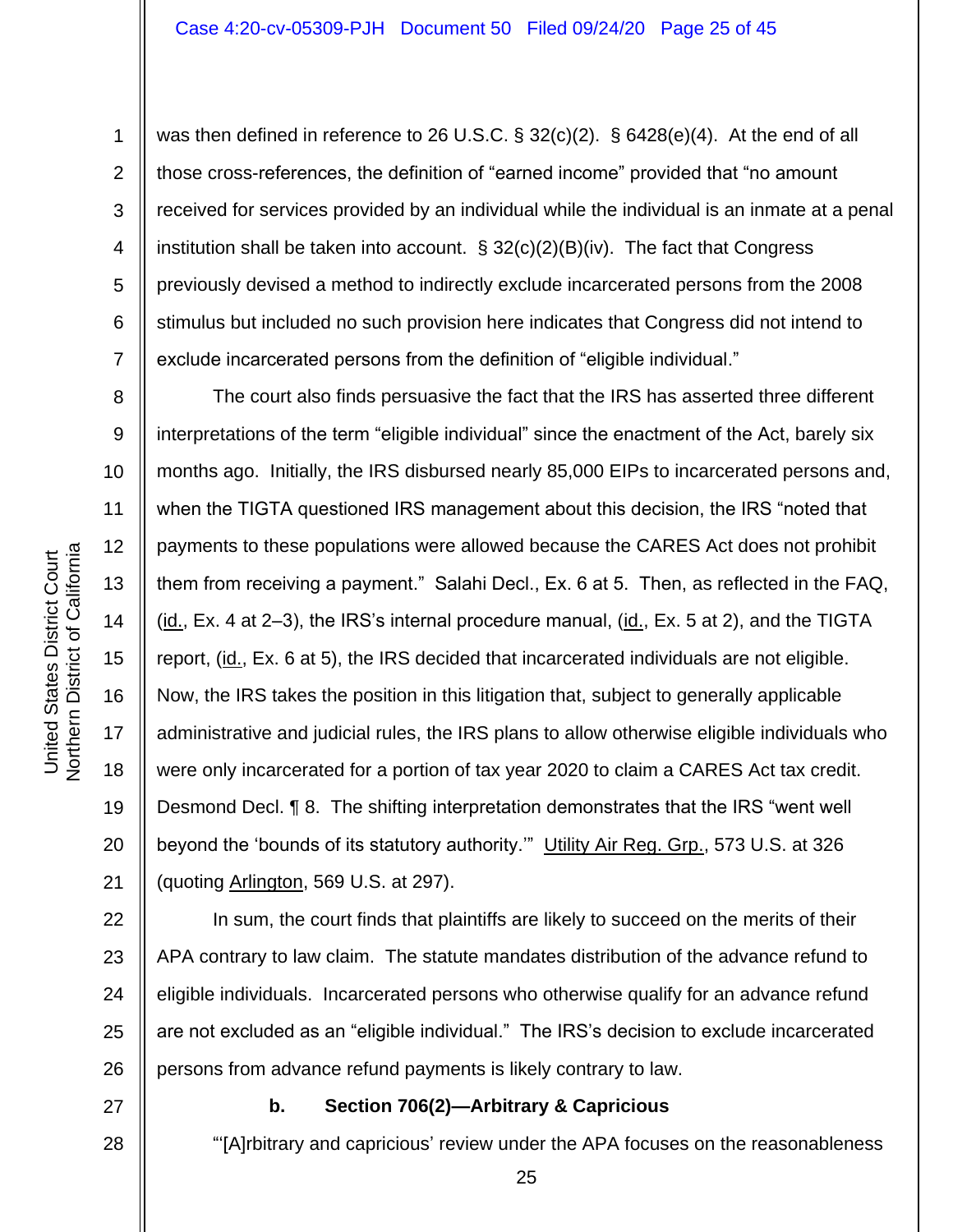1 2 3 4 5 6 7 8 9 10 11 12 13 of an agency's decision-making processes." CHW W. Bay v. Thompson, 246 F.3d 1218, 1223 (9th Cir. 2001) (citations omitted). Agency action is invalid if the agency fails to give adequate reasons for its decisions, fails to examine the relevant data, or offers no "rational connection between the facts found and the choice made." Motor Vehicle Mfrs. Ass'n of U.S., Inc. v. State Farm Mut. Auto. Ins. Co., 463 U.S. 29, 43 (1983); see also Encino Motorcars, 136 S. Ct. at 2125. "Chevron deference is not warranted where the regulation is 'procedurally defective'—that is, where the agency errs by failing to follow the correct procedures in issuing the regulation." Encino Motorcars, 136 S. Ct. at 2125 (quoting Mead, 533 U.S. at 227). A rule is arbitrary and capricious if the agency has "entirely failed to consider an important aspect of the problem, offered an explanation for its decision that runs counter to the evidence before the agency, or is so implausible that it could not be ascribed to a difference in view or the product of agency expertise." State Farm, 463 U.S. at 43.

14 15 16 17 18 19 20 21 22 23 24 25 26 27 28 Agencies are required to "reflect upon the information contained in the record and grapple with contrary evidence." Fred Meyer Stores, Inc. v. NLRB, 865 F.3d 630, 638 (D.C. Cir. 2017) (citing Haw. Dredging Constr. Co. v. NLRB, 857 F.3d 877, 881–82 (D.C. Cir. 2017)). Where "the agency has failed to 'examine the relevant data' or failed to 'articulate a rational explanation for its actions,'" its decision is arbitrary and capricious. Genuine Parts Co. v. EPA, 890 F.3d 304, 311–12 (D.C. Cir. 2018) (quoting Carus Chem. Co. v. EPA, 395 F.3d 434, 441 (D.C. Cir. 2005)). And where an agency is uncertain about the effects of agency action, it may not rely on "'substantial uncertainty' as a justification for its actions." Greater Yellowstone Coal., Inc. v. Servheen, 665 F.3d 1015, 1028 (9th Cir. 2011) (quoting State Farm, 463 U.S. at 52). Instead, it must "rationally explain why the uncertainty" supports the chosen approach. Id. ("Otherwise, we might as well be deferring to a coin flip."). "[A]n internally inconsistent analysis is arbitrary and capricious." Nat'l Parks Conservation Ass'n v. E.P.A., 788 F.3d 1134, 1141 (9th Cir. 2015) (citing Gen. Chem. Corp. v. United States, 817 F.2d 844, 857 (D.C. Cir. 1987) (per curiam)).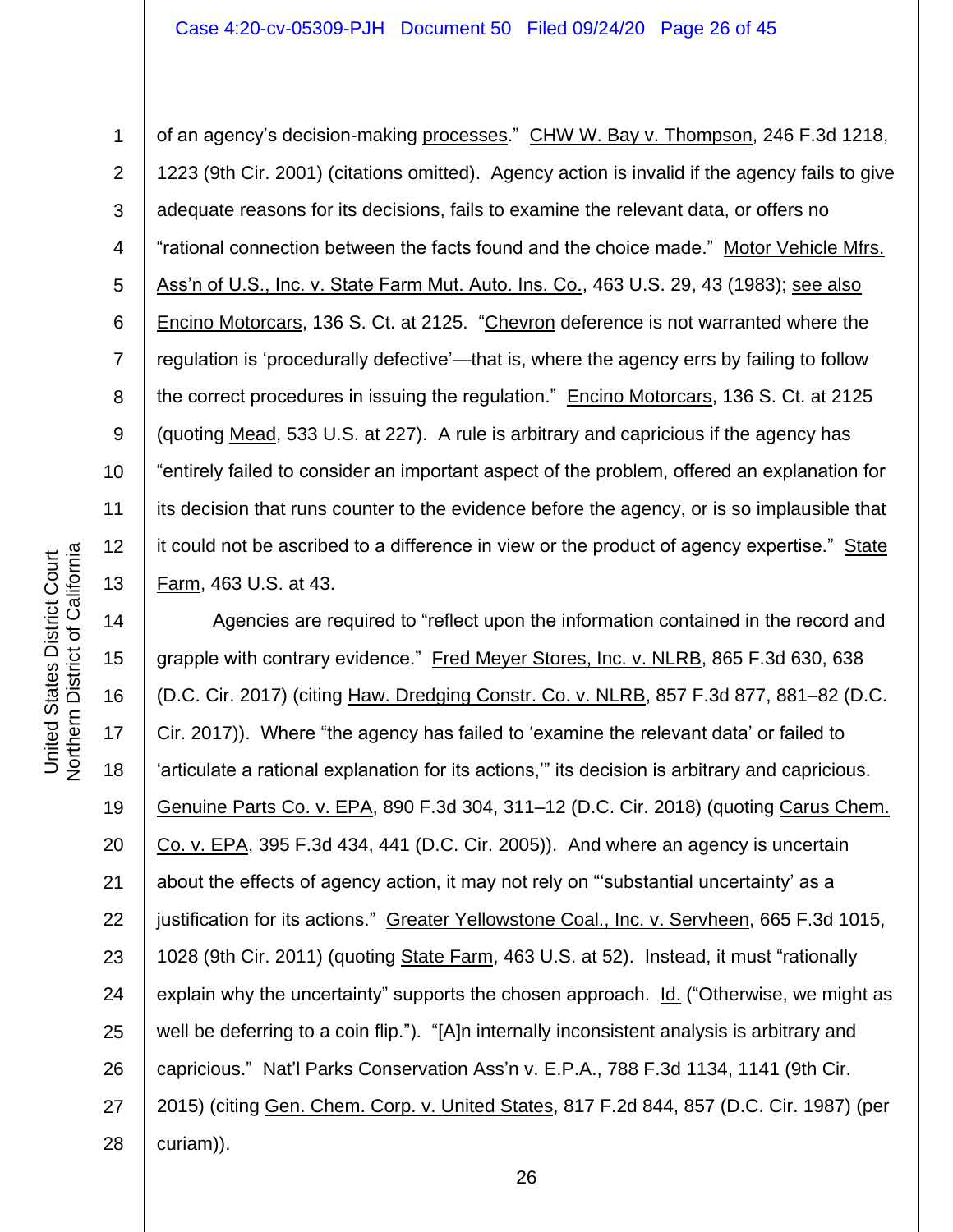| 1              | But "[t]he scope of review under the 'arbitrary and capricious' standard is narrow                                                                                                  |  |
|----------------|-------------------------------------------------------------------------------------------------------------------------------------------------------------------------------------|--|
| $\overline{2}$ | and a court is not to substitute its judgment for that of the agency." State Farm, 463 U.S.                                                                                         |  |
| 3              | at 43; San Luis & Delta-Mendota Water Auth. v. Jewell, 747 F.3d 581, 601 (9th Cir. 2014)                                                                                            |  |
| 4              | ("Although our inquiry must be thorough, the standard of review is highly deferential; the                                                                                          |  |
| 5              | agency's decision is 'entitled to a presumption of regularity,' and we may not substitute                                                                                           |  |
| 6              | our judgment for that of the agency." (quoting Citizens to Preserve Overton Park, Inc. v.                                                                                           |  |
| $\overline{7}$ | Volpe, 401 U.S. 402, 415-16 (1971), abrogated in part on other grounds as recognized in                                                                                             |  |
| 8              | Califano v. Sanders, 430 U.S. 99, 105 (1977))).                                                                                                                                     |  |
| 9              | Here, the IRS has put forward virtually no public explanation concerning its                                                                                                        |  |
| 10             | decision to withhold payments to incarcerated persons. On May 6, 2020, the IRS posted                                                                                               |  |
| 11             | the following explanation on its website:                                                                                                                                           |  |
| 12             | Does someone who is incarcerated qualify for the<br>Q15.                                                                                                                            |  |
| 13             | Payment?                                                                                                                                                                            |  |
| 14             | A15. No. A Payment made to someone who is incarcerated<br>should be returned to the IRS by following the instructions<br>about repayments. A person is incarcerated if he or she is |  |
| 15             | described in one or more of clauses (i) through (v) of Section<br>$202(x)(1)(A)$ of the Social Security Act $(42 \text{ U.S.C.})$                                                   |  |
| 16             | $\S$ 402(x)(1)(A)(i) through (v)). For a Payment made with<br>respect to a joint return where only one spouse is incarcerated,                                                      |  |
| 17             | you only need to return the portion of the Payment made on<br>account of the incarcerated spouse. This amount will be \$1,200                                                       |  |
| 18             | unless adjusted gross income exceeded \$150,000.                                                                                                                                    |  |
| 19             | Compl. ¶ 15. This answer described who is an incarcerated person and how an                                                                                                         |  |
| 20             | incarcerated person should return an EIP. It does not describe why or how the IRS                                                                                                   |  |
| 21             | arrived at its decision to deny payments to incarcerated persons. Similarly, defendants                                                                                             |  |
| 22             | appear to have amended their internal procedure manual to add "an incarcerated                                                                                                      |  |
| 23             | individual" to the list of excluded individuals who are not eligible for a payment even after                                                                                       |  |
| 24             | having made such payments at the outset of the EIP disbursement. Salahi Decl., Ex. 5.                                                                                               |  |
| 25             | Defendants have not directed the court to any other evidence indicating that the                                                                                                    |  |
| 26             | Treasury Department or IRS gave any reason for its decision, much less an adequate                                                                                                  |  |
| 27             |                                                                                                                                                                                     |  |
| 28             |                                                                                                                                                                                     |  |
|                | 27                                                                                                                                                                                  |  |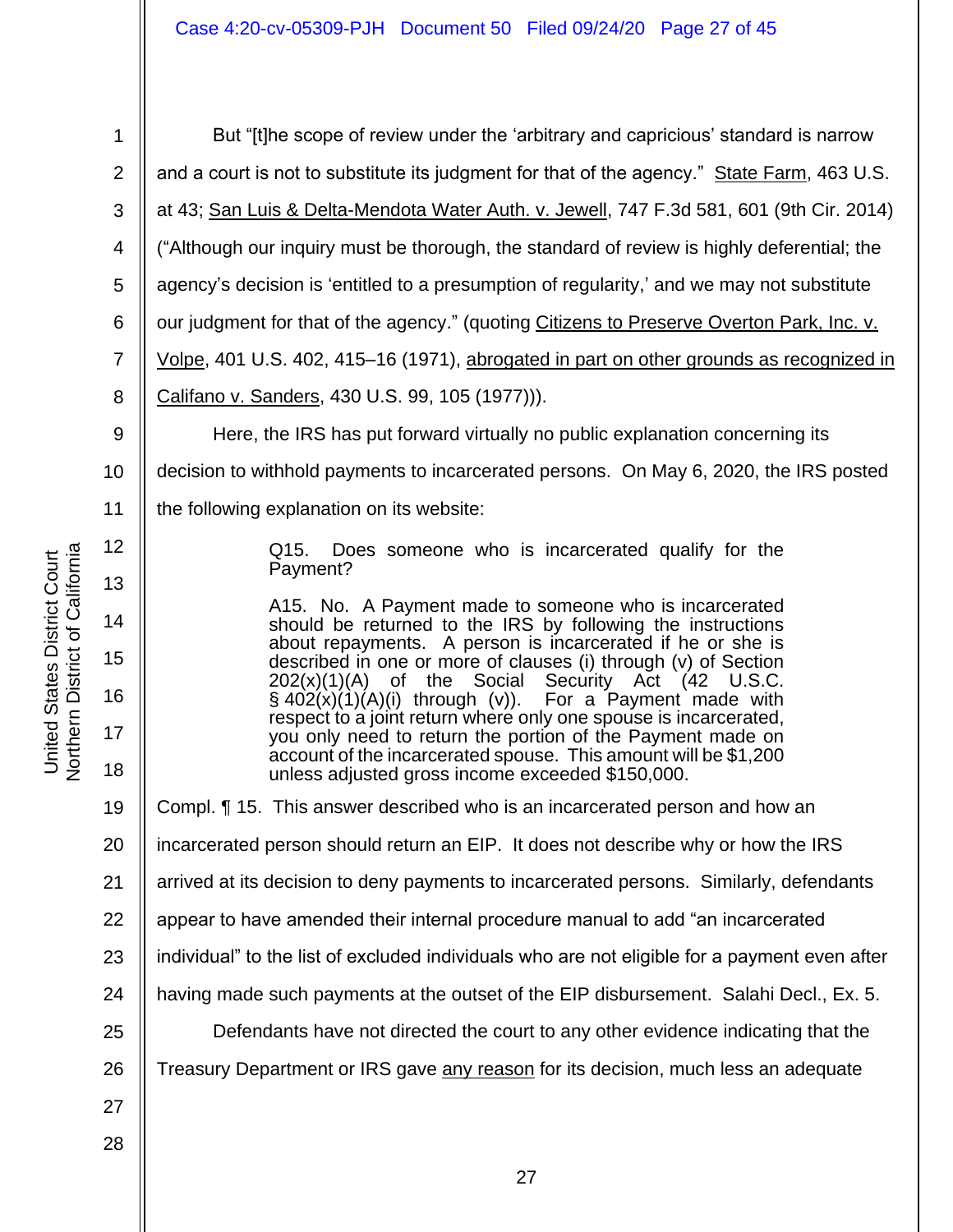6

7

8

9

10

11

12

15

16

17

18

19

1

one.<sup>9</sup> While the court is cognizant of the burdens imposed by society's response to the COVID-19 pandemic layered onto the challenge of administering a massive stimulus program in a short amount of time, a basic tenet of the APA (and government generally) is to explain the basis for an agency's decision that affects legal rights and responsibilities.The fact that defendants offer virtually no defense on the merits of plaintiffs' arbitrary and capricious claim is telling. This concession is compounded by the shifting interpretation of the term "eligible individual" with no corresponding public explanation of why the IRS changed its interpretation or the basis for its current position.

For the foregoing reasons, the court finds plaintiffs are likely to succeed on the merits of their APA arbitrary and capricious claim. Because both claims are likely to succeed on the merits, the court does not reach plaintiffs' claim under 5 U.S.C. § 706(1) that an agency action is unlawfully withheld or unreasonably delayed.

13 14 Northern District of California

United States District Court

Northern District of California United States District Court

## **3. Irreparable Harm**

"A plaintiff seeking preliminary relief must 'demonstrate that irreparable injury is likely in the absence of an injunction." California v. Azar, 911 F.3d 558, 581 (9th Cir. 2018) (quoting Winter, 555 U.S. at 22); Boardman v. Pac. Seafood Grp., 822 F.3d 1011, 1023 (9th Cir. 2016) ("A threat of irreparable harm is sufficiently immediate to warrant preliminary injunctive relief if the plaintiff 'is likely to suffer irreparable harm before a decision on the merits can be rendered.'" (quoting Winter, 555 U.S. at 22))).

20 21 22 23 24 25 "There must be a 'sufficient causal connection' between the alleged irreparable harm and the activity to be enjoined, and showing that 'the requested injunction would forestall' the irreparable harm qualifies as such a connection." Nat'l Wildlife Fed'n v. Nat'l Marine Fisheries Serv., 886 F.3d 803, 819 (9th Cir. 2018) (citing Perfect 10, Inc. v. Google, Inc., 653 F.3d 976, 981–82 (9th Cir. 2011)). "However, a plaintiff 'need not further show that the action sought to be enjoined is the exclusive cause of the injury.'"

<sup>27</sup> 28 <sup>9</sup> While not dispositive, plaintiffs' complaint quotes an IRS spokesperson who said, "I can't give you the legal basis. All I can tell you is this is the language the Treasury and ourselves have been using." Compl. ¶ 18.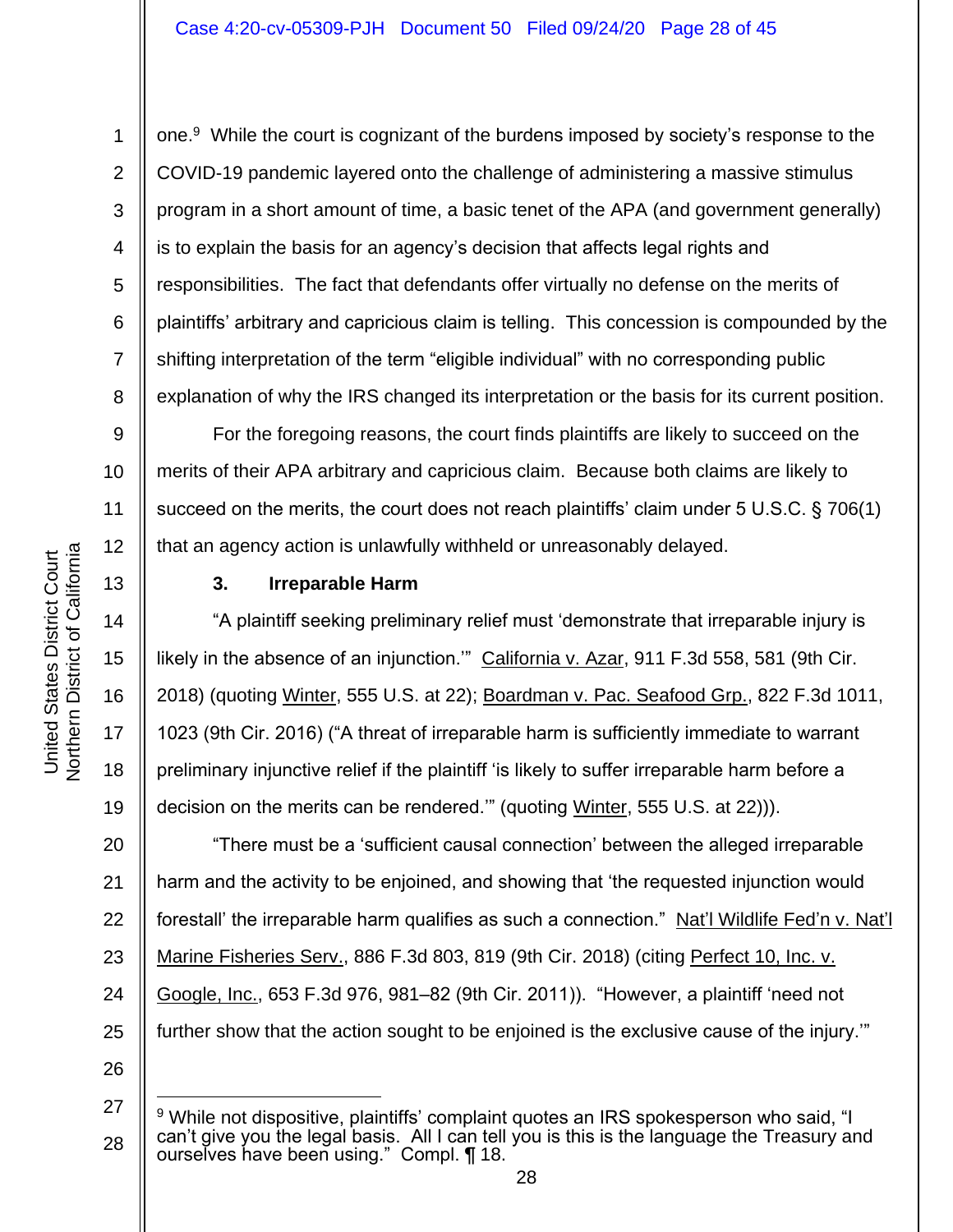Id. (quoting M.R. v. Dreyfus, 697 F.3d 706, 728 (9th Cir. 2012)).

The irreparable harm "analysis focuses on irreparability, 'irrespective of the magnitude of the injury." Azar, 911 F.3d at 581 (quoting Simula, Inc. v. Autoliv, Inc., 175 F.3d 716, 725 (9th Cir. 1999)). "[T]he temporary loss of income, ultimately to be recovered, does not usually constitute irreparable injury." Sampson v. Murray, 415 U.S. 61, 90 (1974). But the general rule that "[e]conomic harm is not normally considered irreparable" does not apply where there is no adequate remedy to recover those damages, such as in APA cases. Azar, 911 F.3d at 581 (citing 5 U.S.C. § 702).

9 10 11 12 13 14 15 16 17 18 19 20 21 Whether the temporary loss of income constitutes an irreparable injury varies depending on the facts of the case. For some, the temporary loss of income is a temporary inconvenience and can be easily remedied at law. Thus, in Los Angeles Memorial Coliseum Commission v. National Football League, 634 F.2d 1197, 1202 (9th Cir. 1980), the only alleged injury was lost revenues due to the plaintiff's failure to acquire an NFL team. The court determined that the injury was not irreparable because the lost revenues would be compensable by a damage award if the plaintiff prevailed on the merits. Id.; see also Kitazato v. Black Diamond Hosp. Invs., LLC, 655 F. Supp. 2d 1139, 1147 (D. Haw. 2009) (finding no irreparable harm where only injury was an increase in management fees by plaintiff owners of Hawaii resort hotel). In Cool Fuel, Inc. v. Connett, 685 F.2d 309, 313 (9th Cir. 1982), the president of the corporate taxpayer admitted the taxpayer's ability to pay the tax in question and the Ninth Circuit held that the taxpayer had an adequate remedy at law.

22 23 24 25 26 27 For others, the temporary loss of income or benefits could seriously impair their ability to procure the basic necessities of life. The Ninth Circuit in Beno v. Shalala, 30 F.3d 1057, 1064 n.10 (9th Cir. 1994), recognized an aspect of this noting that "[n]umerous cases have held that reductions in [Aid to Families with Dependent Children] benefits, even reductions of a relatively small magnitude, impose irreparable harm on recipient families." In dissent, Justice Marshall summarized the issue as follows:

I cannot accept the majority's apparent holding, buried deep in

28

1

2

3

4

5

6

7

8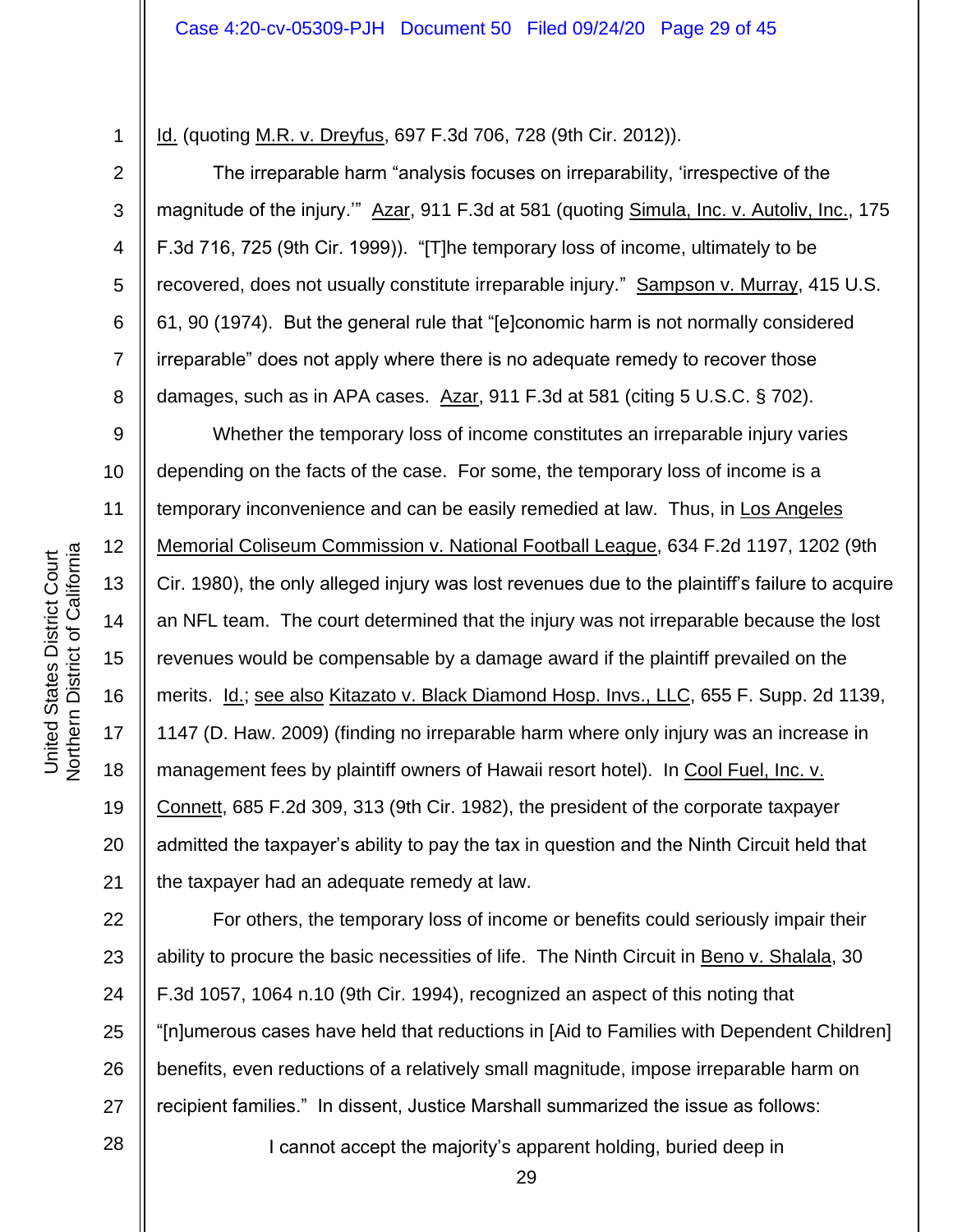a footnote, that because of the Back Pay Act, a temporary loss in income can never support a finding of irreparable injury, no matter how severely it may affect a particular individual. Many employees may lack substantial savings, and a loss of income for more than a few weeks' time might seriously impair their ability to provide themselves with the essentials of life—e.g,., to buy food, meet mortgage or rent payments, or procure medical services.

Sampson, 415 U.S. at 101 (Marshall, J., dissenting) (citations omitted). While Justice

6 Marshall's statement is non-binding, the Ninth Circuit has held that irreparable harm can

7 exist where a plaintiff lacks the resources to procure the basic necessities of life.

In Jensen v. I.R.S., 835 F.2d 196, 198 (9th Cir. 1987), the plaintiff alleged that he

9 lost an opportunity to challenge a tax deficiency in tax court because the IRS failed to

10 send him a notice of deficiency. There was evidence in the record demonstrating that the

11 plaintiff earned \$1,087 a month and the IRS seized \$664 of that income leaving him \$144

12 per month to support a family of five. Id. The Ninth Circuit<sup>10</sup> reasoned that the levy on

the plaintiff's wages caused more than monetary harm; "[i]t deprived [the plaintiff] of the

ability to provide necessities of life for himself and family." Id.

In Lopez v. Heckler, 713 F.2d 1432, 1433 (9th Cir. 1983), the Ninth Circuit held

16 that there was an irreparable injury in a challenge to the policies and procedures in

terminating Social Security disability benefits. The court discussed at length the harm at

issue:

19 20

21

22

We also consider it crucial that, because the members of plaintiffs' class are largely infirm and disabled, their resources and life spans are by definition extremely limited. Deprivation of benefits pending trial might cause economic hardship, suffering or even death. Retroactive restoration of benefits

1

2

3

4

5

8

13

14

15

17

18

<sup>23</sup> 24 25 26 27 28  $10$  Defendants would distinguish Jensen and other similar cases cited by plaintiffs as improperly relying on the Ninth Circuit's "possibility" of irreparable harm standard that was overturned by the Supreme Court in Winter v. Natural Resources Defense Council, Inc., 555 U.S. at 22. Opp. at 15. The Court reiterated that the correct standard is that a plaintiff seeking preliminary relief must demonstrate that irreparable injury is likely in the absence of an injunction. *Id.* Yet, in Winter, the district court determined that the plaintiffs had established a "near certainty" of irreparable harm. Id. Thus, Winter was referring to the likelihood of irreparable harm occurring, not the type of harm itself. This is evident from the spectrum of terms used to describe the likelihood of an event occurring: possibility (insufficient), likely (sufficient), or near certainty (sufficient). As plaintiffs point out, (Reply at 13), they cite cases not for the likelihood of harm but for whether loss of financial aid can constitute an irreparable harm at all.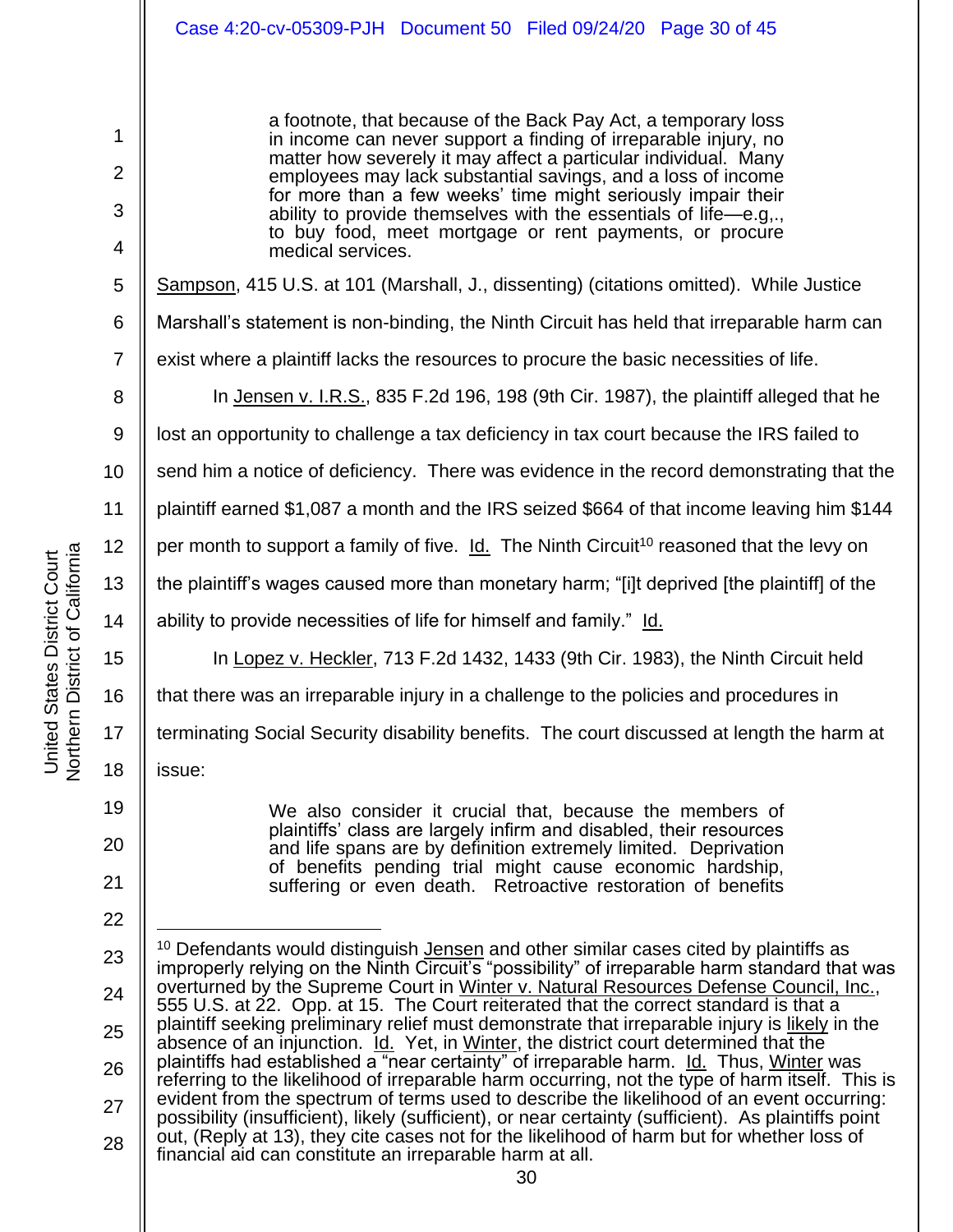would be inadequate to remedy these hardships.

Id. at 1437.

1

2

3

4

5

6

7

8

9

10

11

12

13

14

15

16

17

Before applying the foregoing standards, a brief review of the financial situation of incarcerated persons is warranted. Incarcerated persons stand in a unique position of sorts. On the one hand, the state provides some basic essentials regardless of income such as housing, some food, and medical care. Because they have been sentenced, state prisons need not and do not pay incarcerated persons anywhere near the minimum wage. See U.S. Const. amend. XIII, § 1. Yet, most incarcerated persons have few means to support themselves. Most individuals are economically disadvantaged before they enter prison. Salahi Decl., Ex. 8 at 1 (citing 2015 study finding "incarcerated people had a median annual income of \$19,185 prior to their incarceration, which is 41% less than non-incarcerated people of similar ages"). Due to the COVID-19 pandemic, the economic downturn affecting Americans outside of prison also impacts those inside prison. Plaintiff Scholl explained that he normally works as a porter and also receives anywhere from \$30 to \$100 from outside publications that publish his art; however, his hours worked as a porter have decreased as has his income from outside sources. Declaration of Colin Scholl ("Scholl Decl."), Dkt. 13, ¶ 5.

18 19 20 21 22 23 24 25 26 27 28 As plaintiffs and amici have demonstrated, prisons do not provide all basic necessities required by incarcerated persons, including food and hygiene. With respect to food, incarcerated people supplement their food with items from the commissary, especially since plaintiffs submit evidence that some institutions have reduced the number of calories or meals provided to inmates. Salahi Decl., Ex. 30 at 369 n.44. Food insecurity is linked to negative health impacts, (Amicus Br. at 16), such that a delay in the ability to purchase adequate food is a harm with immediate consequences. Plaintiffs also present evidence that some penal institutions require inmates to pay for their own soap and personal hygiene items. Salahi Decl., Ex. 25 at 2, Exs. 26–28. Moreover, both individual plaintiffs filed declarations stating that they spend anywhere from \$36 to \$100 a month on hygiene products. Scholl Decl. ¶ 4; Declaration of Lisa Strawn ("Strawn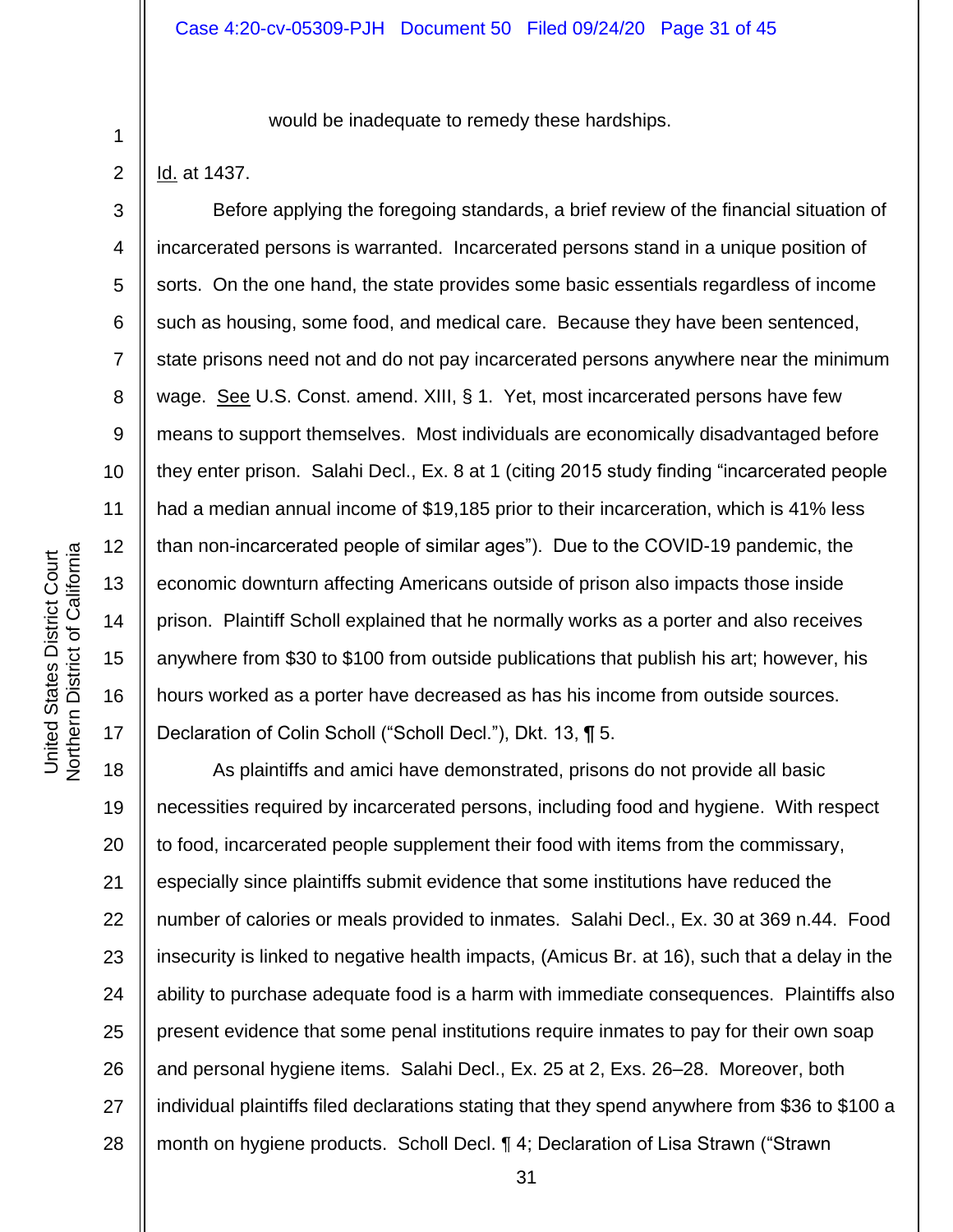3

4

5

6

7

8

9

10

11

12

13

14

15

16

17

18

19

Decl."), Dkt. 14, ¶ 9.

Communication is also an issue for incarcerated persons. Prisons charge inmates to use the telephone at an average rate of \$5.70 in jail for a 15-minute call and \$2.03 in prison for the same time. Brief of Amici Curiae ("Amicus Br."), Dkt. 40-1 at 8; Salahi Decl., Ex. 19. At the same time, the COVID-19 pandemic has eliminated in person visits, (Salahi Decl., Ex. 17), while infection in prisons dramatically increase. E.g., Strawn Decl. ¶ 4 (over 2,000 people in San Quentin state prison infected). Plaintiff Scholl states that contact helps him mitigate the psychological impacts of social isolation. Scholl Decl. ¶ 4. Plaintiff Strawn states that without contact with friends and family, "it would have been difficult and possibly impossible for us to maintain our mental and physical health in prison and to focus on rehabilitation and reentry." Strawn Decl. ¶ 9.

Incarcerated persons often cannot bear the entirety of costs associated with acquiring basic necessities in prison—food, hygiene, and communication. The remaining costs often fall on the families of the incarcerated. Amicus Br. at 9; Salahi Decl., Ex. 11; Strawn Decl. ¶ 9. These families are also suffering from the economic effects of the pandemic including loss of jobs or wages. Amicus Br. at 11; Salahi Decl., Ex. 16. Moreover, the cost of supporting incarcerated persons does not end when they are released from prison; family members are often asked to provide housing, employment, and healthcare for formerly incarcerated persons. Amicus Br. at 9.

20 21 22 23 24 25 26 27 28 Individuals released from prison during 2020 who did not receive an advance refund are also suffering harm. Defendants aver that the IRS currently plans to make the CARES Act tax credit available to eligible individuals released from prison during 2020. Desmond Decl. ¶ 7. Yet, the harms felt by recently released individuals is particularly acute. They no longer have the housing and food provided by prison, have uncertain employment, and often have additional financial burdens and other collateral consequences associated with their time in prison. Amicus Br. at 20. Plaintiff Strawn is exemplary of this category. She had one day to prepare for her release and would use the EIP to pay for basic essentials such as food, clothes, and hygiene products. Strawn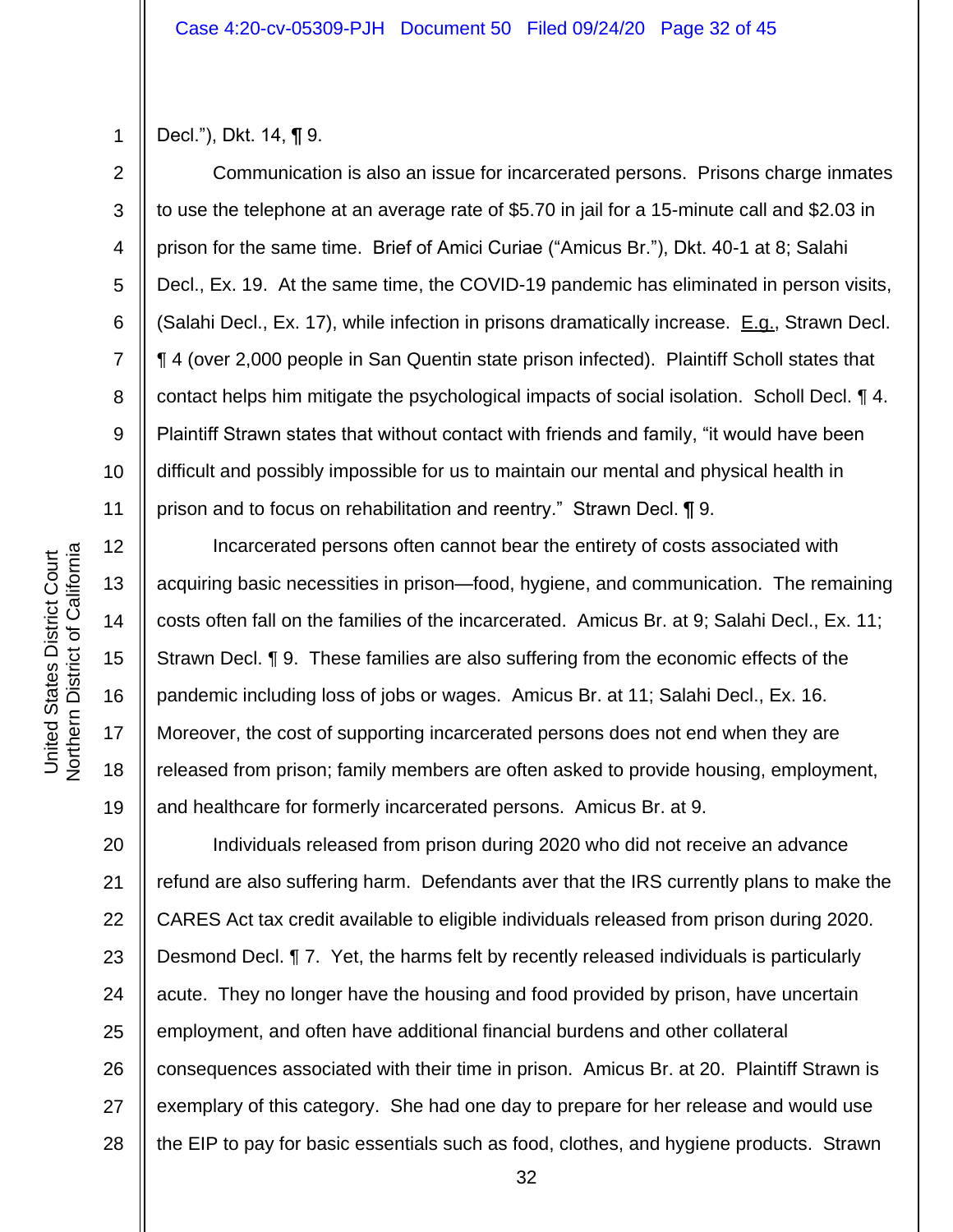Decl. ¶¶ 3, 7. In sum, recently released individuals face the same travails as nonincarcerated eligible individuals who received an EIP but must wait until 2021 to receive a tax credit from the IRS.

Irreparable harm does not lie where a plaintiff has an adequate remedy at law. The foregoing evidence demonstrates that plaintiffs and those similarly situated are being deprived basic necessities such as communication with loved ones, food, and hygiene products. Because they often exist on the margins of the economy and struggle to acquire basic necessities, the harm suffered by these individuals<sup>11</sup> cannot be adequately remedied with later monetary relief. Indeed, defendants have made clear their position that such relief could only be sought after a taxpayer files a tax return in 2021 (for the year 2020), the IRS denies the tax credit, the taxpayer exhausts all administrative remedies, and then the taxpayer files suit. The evidence demonstrates that plaintiffs are currently suffering harm and such harm is neither speculative nor remote.

To summarize, the irreparable harm "analysis focuses on irreparability, 'irrespective of the magnitude of the injury.'" Azar, 911 F.3d at 581. Plaintiffs have established they are likely to be irreparably injured without an injunction.

## **4. Balance of Equities and Public Interest**

18 19 20 21 22 23 "A court must 'balance the interests of all parties and weigh the damage to each' in determining the balance of the equities." CTIA – The Wireless Ass'n v. City of Berkeley, 928 F.3d 832, 852 (9th Cir. 2019) (quoting Stormans, Inc. v. Selecky, 586 F.3d 1109, 1138 (9th Cir. 2009)). "When the government is a party, the last two factors merge." Azar, 911 F.3d at 575. Therefore, the public interest analysis is subsumed in the balance of equities.

24

The potential damage to plaintiffs and putative class members is evident from the

25

28 can weigh the harm felt by family members.

1

2

3

4

5

6

7

8

9

10

11

12

13

14

15

16

<sup>26</sup> 27 <sup>11</sup> The parties spar over whether the harm suffered by families and friends of incarcerated persons is cognizable for purposes of the irreparable harm analysis. Mtn. at 18; Opp. at 17. While the court does not discount the immense burden felt by these family members, plaintiffs have sufficiently established an irreparable harm on their own and with respect to putative class members. Therefore, the court does not reach the issue of whether it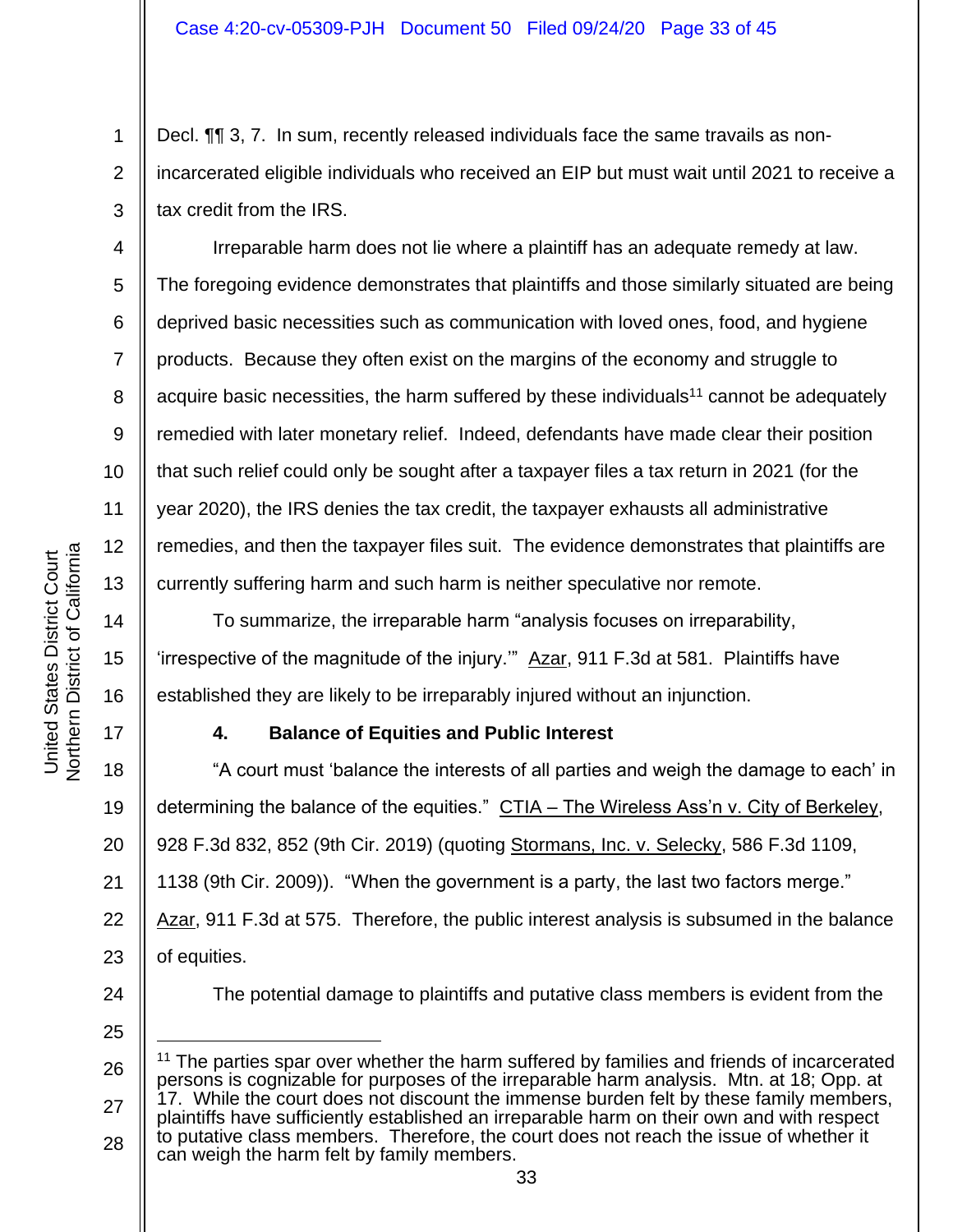court's discussion of irreparable harm. Briefly, the harm suffered by incarcerated persons is acute and ongoing. Their interest in injunctive relief is substantial.

Defendants arguments concerning harms to the government are not persuasive. First, defendants argue the IRS would be faced with significant logistical challenges if they are required to issue an additional round of advance refund payments. Opp. at 18. There is some force behind this argument as the IRS has administered a massive stimulus program in a relatively short period while its employees also responded to the burdens imposed by the pandemic response. A few facts mitigate the burden on the IRS.

First, the IRS already issued EIP payments to some incarcerated persons in April 2020, that they then intercepted or required to be returned. In that sense, the logistics of issuing payments to incarcerated persons should be at least familiar. Second, as defendants acknowledge, federal law requires the Federal Bureau of Prisons and the head of any State agency charged with administration of prisons to provide the IRS with a variety of information. Id. at 7–8 (citing 26 U.S.C. § 6116). Defendants further state that they used this and other information to determine which individuals were not eligible for the advance payments of the CARES Act tax credit. Id. at 8; Desmond Decl. ¶ 7. This demonstrates that the information required to disburse EIPs to incarcerated persons is already available to the IRS.

19 20 21 22 23 24 25 26 27 Next, defendants cite pending legislation that could specify that incarcerated persons are not eligible for payments under the CARES Act. Opp. at 18. Defendants admit that this is speculative. To add further speculation, defendants concede that there are competing bills in the House and Senate, with the former not discussing incarcerated persons and the latter excluding payments to incarcerated persons. This argument is simply too speculative to credit; trying to predict whether legislation will pass and what it will contain and then assessing the potential logistical impact on the IRS does not overcome the actual harms currently being suffered by plaintiffs and does not permit the IRS from modifying the clear statutory command in the CARES Act.

28

1

2

3

4

5

6

7

8

9

10

11

12

13

14

15

16

17

18

Finally, defendants cite evidence of fraud and identity theft. Defendants contend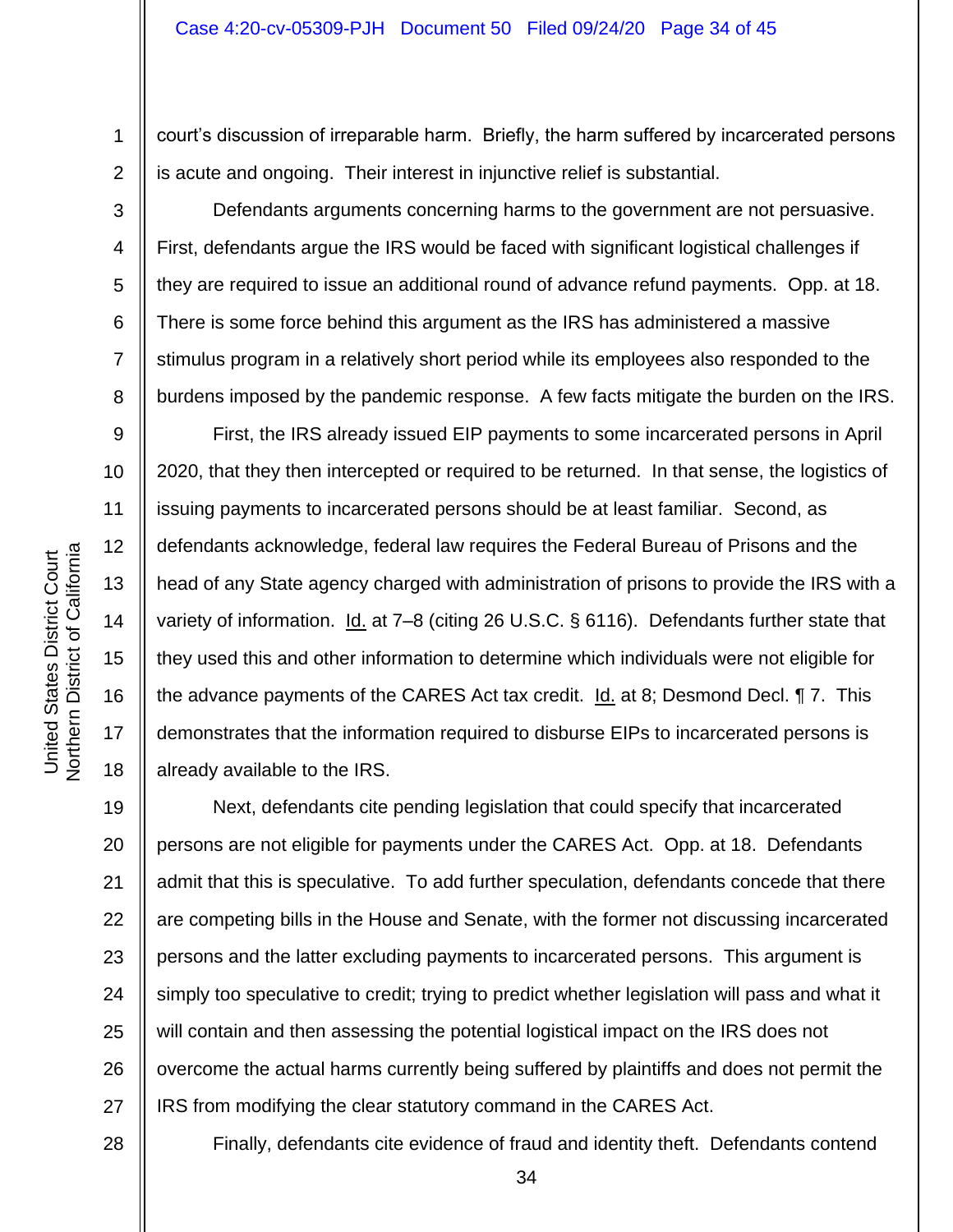1

that the impetus behind issuing the FAQ concerning incarcerated persons was the IRS's concerns regarding fraud. Desmond Decl. ¶ 5. Defendants state that in calendar year 2018, the IRS found 6,799 tax returns filed under the social security numbers of prisoners to be false and fraudulent.  $\underline{Id}$ .  $\P$  6. This sample is not an isolated case and reflects progress from earlier years in reducing fraudulent tax activities. Defendants also cite prior TIGTA reports and press releases discussing tax refund fraud among prisoners. Opp. at 7.

8 9 10 11 12 13 14 15 16 17 18 19 20 21 22 Fraud and identity theft are legitimate concerns and constitute a valid burden on the government. Moreover, the CARES Act delegates authority to the Secretary to issue regulations or other guidance to carry out the Act, including any measures to avoid allowing multiple credits or rebates to a taxpayer. It is a short logical leap to determine that Congress delegated authority to take necessary steps to avoid allowing any credit or rebate to those not permitted to receive a credit or rebate in the first instance, i.e., in cases of fraud and identity theft. Yet, defendants have not logically connected the identified burden (fraud) and their remedy (no payments to incarcerated persons). They cite slightly less than 7,000 total cases of fraud in 2018, though they submit that the number of fraud cases seems to have been greater in the past. Nearly 85,000 payments were issued to incarcerated persons as part of the April 10th tranche. Salahi Decl., Ex. 6 at 6. Presumably there would be additional payments if the court were to certify a class and issue an injunction. Given the relative low number of past fraud cases compared to the higher number of incarcerated persons otherwise eligible for the EIP, the burden identified by defendants does not outweigh the burden on plaintiffs.

23 24 25 26 27 28 Significantly, when plaintiffs establish that the government's policy violates federal law, the balance of hardships and public interest tip in their favor. J.L. v. Cissna, 341 F. Supp. 3d 1048, 1070 (N.D. Cal. 2018), (citing Ariz. Dream Act Coal. v. Brewer, 757 F.3d 1053, 1069 (9th Cir. 2014); and Valle del Sol, Inc. v. Whiting, 732 F.3d 1006, 1029 (9th Cir. 2013)); see also League of Women Voters of U.S. v. Newby, 838 F.3d 1, 12 (D.C. Cir. 2016) ("There is generally no public interest in the perpetuation of unlawful agency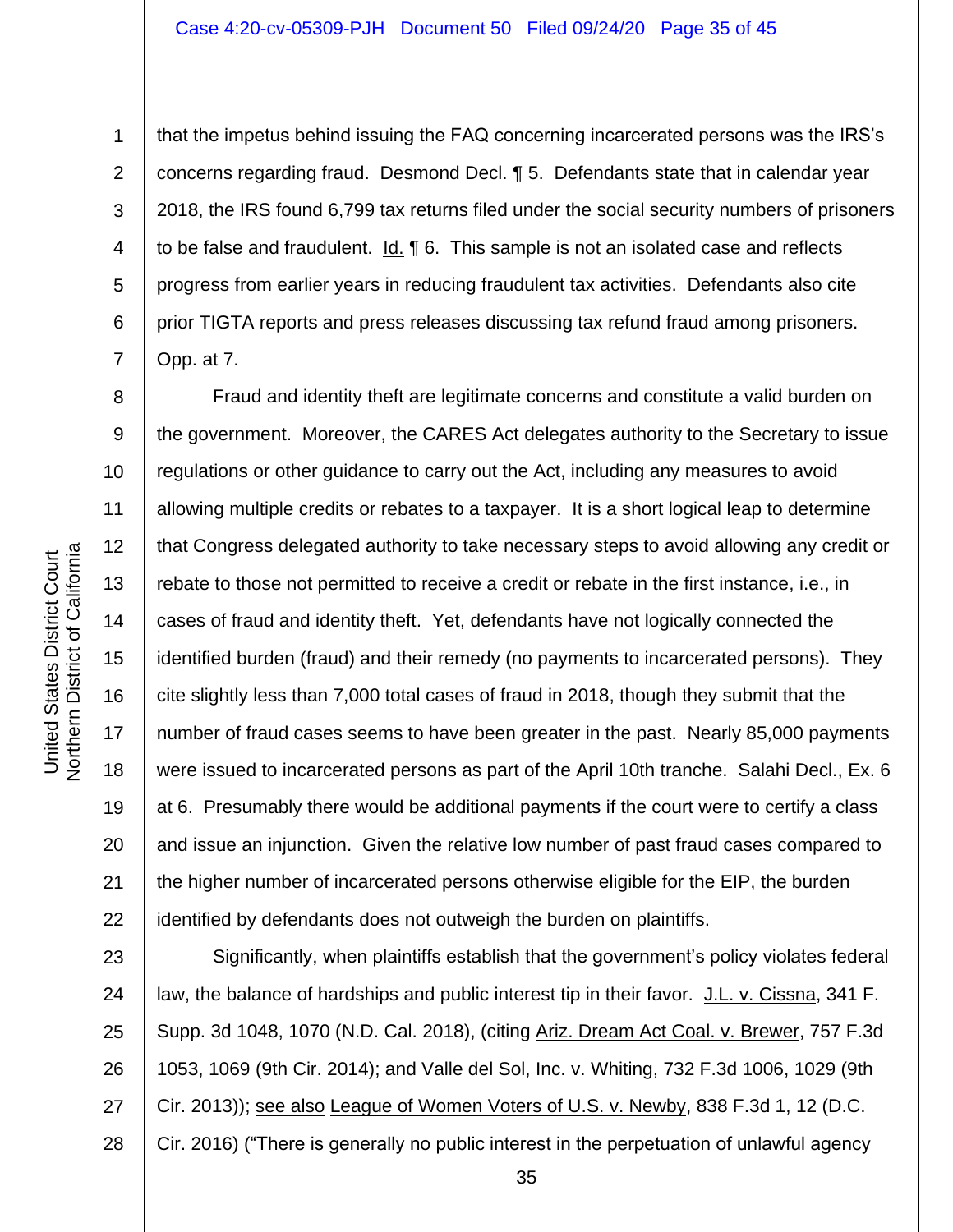action. To the contrary, there is a substantial public interest in having governmental agencies abide by the federal laws that govern their existence and operations." (internal quotations and citations omitted)). Given plaintiffs' strong likelihood of success on the merits, this principle also points in favor of an injunction.

6 For the foregoing reasons, the court finds the balance of equities and the public interest tips in plaintiffs' favor and a preliminary injunction would be in the public interest.

7

1

2

3

4

5

8

9

10

11

12

13

14

15

16

17

## **C. Motion for Class Certification**

Plaintiffs move to certify a class of incarcerated individuals who were incarcerated at any point from March 27, 2020 to the present and who meet the requirements of the CARES Act for an advance refund. Mtn. at 19. In response, defendants' opposition does not address the merits of plaintiffs' motion for class certification and instead requests that if the court does not deny the motion for preliminary injunction, that the parties be allowed further briefing on this issue. Opp. at 2 n.1. Plaintiffs then filed a notice pointing out that defendants' opposition did not argue against class certification and asking the court to enter an order granting the motion to certify. Dkt. 45. Defendants filed a response stating that they did in fact oppose the motion and arguing that a motion for class certification is premature. Dkt. 46.

18 19 20 21 22 23 24 25 26 27 28 The court notes that defendants have been on notice of plaintiffs' motion for class certification since early August. The Civil Local Rules provide that any opposition to a noticed motion must be filed and served not more than 14 days after the motion was filed. Civ. L.R. 7-3(a). In addition to the minimum time required by the Local Rules, the court granted a two-week extension to the briefing schedule at defendants' request and stipulated to by plaintiffs. See Dkt. 29. Despite this additional time, defendants' opposition does not contain any substantive argument opposing plaintiffs' motion for class certification. Simply put, the court will not countenance a practice whereby one party adopts a "wait and see" approach, testing how it will prevail on the motion for preliminary injunction while delaying resolution of a noticed motion for class certification. Accordingly, the court proceeds to consider plaintiffs' motion for class certification;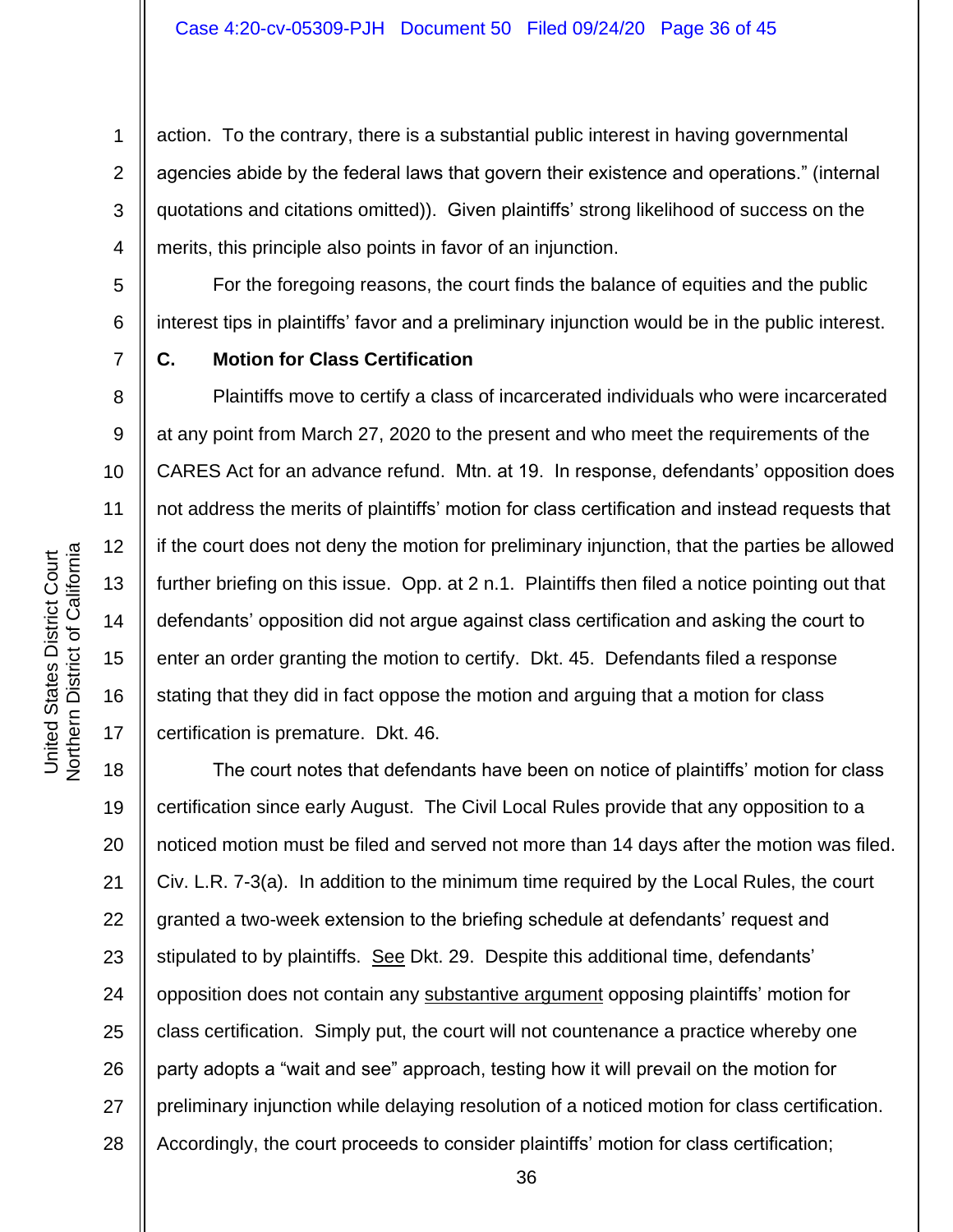10

11

12

13

14

15

16

17

18

19

20

21

22

23

1

however, plaintiffs must meet the requirements of Rule 23 independent of any nonopposition by defendants. See Wal-Mart Stores, Inc. v. Dukes, 564 U.S. 338, 350 (2011). ("A party seeking class certification must affirmatively demonstrate his compliance with the Rule—that is, he must be prepared to prove that there are in fact sufficiently numerous parties, common questions of law or fact, etc." (emphasis added)).

Further, in their separately filed notice, defendants contend that plaintiffs' motion for class certification is premature and the practice employed in a majority of class actions is to resolve class certification after an appropriate period of discovery. Dkt. 46 at 2. The court is mindful of the concerns raised by defendants, but in many respects, this is not a typical case. The CARES Act places an unambiguous deadline on advance refund payments of December 31, 2020. The IRS has also imposed an October 15, 2020 deadline for non-filers to use the IRS's portal to register and file for an EIP. Permitting discovery for purposes of certifying a class followed by additional briefing on a renewed class certification motion will likely moot plaintiffs' APA claims as related to the EIP.

The court finds persuasive the approach taken by the district court in Saravia v. Sessions, 280 F. Supp. 3d 1168 (N.D. Cal. 2017). There, the plaintiffs filed a putative class action challenging the federal government's practice of holding previously arrested and released noncitizen minors who were then re-arrested in custody beyond seven days while removal proceedings were pending. Id. at 1177. The plaintiffs sought a preliminary injunction and class certification enjoining the practice of holding minors longer than seven days without providing them a hearing to contest their confinement. Id. Because of the time sensitive nature of the plaintiffs' requested relief, the court provisionally certified a class for purposes of the preliminary injunction. Id. at 1201–02.

24 25 26 A similar approach is applicable here; if plaintiffs meet the requirements under Rule 23, the court will provisionally certify a class for purposes of the preliminary injunction.

27  $11<sup>1</sup>$ 

/ / /

28

**Northern District of California** Northern District of California United States District Court United States District Court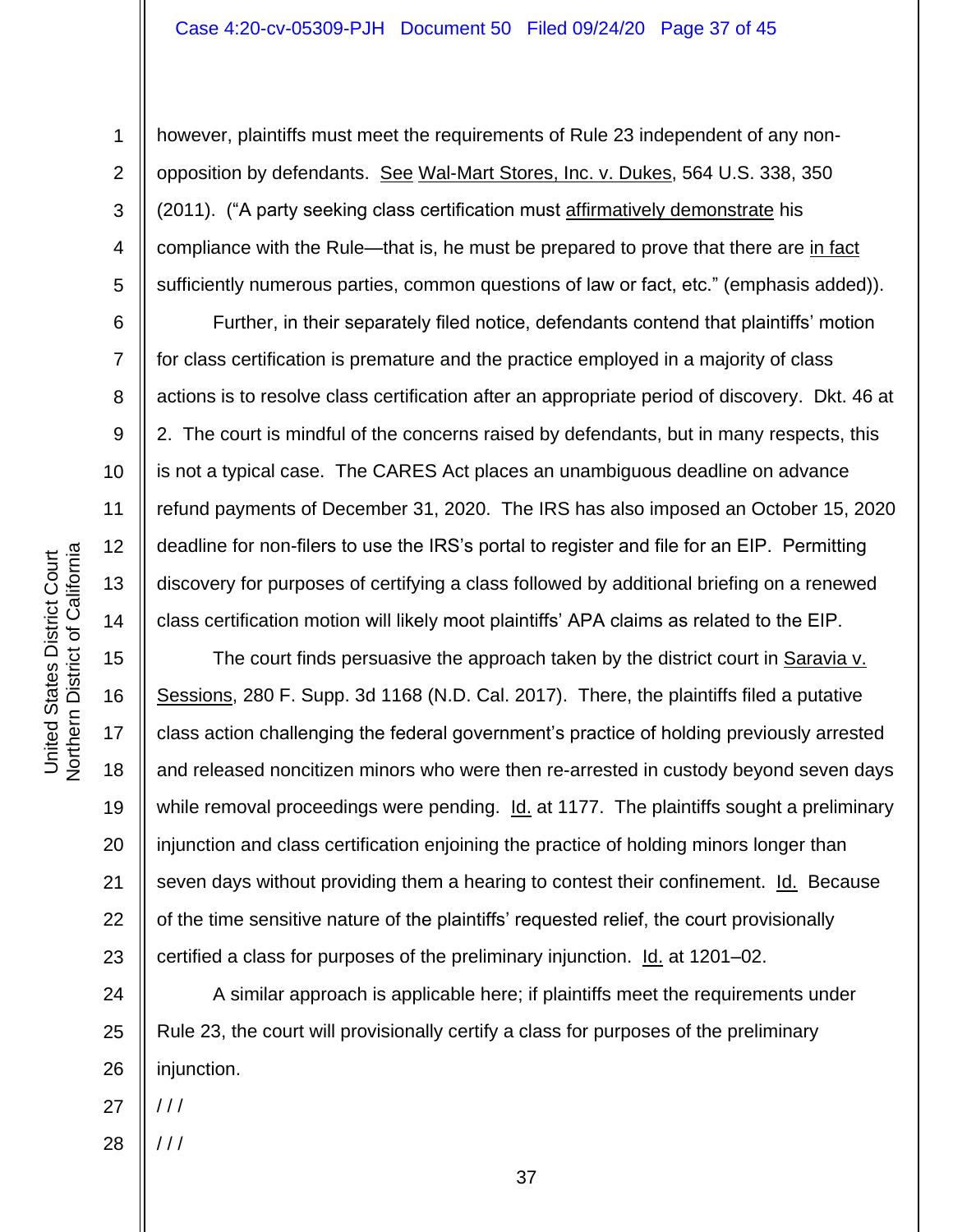3

4

5

6

7

8

9

10

11

12

13

14

15

16

17

18

19

1

## **1. Rule 23(a)**

## **a. Numerosity**

Rule 23(a)(1) requires that a proposed class be so numerous that joinder of all members is impracticable. Fed. R. Civ. P. 23(a)(1). While there is no fixed number that satisfies the numerosity requirement, courts often find that a group greater than 40 members meets such requirement. Californians for Disability Rights, Inc. v. Cal. Dep't of Transp., 249 F.R.D. 334, 346 (N.D. Cal. 2008); Hernandez v. Cnty. of Monterey, 305 F.R.D. 132, 152–53 (N.D. Cal. 2015) ("A class or subclass with more than 40 members 'raises a presumption of impracticability based on numbers alone.'" (citation omitted)). A court may make "common-sense assumptions and reasonable inferences" when analyzing numerosity. West v. Cal. Servs. Bureau, Inc., 323 F.R.D. 295, 303 (N.D. Cal. 2017) (citing The Civil Rights Educ. & Enforcement Ctr. v. RLJ Lodging Trust, 2016 WL 314400, at \*6 (N.D. Cal. Jan. 25, 2016)).

Plaintiffs argue that numerosity is satisfied because joinder of over 1.4 million incarcerated persons as parties would be impractical. Mtn. at 20. The court agrees with plaintiffs because, at the very least, the IRS initially issued EIPs to nearly 85,000 incarcerated persons before issuing guidance to intercept the payments, repay the EIPs, or void the payment check. Salahi Decl., Ex. 6 at 6. This factor is met.

## **b. Commonality**

20 21 22 23 24 25 26 27 28 Rule 23(a)(2) requires questions of law or fact common to the class. Fed. R. Civ. P. 23(a)(2). Under this requirement, plaintiffs must "demonstrate that the class members have suffered the same injury," not merely violations of "the same provision of law." Dukes, 564 U.S. at 349–50. Given that, plaintiffs' claims "must depend upon a common contention" such that "determination of [their] truth or falsity will resolve an issue that is central to the validity of each one of the claims in one stroke." Id. "What matters to class certification . . . is not the raising of common questions—even in droves—but rather the capacity of a classwide proceeding to generate common answers apt to drive the resolution of the litigation." Id.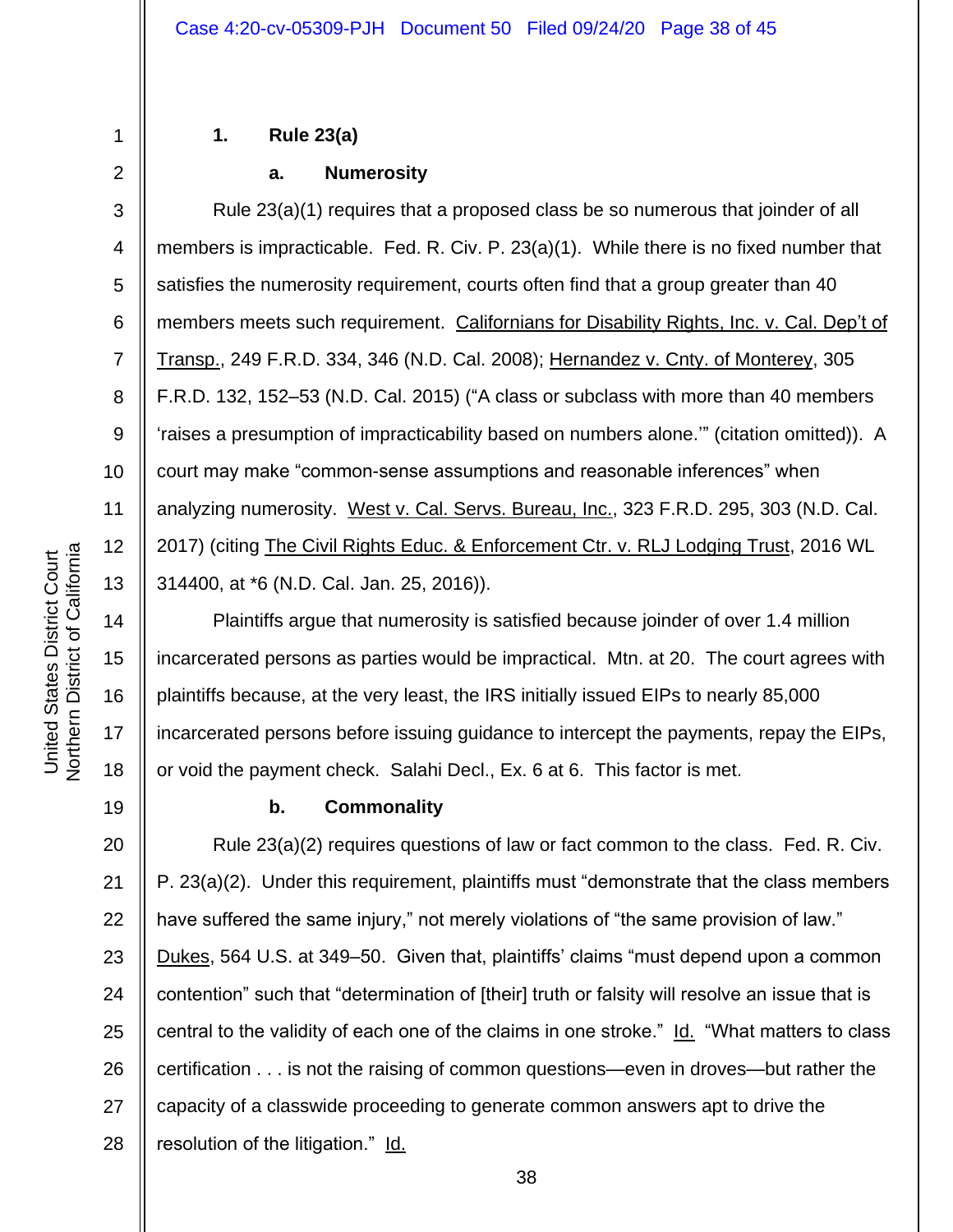8

9

10

11

12

13

14

15

16

17

18

19

20

21

22

23

24

1

To that end, the Ninth Circuit has explained that, under this requirement, "plaintiffs need not show that every question in the case, or even a preponderance of questions, is capable of classwide resolution. So long as there is even a single common question, a would-be class can satisfy the commonality requirements of Rule  $23(a)(2)$ ." Wang v. Chinese Daily News, Inc., 737 F.3d 538, 544 (9th Cir. 2013). Thus, "where the circumstances of each particular class member vary but retain a common core of factual or legal issues with the rest of the class, commonality exists." Evon v. Law Offices of Sidney Mickell, 688 F.3d 1015, 1029 (9th Cir. 2012).

Plaintiffs argue that common questions include whether the CARES Act authorizes defendants to withhold stimulus payments from incarcerated persons based solely on their status and whether defendants' policy of refusing to issue CARES Act payments to otherwise eligible incarcerated persons is contrary to law, exceeds statutory authority, or is otherwise arbitrary and capricious, among several other questions. See Mtn. at 20–21.

Plaintiffs meet the commonality requirement. First, plaintiffs and the class are asserting the same legal claim, that defendants' decision to withhold EIPs to incarcerated persons violates the APA. Second, the facts underlying the class's claims are both straightforward and the same: some percentage of incarcerated persons are owed advance refunds under the mechanism established by the CARES Act, the IRS made a decision applicable to all incarcerated persons to exclude them from that payment, and the incarcerated persons did not receive those payments. Third, the legal injury in all cases is the same, incarcerated persons did not receive the EIPs provided for by the CARES Act. Fourth, class members and plaintiffs are all challenging the same IRS policy that excludes them from receiving the advance refund. Fifth, plaintiffs seek the same relief, an injunction enjoining defendants from enforcing their unlawful policy.

25 26 In light of the foregoing, plaintiffs' common questions of law and fact easily satisfy the commonality requirement.

27

28

#### **c. Typicality**

Rule 23(a)(3) requires that the claims of the named plaintiffs be typical of those of

39

**Northern District of California** Northern District of California United States District Court United States District Court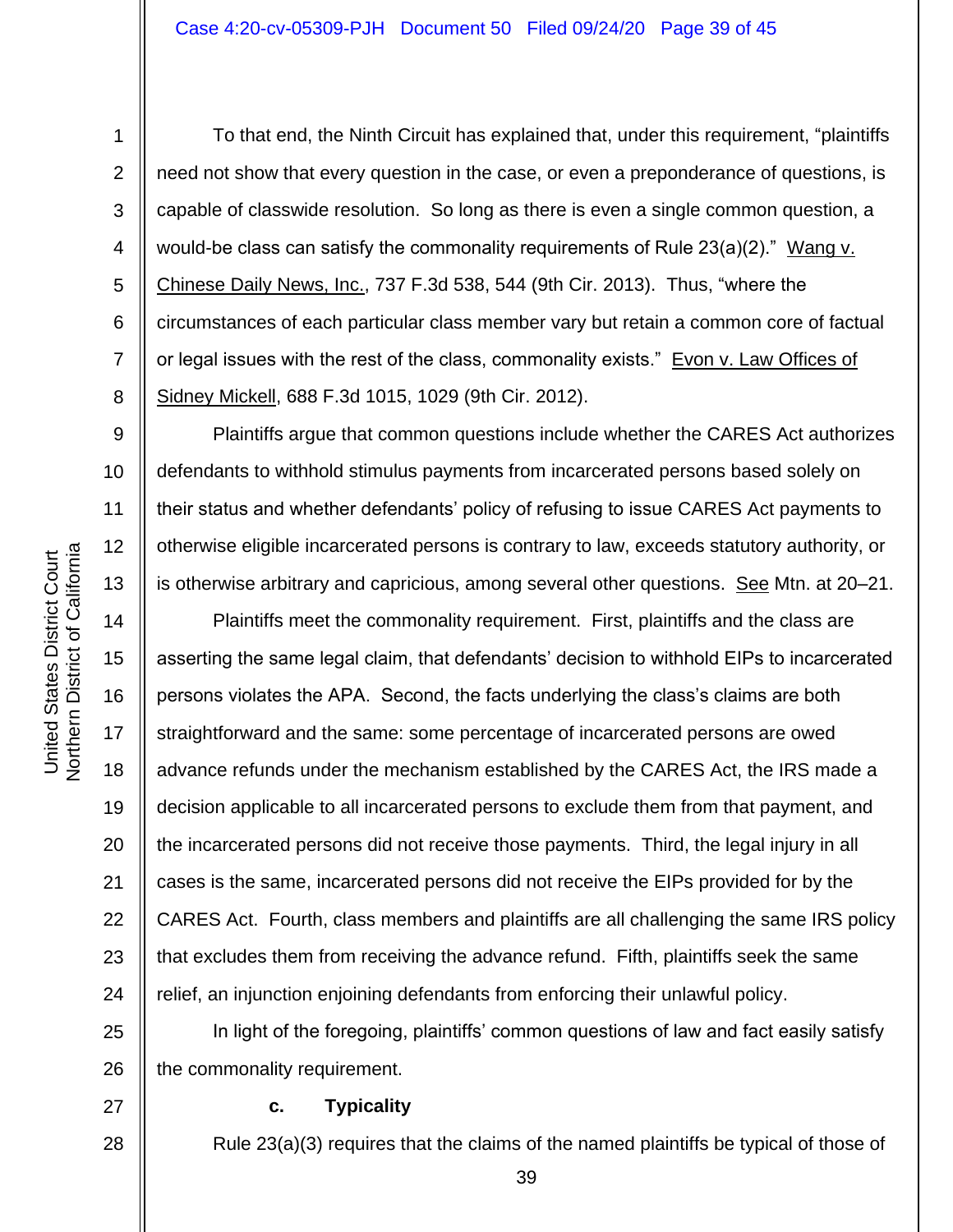the proposed class. Fed. R. Civ. P. 23(a)(3). "The test for typicality 'is whether other members have the same or similar injury, whether the action is based on conduct which is not unique to the named plaintiffs, and whether other class members have been injured by the same course of conduct.'" Sandoval v. Cty. of Sonoma, 912 F.3d 509, 518 (9th Cir. 2018) (quoting Hanon v. Dataproducts Corp., 976 F.2d 497, 508 (9th Cir. 1992)).

Plaintiffs contend that their claims arise from the same course of events and rely on the same legal arguments as other class members. Mtn. at 21. The court agrees. Both plaintiffs Scholl and Strawn were incarcerated for either the entirety or a portion of the class period and did not receive advance refunds despite being otherwise eligible. Scholl Decl. ¶ 2; Strawn Decl. ¶ 2. As demonstrated by the IRS's decision to claw back previously issued payments to incarcerated persons and withhold payment in May 2020, the conduct in question is not unique to the named plaintiffs and other class members have been injured by defendants' course of conduct.

## **d. Adequacy**

Rule 23(a)(4) requires that the party representatives fairly and adequately protect the interests of the class. Fed. R. Civ. P. 23(a)(4). The Ninth Circuit has set forth a twopart test for this requirement: "(1) do the named plaintiffs and their counsel have any conflicts of interest with other class members and (2) will the named plaintiffs and their counsel prosecute the action vigorously on behalf of the class?" Staton v. Boeing Co., 327 F.3d 938, 957 (9th Cir. 2003).

21 22 23 24 25 26 27 28 Additionally, Rule 23(g) requires that a district court appoint class counsel for any class that is certified and further lists the following four factors relevant to such appointment: (1) the work counsel has done in identifying or investigating potential claims in the action; (2) counsel's experience in handling class actions or other complex litigation and the type of claims in the litigation; (3) counsel's knowledge of the applicable law; and (4) the resources that counsel will commit to representing the class. Fed. R. Civ. P. 23(g). Additionally, a court may consider the proposed counsel's professional qualifications, skill, and experience, as well as such counsel's performance in the action

1

2

3

4

5

6

7

8

9

10

11

12

13

14

15

16

17

18

19

20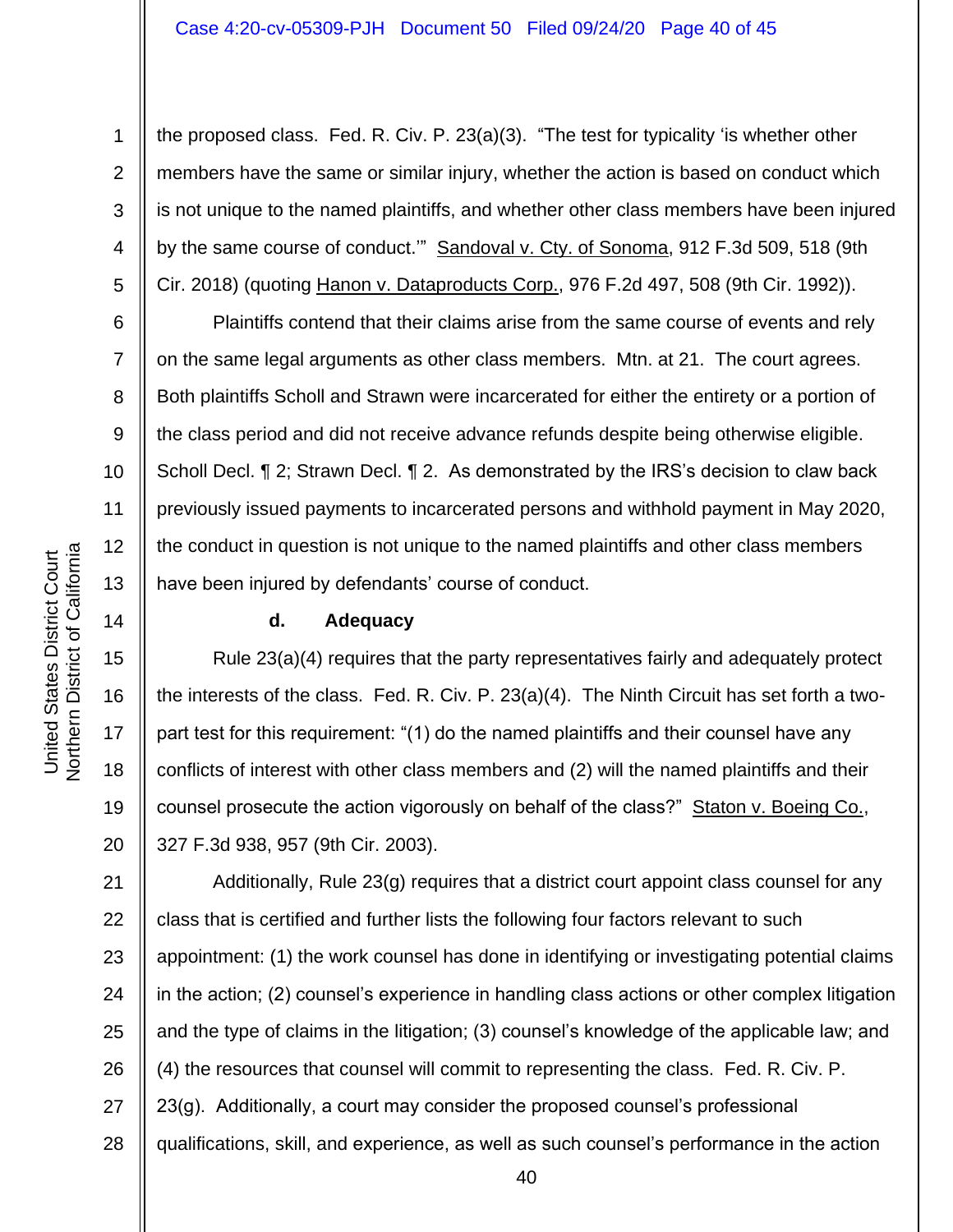1 2 3 itself. In re Emulex Corp. 210 F.R.D. 717, 720 (C.D. Cal. 2002) (citing In re Gen. Motors Corp. Pick-Up Truck Fuel Tank Prods. Liab. Litig., 55 F.3d 768, 801 (3d Cir.1995); and Sullivan v. Chase Inv., 79 F.R.D. 246, 258 (N.D. Cal. 1978)).

4 5 6 Plaintiffs assert there are no conflicts between named plaintiffs and their counsel and the proposed class. Mtn. at 21. They also contend that class counsel<sup>12</sup> has significant experience prosecuting class actions. Id. at 22.

With regard to plaintiffs, the court finds no conflict between named plaintiffs and the proposed class. They seek the same injunctive relief as class members: an order enjoining defendants from enforcing an unlawful policy. Based on the filings in the case to date, plaintiffs and their counsel have vigorously prosecuted this action on an abbreviated timeline.

With regard to appointment of class counsel, the court finds plaintiffs' counsel meet the requirements of Rule 23(g). Plaintiffs' counsel has diligently identified claims in a short timespan: the CARES Act was enacted on March 27, 2020, the IRS changed its policy regarding incarcerated persons in early May 2020, and this lawsuit was filed August 1, 2020. Plaintiffs' counsel has significant knowledge and experience litigating cases involving civil rights, complex litigation, or both. See Declaration of Kelly Dermody, Dkt. 9, ¶¶ 5–7; Declaration of Mona Tawatao, Dkt. 10, ¶¶ 4–6.

20 Thus, plaintiffs and their counsel are adequate representatives and counsel meet the requirements of Rule 23(g) for appointment as class counsel.

## **2. Rule 23(b)(2)**

Having satisfied Rule 23(a), plaintiffs may maintain a class action under Rule 23(b)(2) if "the party opposing the class has acted or refused to act on grounds that apply generally to the class, so that final injunctive relief or corresponding declaratory relief is appropriate respecting the class as a whole." Fed. R. Civ. P. 23(b)(2). "Class certification under Rule 23(b)(2) is appropriate only where the primary relief sought is

7

8

9

10

11

12

13

14

15

16

17

18

19

21

22

23

24

25

<sup>27</sup>

<sup>28</sup>  $12$  Proposed class counsel for the class is the law firm Lieff Cabraser Heimann  $\&$ Bernstein, LLP and the civil rights firm Equal Justice Society.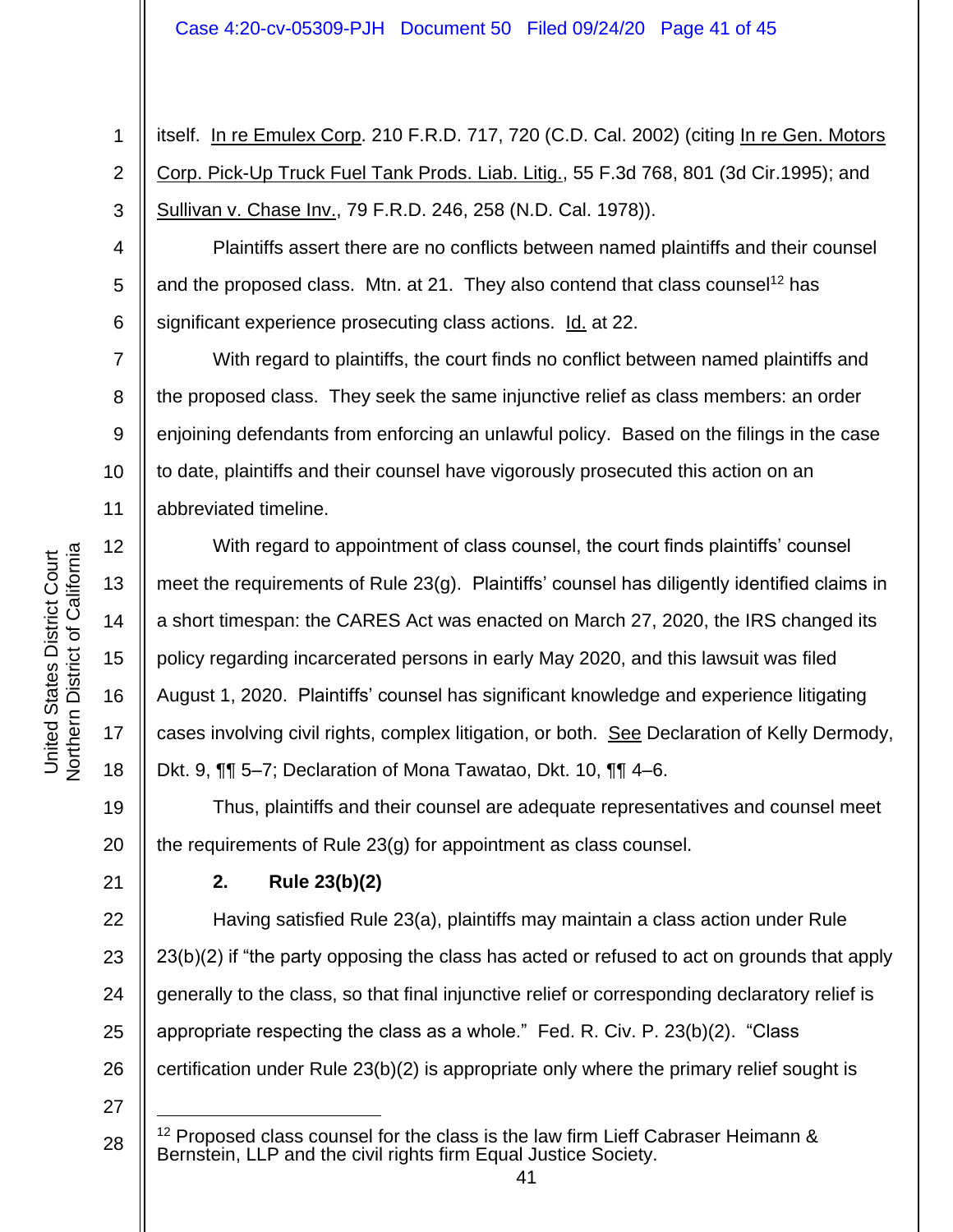#### Case 4:20-cv-05309-PJH Document 50 Filed 09/24/20 Page 42 of 45

1

2

3

4

5

6

7

8

9

10

11

12

13

14

15

16

17

18

declaratory or injunctive." Ellis, 657 F.3d at 986 (quoting Zinser, 253 F.3d at 1195). The "predominance" and "superiority" requirements of Rule 23(b)(3) do not apply to Rule 23(b)(2) classes. Instead, "[i]t is sufficient if class members complain of a pattern or practice that is generally applicable to the class as a whole. Even if some class members have not been injured by the challenged practice, a class may nevertheless be appropriate." Walters v. Reno, 145 F.3d 1032, 1047 (9th Cir. 1998) (citations omitted).

Plaintiffs assert that Rule 23(b)(2) is met in this case because defendants implemented a generally applicable policy of denying CARES Act payments to incarcerated persons on the basis of their status. Mtn. at 22. They further argue that it is immaterial that, as a consequence of the injunctive relief, incidental monetary relief could flow to the class if defendants re-determine the class's eligibility for EIPs benefits under the correct legal standard. Id.

The court agrees with plaintiffs that defendants' policy is generally applicable to the class as a whole. The IRS has decided that all incarcerated persons are ineligible to receive the advance refund payment. While the IRS currently indicates that it will permit persons incarcerated for a portion of 2020 to claim the tax credit on their 2020 tax returns, no such concession has been made for the advance refunds. Rather, there is a uniform policy applicable to both incarcerated and formerly incarcerated persons.

19 20 21 22 23 24 25 26 The court is also persuaded that, even if the proposed injunction results in disbursement of monetary relief, the class may still be certified under Rule 23(b)(2). As the Supreme Court has noted, "[t]he key to the (b)(2) class is 'the indivisible nature of the injunctive or declaratory remedy warranted—the notion that the conduct is such that it can be enjoined or declared unlawful only as to all of the class members or as to none of them.'" Dukes, 564 U.S. at 360 (citation omitted). Conversely, relief under Rule 23(b)(2) is not appropriate when there is "an individualized award of monetary damages." Id. at 361; see also id. at 362 ("[I]ndividualized monetary claims belong in Rule 23(b)(3).").

27 28 In this case, it is significant that plaintiffs request an injunction relating to a generally applicable policy, but any individual determination of monetary relief is left to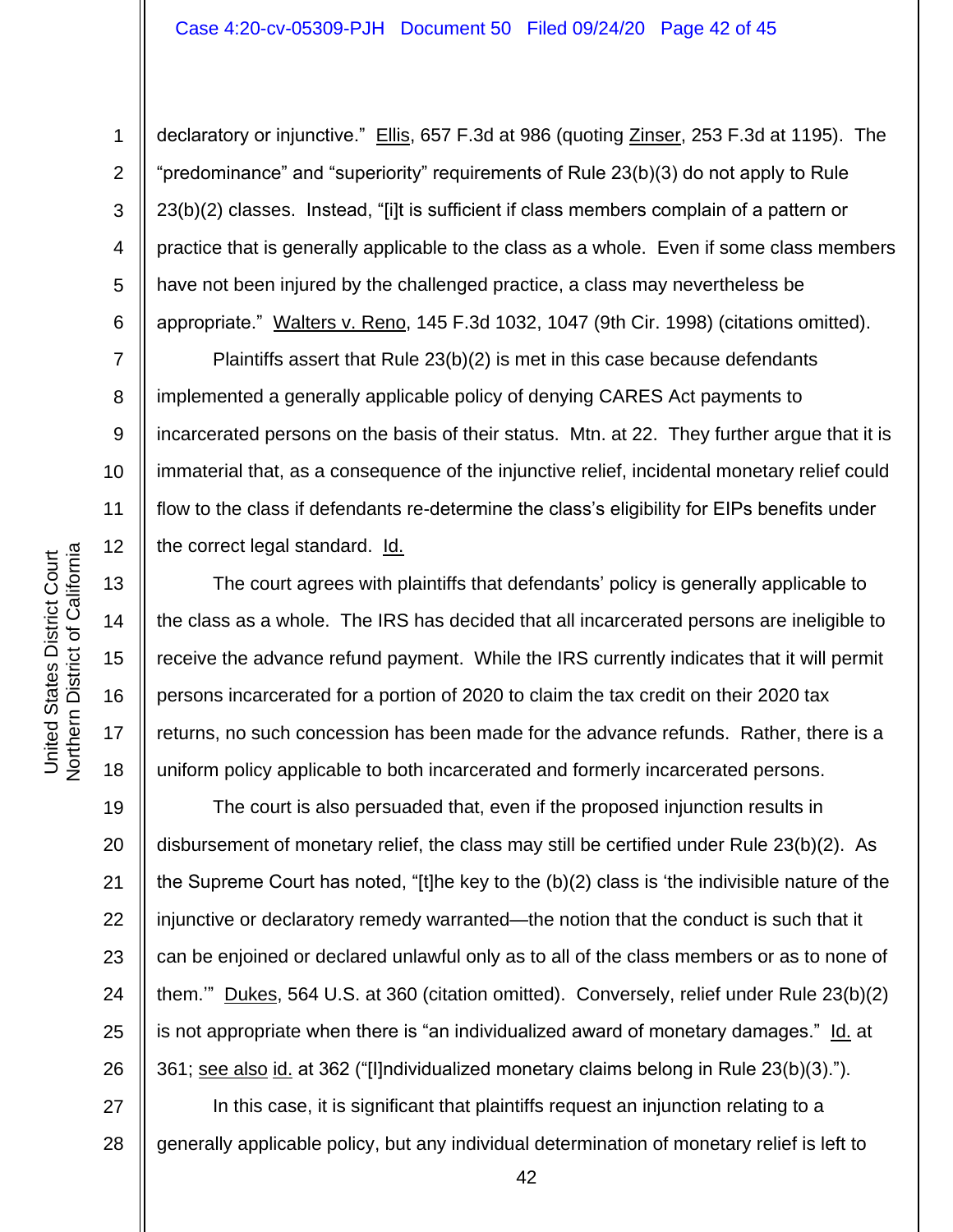1 2 3 4 5 6 7 8 9 10 11 12 13 the IRS, not the court. See Wit v. United Behavioral Health, 317 F.R.D. 106, 133 (N.D. Cal. 2016) ("What is of particular significance is that even if Plaintiffs prevail on their request for an injunction requiring that all claims decided under the allegedly faulty Guidelines be reprocessed, the Court will not be required to address individualized claims for damages."). Because this case does not involve individual determinations regarding monetary damages, the procedural protections provided to a Rule 23(b)(3) class are not necessary. Dukes, 564 U.S. at 362–63 ("When a class seeks an indivisible injunction benefiting all its members at once, there is no reason to undertake a case-specific inquiry into whether class issues predominate or whether class action is a superior method of adjudicating the dispute."). The court views plaintiffs' injunction as only a request to enjoin enforcement of an unlawful policy. Whether a taxpayer otherwise meets the requirements for the EIP is left to the IRS. For that reason, this class is properly certified under Rule 23(b)(2).

In sum, plaintiffs have met the requirements for class certification under Rule 23(b)(2). The court provisionally certifies a class of:

All United States citizens and legal permanent residents who:

- (a) are or were incarcerated (i.e., confined in a jail, prison, or other penal institution or correctional facility pursuant to their conviction of a criminal offense) in the United States, or have been held to have violated a condition of parole or probation imposed under federal or state law, at any time from March 27, 2020 to the present;
- (b) filed a tax return in 2018 or 2019, or were exempt from a filing obligation because they earned an income below \$12,000 (or \$24,400 if filing jointly) in the respective tax year;
- (c) were not claimed as a dependent on another person's tax return; and
- (d) filed their taxes with a valid Social Security Number, and, if they claimed qualifying children or filed jointly with another person, those individuals also held a valid Social Security Number.
- Excluded from the class are estates and trusts; defendants; the officers, directors, or employees of any defendant agency; and,

14

15

16

17

18

19

20

21

22

23

24

25

26

27

28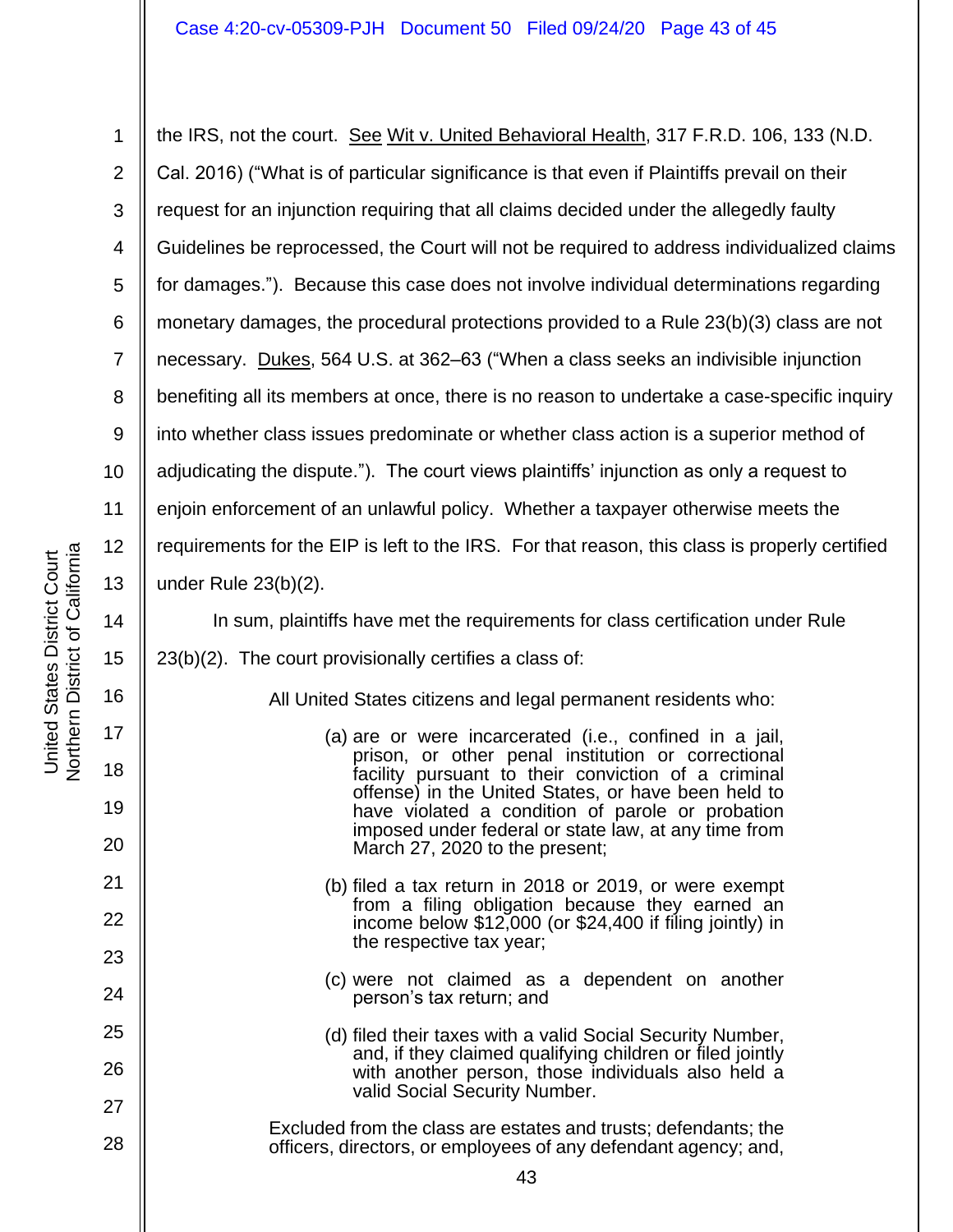8

1

any judicial officer presiding over this action and his/her immediate family and judicial staff.

The court further appoints Colin Scholl and Lisa Strawn as representatives of the class and appoints Kelly M. Dermody of Lieff, Cabraser, Heimann & Bernstein LLP and Eva J. Paterson of the Equal Justice Society as co-lead class counsel.

#### **CONCLUSION**

For the foregoing reasons, plaintiffs' motion for preliminary injunction and motion for class certification is GRANTED.

### **PRELIMINARY INJUNCTION**

9 10 11 12 13 14 15 16 17 18 19 20 21 22 23 24 Defendants Steven Mnuchin, in his official capacity as the Secretary of the U.S. Department of Treasury; Charles Rettig, in his official capacity as U.S. Commissioner of Internal Revenue; the U.S. Department of the Treasury; the U.S. Internal Revenue Service; and the United States of America, are hereby enjoined from withholding benefits pursuant to 26 U.S.C. § 6428 from plaintiffs or any class member on the sole basis of their incarcerated status. Within 30 days, defendants shall reconsider advance refund payments to those who are entitled to such payment based on information available in the IRS's records (i.e., 2018 or 2019 tax returns), but from whom benefits have thus far been withheld, intercepted, or returned on the sole basis of their incarcerated status. Within 30 days, defendants shall reconsider any claim filed through the "non-filer" online portal or otherwise that was previously denied solely on the basis of the claimant's incarcerated status. Defendants shall take all necessary steps to effectuate these reconsiderations, including updates to the IRS website and communicating to federal and state correctional facilities. Within 45 days, defendants shall file a declaration confirming these steps have been implemented, including data regarding the number and amount of benefits that have been disbursed.

25  $11<sup>1</sup>$ 

- 26 / / /
- 27  $/$  /  $/$
- 28 / / /

Northern District of California Northern District of California United States District Court United States District Court